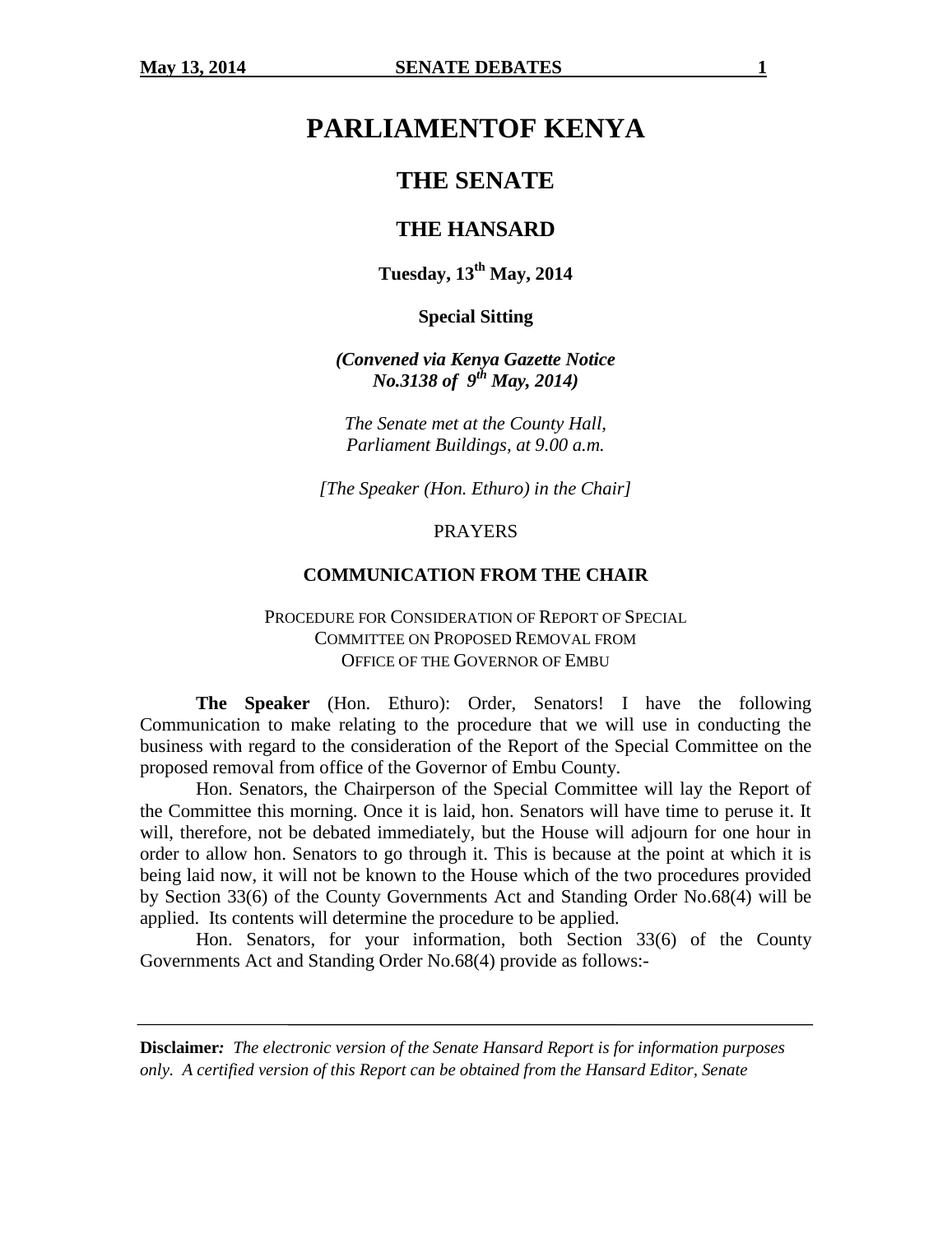"If the special committee reports that the particulars of any allegation against the governor—

(a) have not been substantiated, further proceedings shall not be taken under this section in respect of that allegation; or

(b) have been substantiated, the Senate shall, after according the governor an opportunity to be heard, vote on the charges."

Consequently, after you, hon. Senators, have had the opportunity of perusing the Report and after establishing whether or not the particulars of the allegations against the Governor have been substantiated, the Motion to consider it will be listed for business in a Supplementary Order Paper which once prepared will be circulated when we reconvene after one hour. If the Special Committee reports that any particulars of the allegations have been substantiated, the Senate will vote on each of the impeachment charges, after according the Governor the opportunity to be heard.

Hon. Senators, arrangements have been made for the Governor of Embu County to sit in the Gallery during debate on the Motion. At the appropriate time before I put the Question on the Motion, he will appear before the Senate and be heard, either by himself or his legal representative. I wish to inform the hon. Senators that if the Governor chooses to exercise his right to appear and be heard by the Senate, he shall be heard here, either by himself or his advocate in total silence. His speech shall not be followed by any question or comment. The Senate shall, thereafter, immediately proceed to vote on each allegation found to have been substantiated.

Thank you.

#### **PAPERS LAID**

#### REPORT OF THE SPECIAL COMMITTEE ON THE PROPOSED REMOVAL FROM OFFICE OF THE GOVERNOR OF EMBU COUNTY

**Sen. (Dr.) Khalwale:** Mr. Speaker, Sir, I beg to lay the following Paper on the Table of the House today, Tuesday  $13^{th}$  May, 2014.

The Report of the Special Committee on the proposed removal from office of hon. Martin Nyaga Wambora, the Governor of Embu County.

Mr. Speaker, Sir, this is the Report, the annexes to the Report and minutes of the sittings of this Committee when the investigation was going on.

*(Sen. (Dr.) Khalwale laid the documents on the Table)*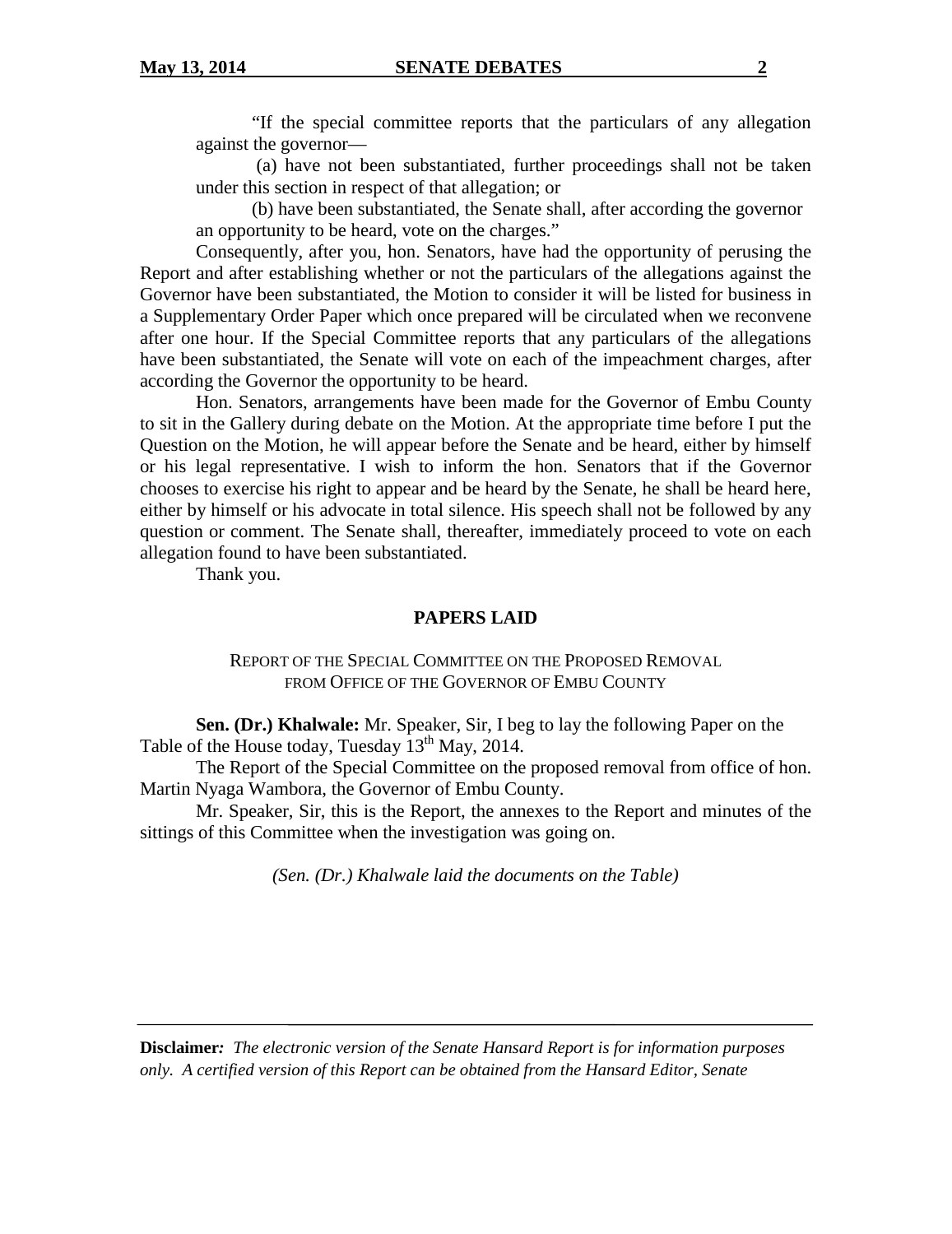REPORT OF THE STANDING COMMITTEE ON FINANCE, PLANNING AND BUDGET ON THE DIVISION OF REVENUE BILL, 2014

**Sen. Billow:** Mr. Speaker, Sir, I beg to lay the following Paper on the Table of the House today,  $13^{\text{th}}$  May, 2014.

The Report of the Standing Committee on Finance, Commerce and Budget on the Division of Revenue Bill (National Assembly Bill No.15 of 2014).

*(Sen. Billow laid the document on the Table)*

**The Speaker** (Hon. Ethuro): Hon. Senators, we have concluded the business for this morning. We will adjourn the House for one hour and then come back.

*(The Senate adjourned temporarily at 9.23 a.m.)*

*(The Senate resumed at 10.20 a.m.)*

*[The Speaker (Hon. Ethuro) in the Chair]*

#### **PRAYERS**

#### **COMMUNICATION FROM THE CHAIR**

INVITATION OF SENATORS TO WORKSHOP ON AGRICULTURE, LIVESTOCK AND FISHERIES

**The Speaker** (Hon. Ethuro): Order, Senators. I have a Communication to make.

The Standing Committee on Agriculture, Livestock and Fisheries has convened a high level workshop on Agriculture, Livestock and Fisheries from the  $5<sup>th</sup>$  to  $8<sup>th</sup>$  June. 2014 at Enashipai Resort, Naivasha, to identify specific, measurable, attainable, realistic and time-bound interventions by the Senate Committee in order to accelerate agricultural transformation in Kenya during its tenure between 2014 and 2017.

Hon. Senators, this is an invitation to all of you who would wish to attend this forum to register their names with the Clerks-at-the-Table noting that agriculture is one of the devolved functions.

Thank you.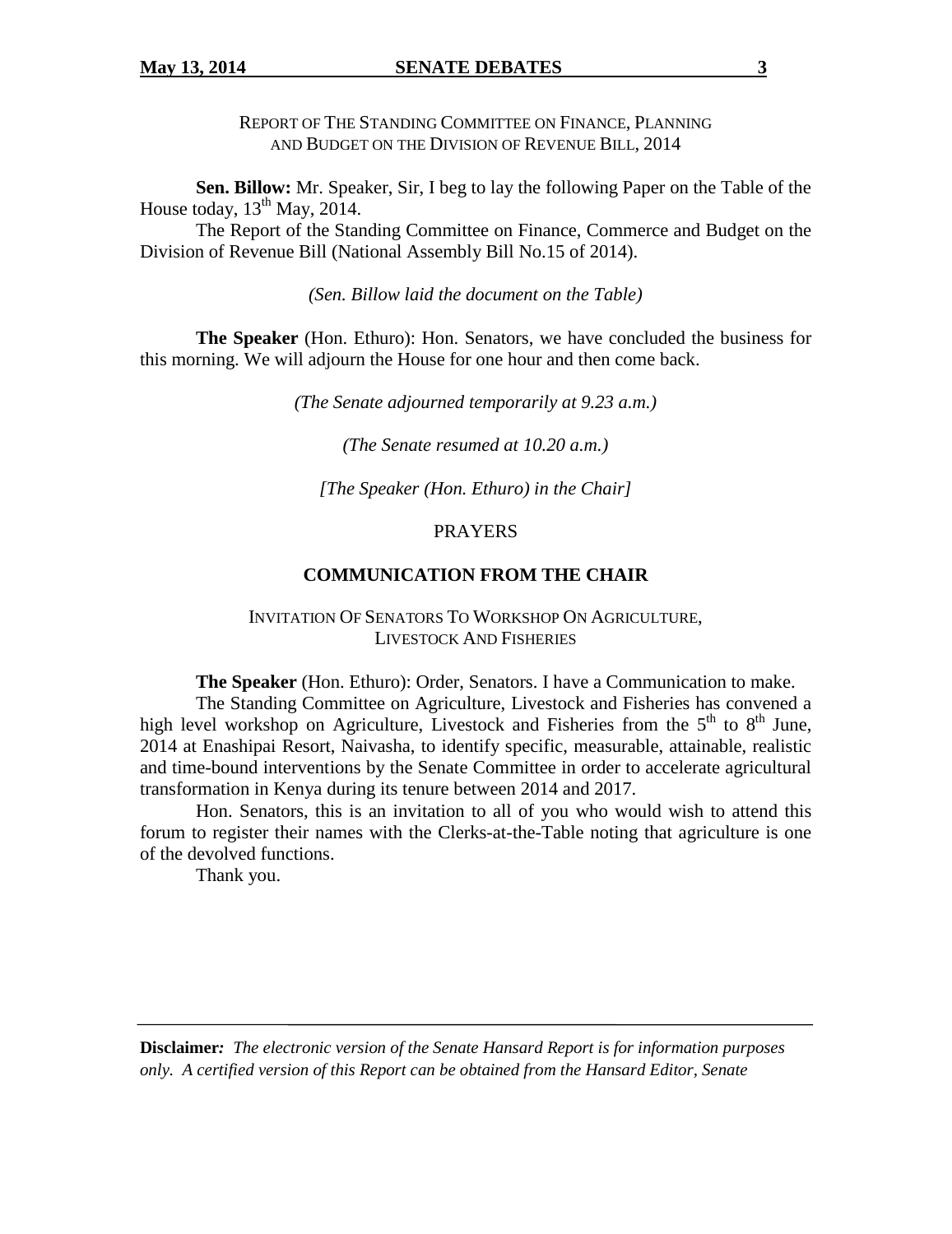#### **NOTICE OF MOTION**

#### IMPEACHMENT OF THE GOVERNOR OF EMBU COUNTY

**Sen. (Dr.) Khalwale):** Mr. Speaker, Sir, I beg to give notice of the following Motion:-

THAT,WHEREAS, pursuant to Article 181 of the Constitution and Section 33 of the County Governments Act, 2012, on  $29<sup>th</sup>$  April, 2014, the County Assembly of Embu approved a Motion *"to remove from office, by impeachment,"* the County Governor of Embu County;

AND FURTHER, WHEREAS by letters; dated 29<sup>th</sup> April, 2014 (*Ref: CAE/SCA/1/35 and 36)* and received in the Office of the Speaker of the Senate on  $30<sup>th</sup>$  April, 2014, and  $2<sup>nd</sup>$  May, 2014, the Speaker of the County Assembly of Embu informed the Speaker of the Senate of the approval of the Motion by the County Assembly and further forwarded to the Speaker of the Senate documents in evidence of the proceedings of the Assembly;

AND WHEREAS, pursuant to Section 33(3)(b) of the County Governments Act, 2012 and Standing Order 68(1)(b) the Senate, by resolution on Tuesday,  $6<sup>th</sup>$  May, 2014, appointed a Special Committee comprising eleven of its Members to investigate the matter of the proposed removal from office of the Governor of Embu County and to report to the Senate within ten (10) days of its appointment on whether it finds the particulars of the allegations to have been substantiated;

AND WHEREAS, pursuant to Section 33(4) of the County Governments Act, 2012 and standing order 68(2), the Special Committee has investigated the matter and tabled its Report today, Tuesday,  $13<sup>th</sup>$  May, 2014;

AND WHEREAS, pursuant to Section 33(4) and (6)(b) of the County Governments Act, 2012 and Standing Order 68(4) (b), the Special Committee has found that the particulars of the following allegations against the Governor of Embu County have been substantiated; namely:-

- a) Gross Violation of the Public Procurement and Disposal Act 2005, and Regulations, 2013;
- b) Gross Violation of the Public Finance Management Act, 2012; and
- c) Gross Violation of the Constitution of Kenya;

NOW THEREFORE, pursuant to Section 33(6)(b) of the County Governments Act, 2012 and Standing Order 68(4)(b), the Senate after according the Governor of Embu County an opportunity to be heard,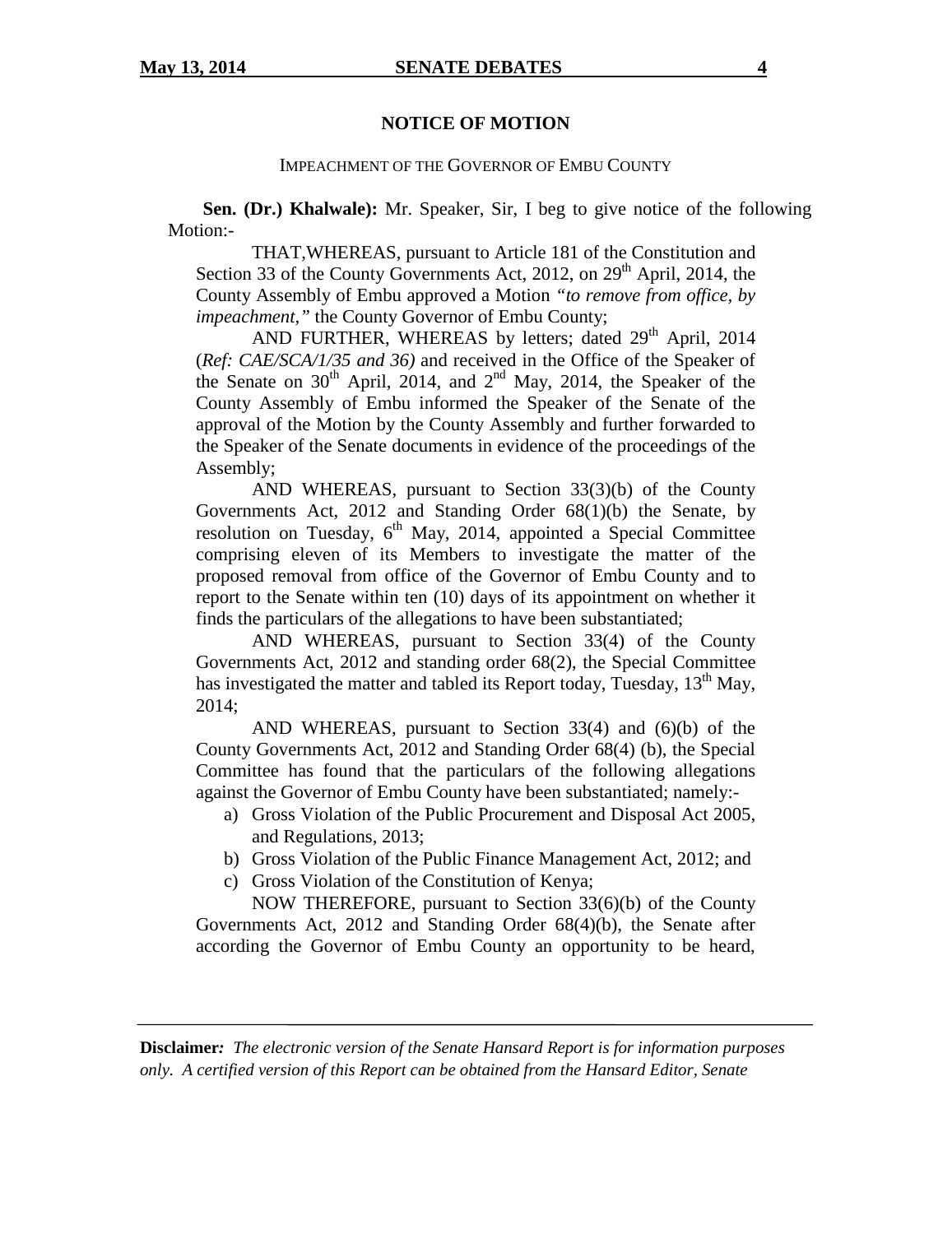resolves to impeach the Governor of Embu County on the following grounds; namely:-

- a) Gross Violation of the Public Procurement and Disposal Act 2005, and Regulations, 2013;
- b) Gross Violation of the Public Finance Management Act, 2012; and
- c) Gross Violation of the Constitution of Kenya.

# **COMMUNICATION FROM THE CHAIR**

#### REORGANIZATION OF BUSINESS ON THE ORDER PAPER

**The Speaker** (Hon. Ethuro): Order, Senators! If you look at the Supplementary Order Paper, the next Order is supposed to be Division of Revenue Bill, the Committee of the Whole and then the Motion by the Special Committee. According to the powers given to me under Standing Order No.39(2), and to allow some amendments to the Bill to be processed, I direct that Order No.5 becomes Order No.3 and then the rest follow. In any event Order No.3 should not exceed in terms of time beyond 12.30 a.m. Thereafter we will go into a *Kamkunji*. This will be immediately after the rise of the House. The Bill will be debated at 2.30 p.m. I hope this is clear to everyone.

The Chairperson of the Special Committee, you may proceed and move the Motion.

**The Senate Majority Leader** (Sen. (Prof.) Kindiki): On a point of order, Mr. Speaker, Sir.

**The Speaker** (Hon. Ethuro): What is it, Sen. (Prof.) Kindiki?

**The Senate Majority Leader** (Sen. (Prof.) Kindiki): Mr. Speaker, Sir, I rise to inquire, get clarity and directions from the Chair on whether with regard to the subject matter listed under Order No.5, that is on the issue of the Governor for Embu County, whether he is notified and he is around.

**The Speaker** (Hon. Ethuro): I am just wondering why that clarity is necessary. Of course, all these proceedings are done in public. The communications made from the Floor through the committee are also public. The lawyer appeared before the Committee. The Committee chairperson also instructed the lawyer to instruct his client to be here at 9.00 a.m. this morning. In addition to that, the *gazette* notice is to everybody, including the Senators who happen to be here today.

I can further confirm that the lawyer is around and we are still waiting to hear from him whether his client is also coming. He is allowed to either take brief on presentation alone or himself being present.

**Sen. Khaniri:** On a point of order, Mr. Speaker, Sir. I am raising this point of order for the record. I know you have made a ruling to move Order No.5 to Order No.3---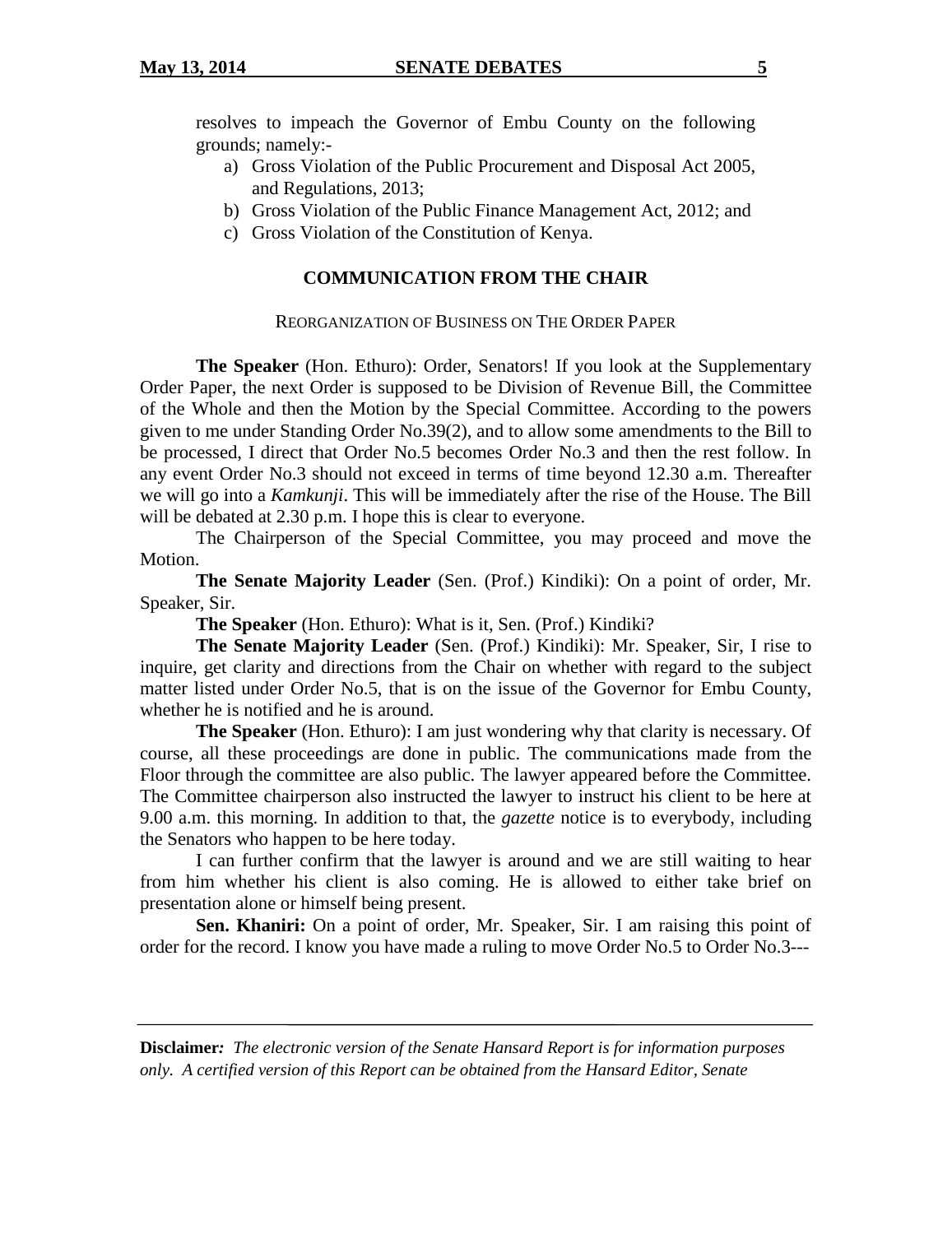**The Speaker** (Hon. Ethuro): Order, Sen. Khaniri! For the record, the Clerk-atthe-Table had told me the lawyer is here, but she is also telling me there was somebody who looked like him.

## *(Laughter)*

It has since been established that it is not the lawyer.

Sen. Khaniri, you may proceed.

**Sen. Khaniri:** Mr. Speaker, Sir, I am raising this point of order for the record. A short while ago you made a ruling that you will move Order No.5 to become Order No.3. I think you used Standing Order No.39, if I am not wrong. But for the record, this is already provided for in the Standing Orders. This is Standing Order No.70 which says that:

"A Motion for the removal of a person from office under this Part shall take precedence over all other business in the Order Paper for the day."

Therefore, I believe that rightfully, this Motion that we want to debate now was supposed to take precedence and come first before the Division of Revenue Bill.

**Hon. Senators:** Well done!

# *(Applause)*

**The Speaker** (Hon. Ethuro): Well done, Senator for Vihiga County. Congratulations.

Sen. (Dr.) Khalwale, you may now proceed.

**Sen. Murungi:** On a point of order, Mr. Speaker, Sir.

**The Speaker** (Hon. Ethuro): What is it, Sen. Kiraitu Murungi?

**Sen. Murungi:** Mr. Speaker, Sir, Standing Order No.69 is on the right to be heard. The Standing Order states:-

"Whenever the Constitution or any written law requires the Senate to consider a petition or a proposal for the removal of a person from office, the person shall be entitled to appear before the relevant committee of the Senate considering the matter and shall be entitled to legal representation."

Maybe in the course of moving the Motion, it should be clarified to us whether, indeed, the Governor appeared before the Committee or not. But he is also given another chance to appear before this House. Before we proceed, it is important for us to establish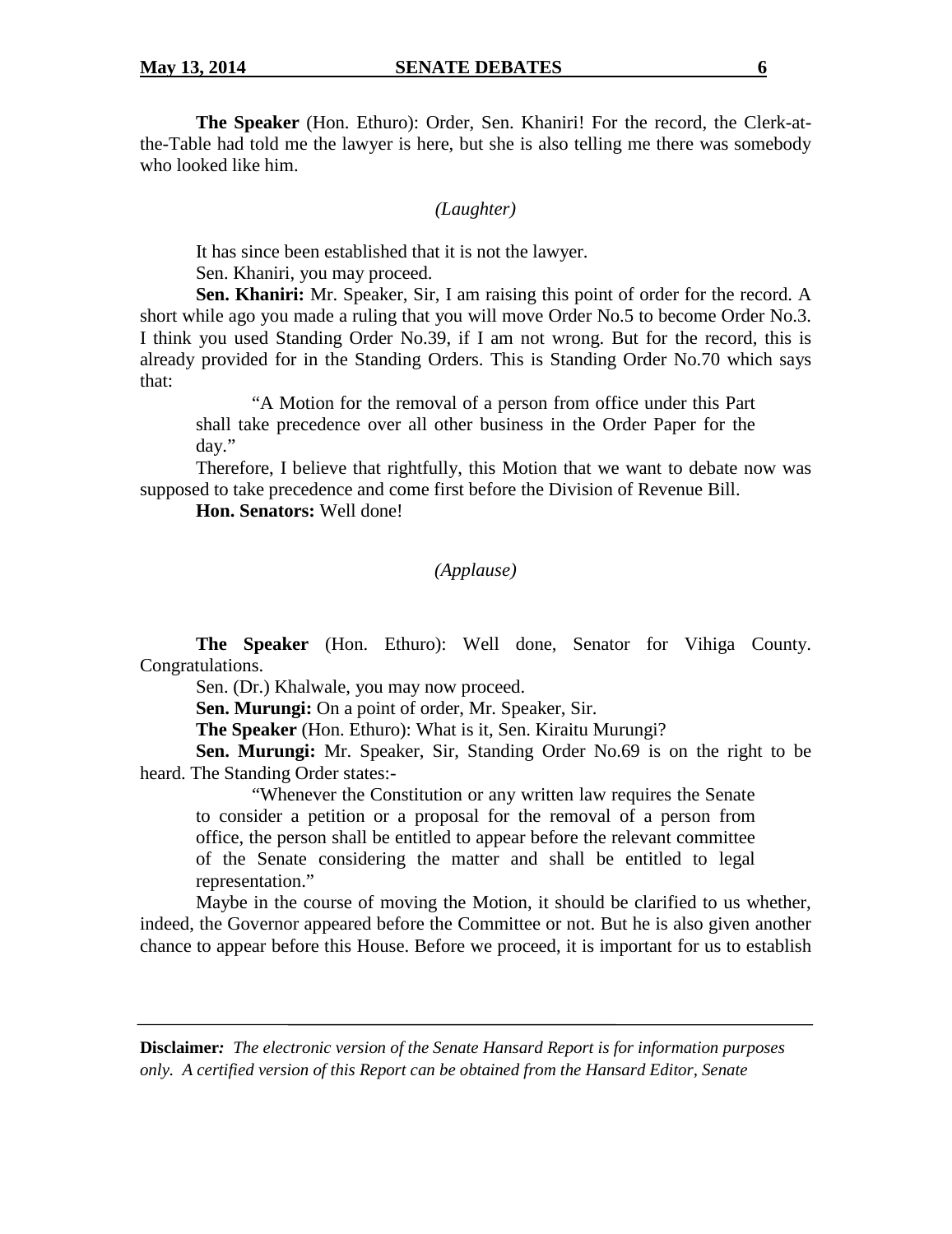whether, indeed, he had been notified or invited to appear before this House. If he has not been notified, it will be unfair for us to proceed unless that notification was made.

**Sen. Murkomen:** On a point of order, Mr. Speaker, Sir. For the information of the House, that is a substantive matter in the report. If Sen. Kiraitu can read the report and wait for the Chairman to move the Motion, when we proceed, all those issues will be answered.

**The Speaker** (Hon. Ethuro): Sen. Murungi alluded to the fact that, maybe, it is an issue to be raised by the Committee. As Sen. Murkomen has confirmed, I will leave the Chairman to address that issue during his submission.

On the other issue of being invited here, I had already dealt with the matter when responding to Sen. (Prof.) Kindiki's point of order.

Proceed, Mr. Chairman.

**Sen. (Dr.) Khalwale):** Thank you, Mr. Speaker, Sir, for the direction. I want to confirm that in the course of my moving this Motion, that matter and many others will become clear.

Mr. Speaker, Sir, let me now move on to the Motion.

#### **MOTION**

#### IMPEACHMENT OF THE GOVERNOR OF EMBU COUNTY

Mr. Speaker, Sir, I beg to move the following Motion:-

THAT,WHEREAS, pursuant to Article 181 of the Constitution and Section 33 of the County Governments Act, 2012, on  $29<sup>th</sup>$  April, 2014, the County Assembly of Embu approved a Motion *"to remove from office, by impeachment,"* the County Governor of Embu County;

AND FURTHER, WHEREAS by letters; dated  $29<sup>th</sup>$  April, 2014 (*Ref: CAE/SCA/1/35 and 36)* and received in the Office of the Speaker of the Senate on  $30<sup>th</sup>$  April, 2014, and  $2<sup>nd</sup>$  May, 2014, the Speaker of the County Assembly of Embu informed the Speaker of the Senate of the approval of the Motion by the County Assembly and further forwarded to the Speaker of the Senate documents in evidence of the proceedings of the Assembly;

AND WHEREAS, pursuant to Section 33(3)(b) of the County Governments Act, 2012 and Standing Order 68(1)(b) the Senate, by resolution on Tuesday,  $6<sup>th</sup>$  May, 2014, appointed a Special Committee comprising eleven of its Members to investigate the matter of the proposed removal from office of the Governor of Embu County and to report to the Senate within ten (10) days of its appointment on whether it finds the particulars of the allegations to have been substantiated;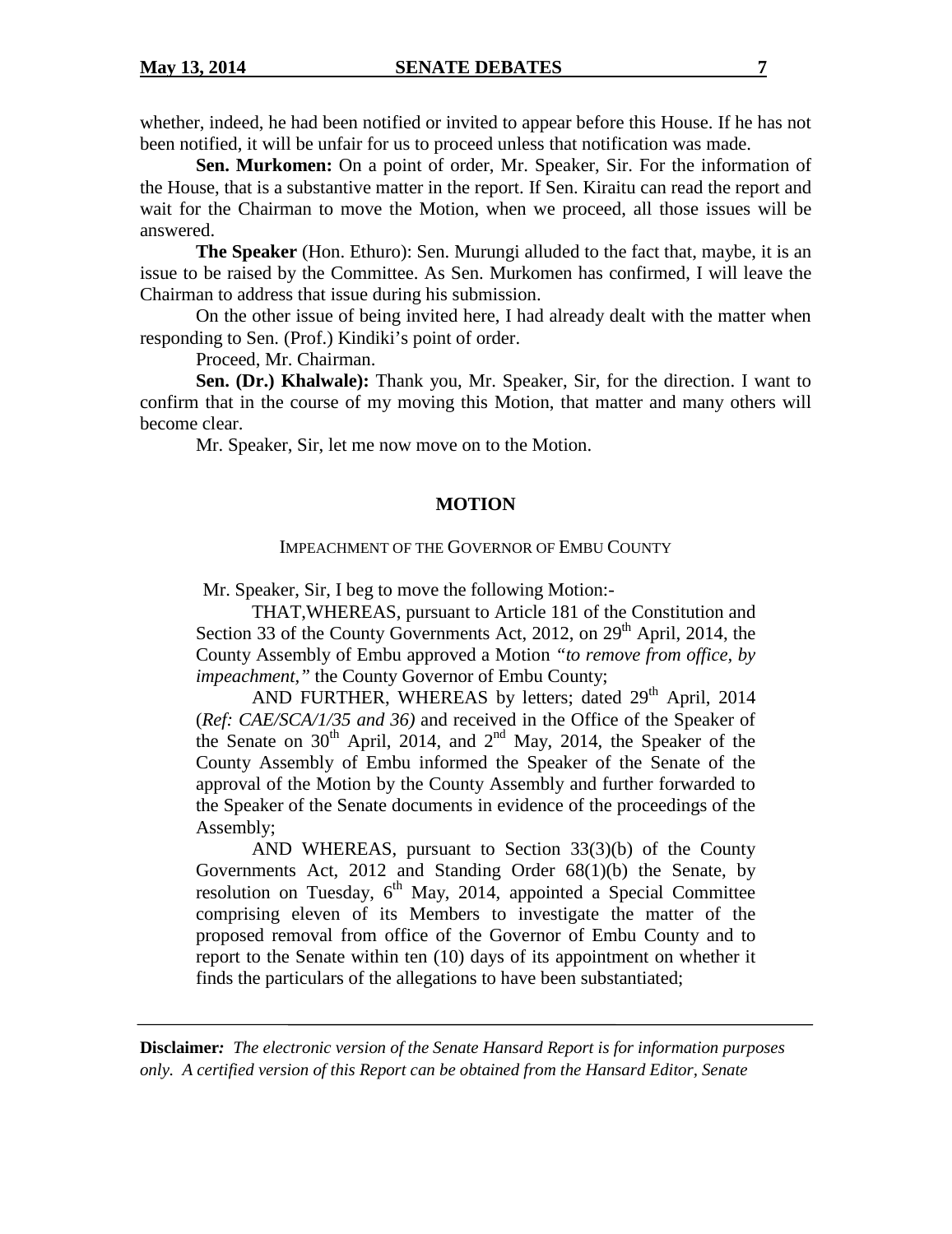AND WHEREAS, pursuant to Section 33(4) of the County Governments Act, 2012 and Standing Order 68 (2), the Special Committee has investigated the matter and tabled its Report today, Tuesday,  $13<sup>th</sup>$  May, 2014;

AND WHEREAS, pursuant to Section 33(4) and (6)(b) of the County Governments Act, 2012 and Standing Order 68(4) (b), the Special Committee has found that the particulars of the following allegations against the Governor of Embu County have been substantiated; namely:-

- a) Gross Violation of the Public Procurement and Disposal Act 2005, and Regulations 2013;
- b) Gross Violation of the Public Finance Management Act, 2012; and
- c) Gross Violation of the Constitution of Kenya;

NOW THEREFORE, pursuant to Section 33 (6)(b) of the County Governments Act, 2012 and Standing Order 68(4)(b), the Senate after according the Governor of Embu County an opportunity to be heard, resolves to impeach the Governor of Embu County on the following grounds; namely:-

- a) Gross Violation of the Public Procurement and Disposal Act 2005, and Regulations 2013;
- b) Gross Violation of the Public Finance Management Act, 2012; and
- c) Gross Violation of the Constitution of Kenya.

Mr. Speaker, Sir, allow me to thank you and the entire House for allowing us, the 11 Senators, to sit in this historic and Special Committee for the proposed removal from office of Mr. Martin Nyaga Wambora, the Governor for Embu County. I also wish to thank Members of the Committee who chose to elect me and Senator Onesmus Kipchumba Murkomen as my Vice Chairperson.

I would like to thank the 11 Members, particularly because for all the sessions that we held, we did so as a full house. As I will be demonstrating in moving the Motion, in spite of the fact that at one time, neither the Governor nor his advocate were in the meeting, these Senators went on and ensured that all the allegations that were raised by Members of the County Assembly (MCAs) and prosecuted by their two lawyers, were vigorously interrogated so at to get to the bottom of the truth. I thank them.

Mr. Speaker, Sir, both the Governor of Embu and the MCAs of Embu opted not to call even a single witness. The Governor was represented by Mr. Wilfred Nyamu Mati of Nyamu Mati & Co. Advocates. The County Assembly was represented by Mr. George Ng'ang'a Mbugua and Mr. Charles Njenga of Muchoki Ng'ang'a Njenga & Co. Advocates.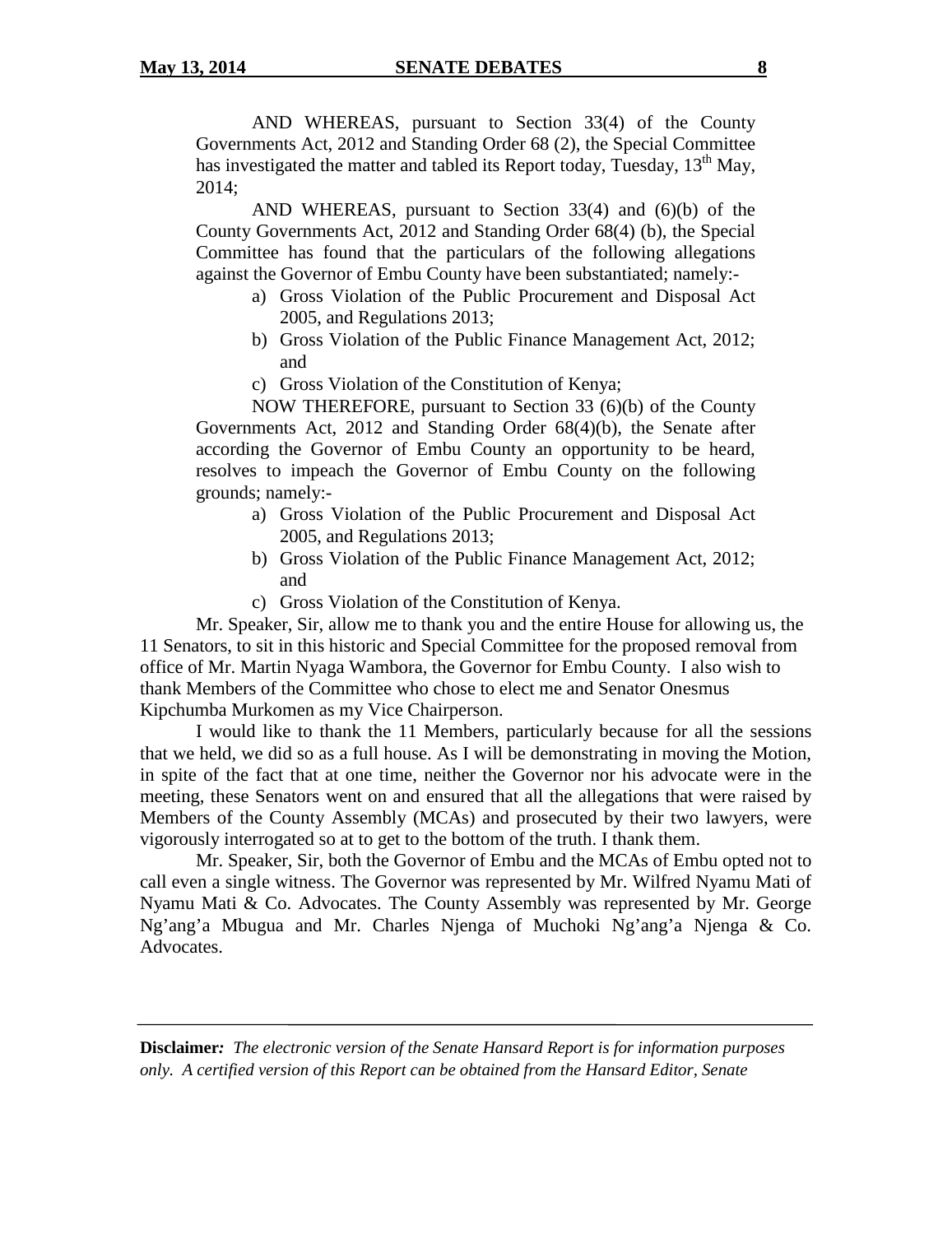The County Assembly prosecuted its case using several documents that included reports of committees of the County Assembly of Embu, testimonies from witnesses who appeared before those committees, accounting documents and reports of the Auditor-General of the Republic of Kenya, amongst others. Furthermore, Mr. Njenga and Mr. Ng'ang'a, advocates for the County Assembly gave an official response to the invitation to appear and also annexed court judgments in Kerugoya High Court, Petition No.8 of 2014 involving the International Legal Consultancy Group verses this Senate and another. They also annexed a judgment of the Kerugoya High Court, Petition No.3 of 2014, Hon. Martin Wambora and four others verses the Senate Speaker and five others. We found these annexure extremely useful as we shall be demonstrating.

Mr. Speaker, Sir, on the part of the Governor of Embu, through his advocate, Mr. Wilfred Nyamu Mati, the Governor formally presented the Governor's memorandum of response in which the Governor, through his advocate, responded to all the allegations against him. But I wish to inform the House that at the end of that response, which was both written and verbal and taken as such in evidence, the advocate of the Governor then informed us that he was opting out of the proceedings, not because he was pulling out, and this is on HANSARD, but because he had received instructions that he should not proceed beyond that point. The point meant that he had made his preliminary presentation to the Committee and also gone through the responses that I have stated.

Mr. Speaker, Sir, it is important to inform this House that the advocate for the Governor of Embu had serious reservations about the composition of this Special Committee and, in fact, went on to demand that we disqualify ourselves on two grounds; namely, that his client felt that we would not be impartial; and secondly, this Committee and the Senate were breaching the *sub judice* rule in Standing Order No.92 of the Senate Standing Orders.

It is our humble report to this Senate that this Committee refused to grant Mr. Nyamu his request because the matter of the composition of this Committee had been sufficiently ventilated on the Floor of this House. You will recall that it was done by Sen. (Dr.) Machage, Sen. Madzayo and Sen. Khaniri. This occasioned a ruling from the Speaker in favour of proceeding with investigations. In fact, the proceedings of the previous impeachment were declared a nullity by the High Court; this has been annexed in this report. Having been declared a nullity by the High Court means that those proceedings were never there. They do not exist. It is, therefore, my conviction that reference to those particular proceedings can only mean delusions only in the beautiful dreams of the Governor and his advocate and not in reality.

Mr. Speaker, Sir, as for the issue of *sub judice*, it was merely a claim from Mr. Nyamu. In the bundle of documents he had, he never annexed any petition to any court. He only mentioned that he had petitioned the High Court in Nyeri, but he never annexed that petition, neither did he show us the specific pleadings of the said matter in the court to support his claim to the Committee. Therefore, this Senate is technically not aware of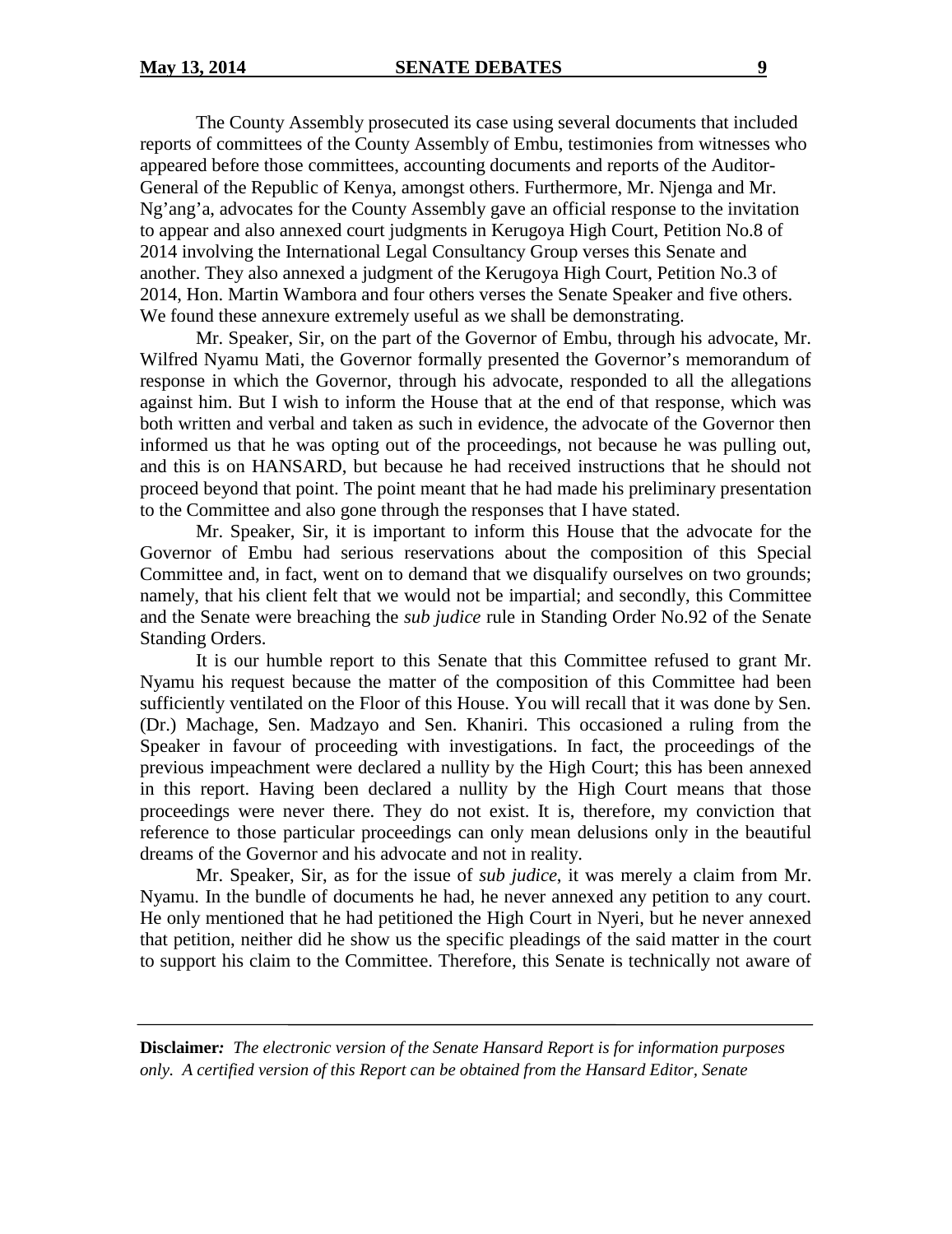such proceedings. According to the Standing Order No.92(5) on *sub judice,* the Chairperson of the Committee chose to proceed.

On the wild allegations against this Committee about its integrity, I want to assure the country that we, the 11 Members of this Committee, are as clean as cotton. In fact, we play only one league; the league of Caesar's wife. Finally before I go to the specific allegations, I see no witch-hunt. I see no tribalism or ethnicity whatsoever even on the part of the Members of the County Assembly of Embu because the Governor of Embu comes from the most populous ethnic community in Embu. In fact, this ethnic community in Embu is so adequately represented in the County Assembly of Embu that it commands 60 per cent of the elected Members of the County Assembly of Embu. It is important that the facts be stated here.

In Embu, which is a cosmopolitan county, there are five communities represented in the Assembly namely; the Embu, the Mbeere, the Kamba, the Kikuyu and the Tharaka. There are 12 elected Embu MCAs, four nominated Embu MCAs totaling to 16. We have six elected and six nominated from Mbeere totaling to 12. For the Kamba, there are two elected, zero nominated. For the Kikuyu, there are zero elected and two nominated totaling to two. For the Tharaka, there are nil elected, but one nominated. Therefore, any claim there was an ethnic factor at play in Embu flies through the window.

Mr. Speaker, Sir, there are specific charges. However, because of time, I wish to approach them this way. First of all, I want to inform the public and this House that in this Report which is with Members, on page 68, our conclusion is one, that all the three charges have been substantiated. Since matters of law are intertwined, what proves the procurement law to have been breached, to an extent, goes on to prove the breaching of the Public Finance Management Act. What I will deal with is the breach to the Constitution.

Mr. Speaker, Sir, may I, therefore, start with the charge of gross violation of the Public Procurement and Disposal Act. It was our finding that the County Assembly of Embu, in the particular allegation stated on  $25<sup>th</sup>$  October, 2013 - we found that the Office of the Governor had actually authorized procurement of maize of a variety and quantity other than that which had been requisitioned by the Office of the Director of Agriculture; that being the only office in the County Assembly of Embu which has the prerequisite expertise on the matter that has been cited. By so procuring that particular variety, the Assembly further stated that the procured seeds of variety DK8031, either did not germinate at all or where it did, it had a germination of less than 20 per cent. Most of us come from farming communities. In fact, some of us are farmers. A seed that germinated less than 75 per cent on your farm means crop failure because you cannot break even. In this case, it was zero to 20 per cent germination.

Coupled with the fact that the Office of the Governor changed the right variety to this particular one, we were forced to ask the Governor to respond. The only thing he told us which is on record is that: It was not his business and he does not know. He also told us in this response that, maybe, it was the lack of rain. We must disabuse the issue of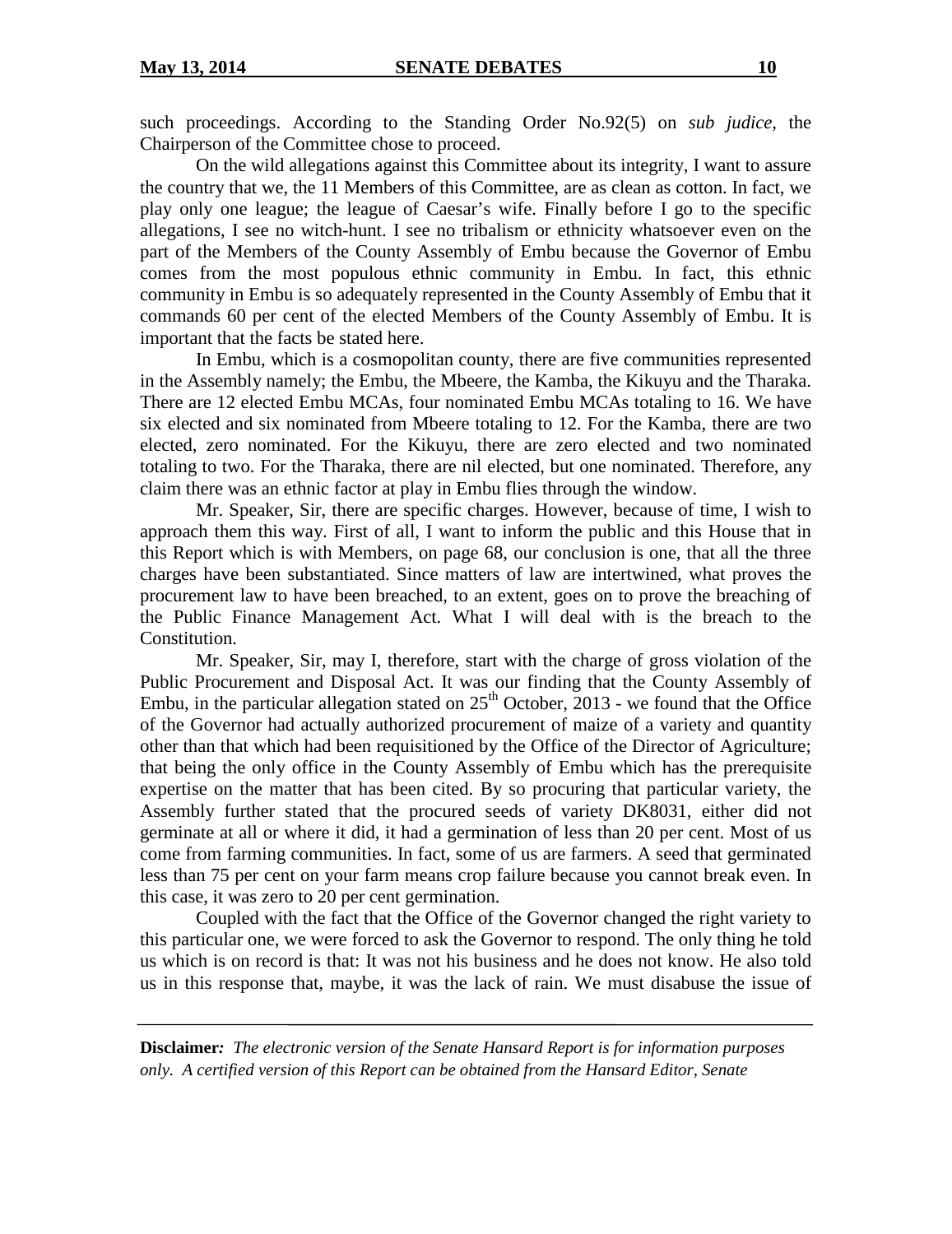blaming the rains. This particular variety was deliberately procured in consideration of the short rains. It was an attempt to plant during the short rains. So, had they procured using the one that had been recommended by the technical committee, it was going to meet the requirements of the short rains. We, therefore, found that on that particular charge, the Governor had failed to sufficiently find an excuse enough for him to exit from blame.

We, as a Committee, therefore, observed that it was clear that DK8031 maize seeds was a matter of great concern within Embu County. Hon. Members, I want you to understand the county we are talking about. It could be different from yours if you come from Mandera where they keep camel. Embu is a county that relies heavily on agriculture and it is known for its productivity. Thus where maize seeds are distributed extensively within the county by the authority of the governor, where he did it personally using his own authority, planted by the farmers in absolute good faith, but the seeds "refuse" or fail to germinate or where they did, the germination rate was less than 20 per cent, this is a matter that would be of utmost and grave concern to the residents of Embu. Some of these maize could have been sold and some of it used for family consumption.

Imagine a situation whereby a family had sold some of its assets like goats, sheep and cattle so as to prepare the fields knowing that when they sell the seeds, they will take their children to school. Where are those children today? Imagine further that if the planting was intended for food, has the County Assembly of Embu today given relief food to those families whose maize failed to germinate? Are we aware of any one in the national Government having taken relief food to Embu? This Senate must speak, so that devolution is not perceived by the people of Embu as being the one that visited on them the catastrophe of famine and loss of benefits that would have helped to take their children to school.

Mr. Speaker, Sir, this Committee was informed that it is these concerns that led to the establishment by the County Assembly of a joint Committee of Agriculture, Livestock, Fisheries and Co-operative and the Committee of Public Accounts and Investments to investigate the matter of procurement of maize seeds by the executive in a report that we have annexed on page 10. The chief officer had not provided documentary evidence to prove that the necessary procurement method was allowed in the procurement of DK8031 maize seeds.

I want to pause here, but even after the Governor had defied the advice from the technical committee, he never subjected these seeds worth millions of shillings to the Public Procurement and Disposal Act. He just woke up one morning went to his office and said: "Let the seeds be procured from that particular company". It was the responsibility of the Governor to appear beyond that response and tell us why he chose not to observe the public procurement law that requires transparency and competitiveness. Is he a friend to one of the *dukawallas* in Embu or was he one of the hidden directors in the companies that provided these particular seeds? These are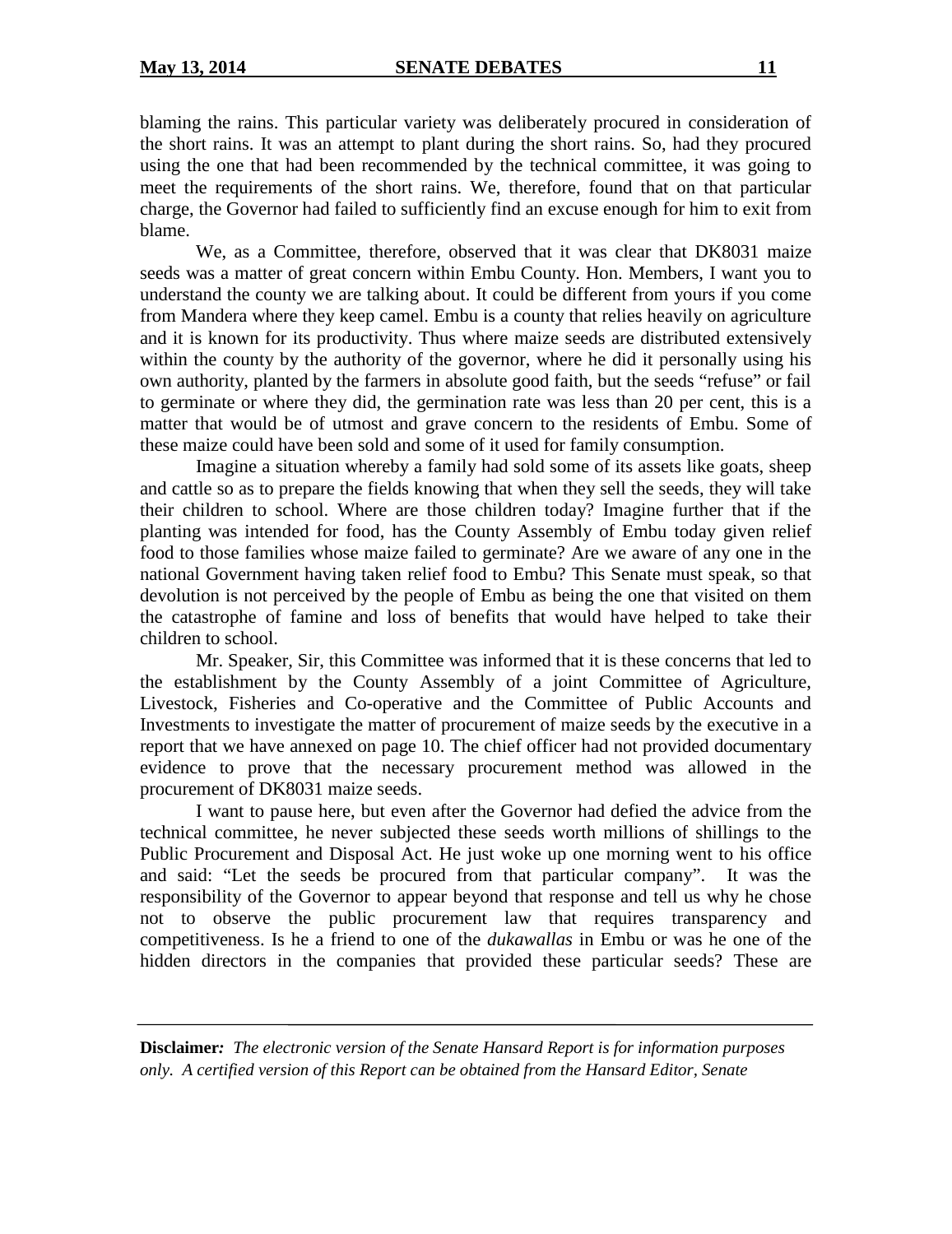important questions of accountability on which an oversight House like this one is expected to pronounce itself.

Mr. Speaker, Sir, on the issue of procurement of works for face-lifting of the stadium in Embu, the County Assembly states that the Governor, through his office, initiated the works for the face-lifting of the stadium without involving the user department and other technical departments in total violation of Section 26(1) and Section 26(3c) of the Public Procurement and Disposal Act, 2005. The county assembly convinced us, in its statement or particulars of allegations, that the head of the user department was on record stating that she had not been involved at any point in the procurement process. In support of this, the county assembly made reference to the report of the joint committees of infrastructure, youth and sports on face-lifting of Embu stadium which you will find attached on page 53, annexture one.

Mr. Speaker, Sir, the Governor, through his office, further had received bills of quantities for the face-lifting of the stadium long after the tenders had already been floated. In fact, he received it on  $30<sup>th</sup>$  December, 2013, while the tender works were floated on  $22<sup>nd</sup>$  October, 2013, a very clear violation of Section 26 of the Public Procurement and Disposal Act. What the county assembly stated was a clear indication that the bills of quantities appeared to be a deliberate effort and an after-thought to regularize an otherwise irregular procurement process. They could come fool the auditors, fool the committees of the county assembly and also attempt to fool this Senate.

When challenged, the Governor stated that he was not personally involved in the award of the tender and that it was the accounting officer and the procurement officials who were in charge of the tendering process as required under Section 27(2) of the Public Procurement and Disposal Act, 2005. He further stated that the award of the tender was the subject of investigations of the Ethics and Anti-Corruption Commission (EACC). He advised that it would, therefore, be prudent to await the outcome of the investigation so as to verify whether the procurement process was contrary to the law. Can you hear that, Mr. Speaker, Sir? We are giving him an opportunity to make that clarification so that when the EACC chooses to use our proceedings as part of their working documents, they could get a ready answer, but he refuses. He tells us: "You wait until the EACC has done its work." Who told him that we can only wait for another organ under the Constitution before we make our decision?

Mr. Speaker, Sir, I want to remind this House that unlike the EACC, we derive our responsibility from the sovereign power of the people of Kenya. Therefore, when we speak, the people of Kenya have spoken. When the people of Kenya speak, the big ones – like Governor Wambora – have spoken; and the small ones – like the ones whose children have jiggers in Kenyan constituencies – have also spoken. The people whose families are so poor that they have jiggers and those who are so stinking rich in this country and take their children to school using helicopters, are all equal in the eyes of God because they are all children of God. Because those children have nowhere else to go and the processes of litigation are full of bullish acts, the straight strike is through their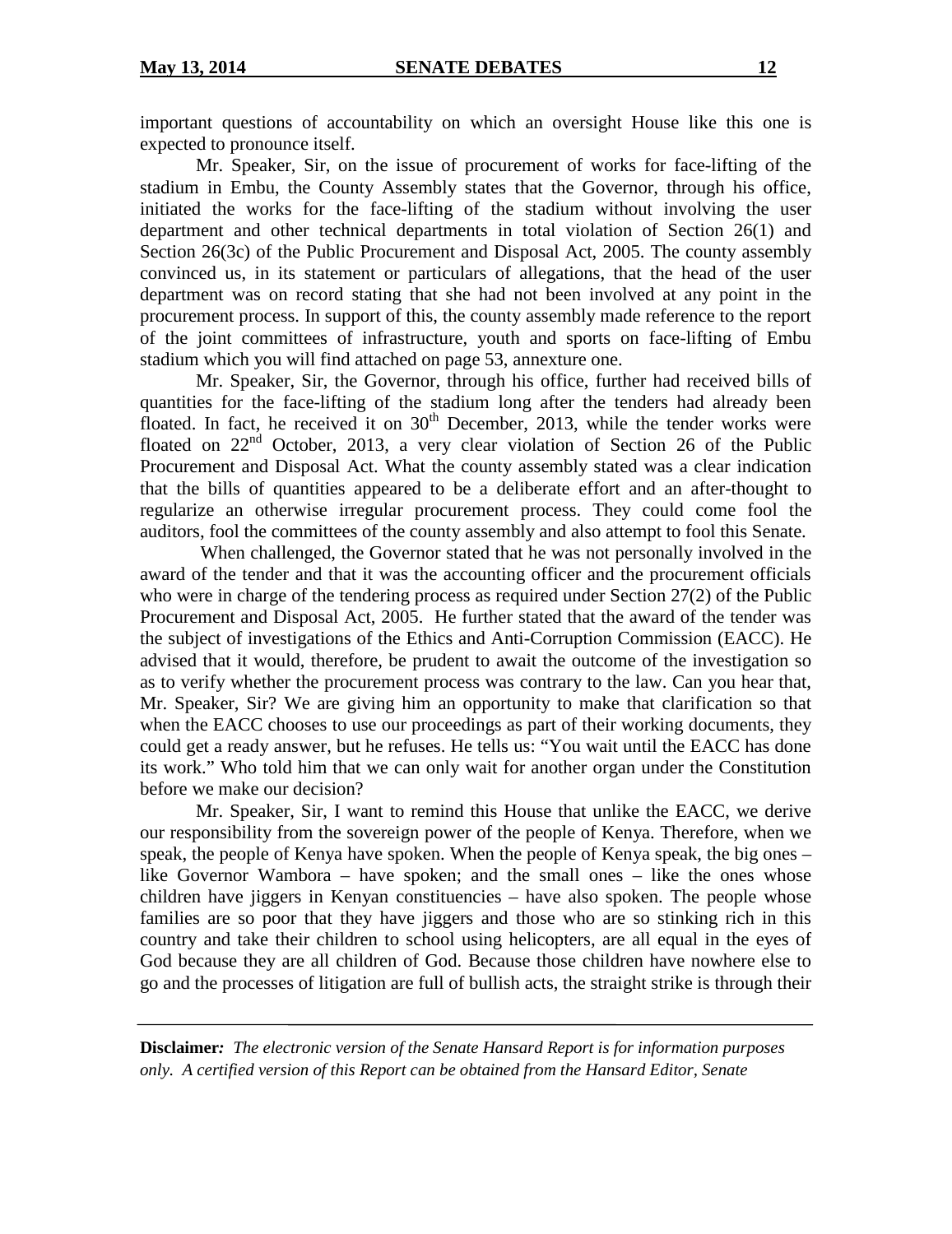elected representatives, coupled by the nominated Members who were elected on the same ticket, and those people are found in the County Assembly of Embu which has spoken. These people are found in the Senate of the Republic of Kenya.

Mr. Speaker, sir, on the allegation of insufficient funds, the Governor stated in his response that the Kshs8 million was an amount provided for in the budget. However, the Embu County Executive Committee (CEC) had decided to allocate additional funds required in the 2013/2014 Supplementary Budget. The Governor further stated that the Kshs8 million budgeted for appropriating on the stadium is yet to be spent to date. There are no documents to support his allegations. He did not convince us by, maybe, showing us a bank statement or money and the minutes of the CEC, to prove that it was not his personal decision.

There was the issue of the special county secretary and we shall be demonstrating later on in the proceedings that she had a unique relationship with the Governor. This relationship is so unique that when the people's assembly of Embu said that this woman should step aside and be investigated, the Governor found time to respond appropriately. Time seemed to have lacked in these proceedings. In his response, the Governor set out to mislead the EACC and even mislead the courts by, under his own hand, swearing an affidavit that was meant to let this woman off the hook. How I wish that some of these women in high places knew how the women in the rural areas wake up at 4.00 a.m., walking kilometres upon kilometres to get water for their children to drink. Some of these women have to go to the neighbourhood to borrow a matchstick so as to light a fire to make porridge. In Luhya language we call it *lidaka*; the one that does not have sugar in it at all. They make this porridge so that their children can lick something before they go to school. This is not a laughing matter; it is almost a crime against humanity.

# *(Applause)*

Mr. Speaker, Sir, my Committee observes as follows. On this very important issue of the Embu Stadium, it observed that the joint Committees had established in its report, which is attached in page 53 Annex No.1, that there were apparent signs of fraud and theft of public funds that required urgent investigations by the EACC. The Committee, therefore, recommended that until cleared by the EACC, the county secretary and the tender committee members who were involved in the unprocedural procurement act had to step aside and be discharged of their duties immediately to allow for investigation.

#### *(Applause)*

Mr. Speaker, Sir, the wonder of wonders is that I am only talking about the county secretary, because even the tender committee that the county assembly was referring to is not there. It was never there. In the County Assembly of Embu, apparently the Governor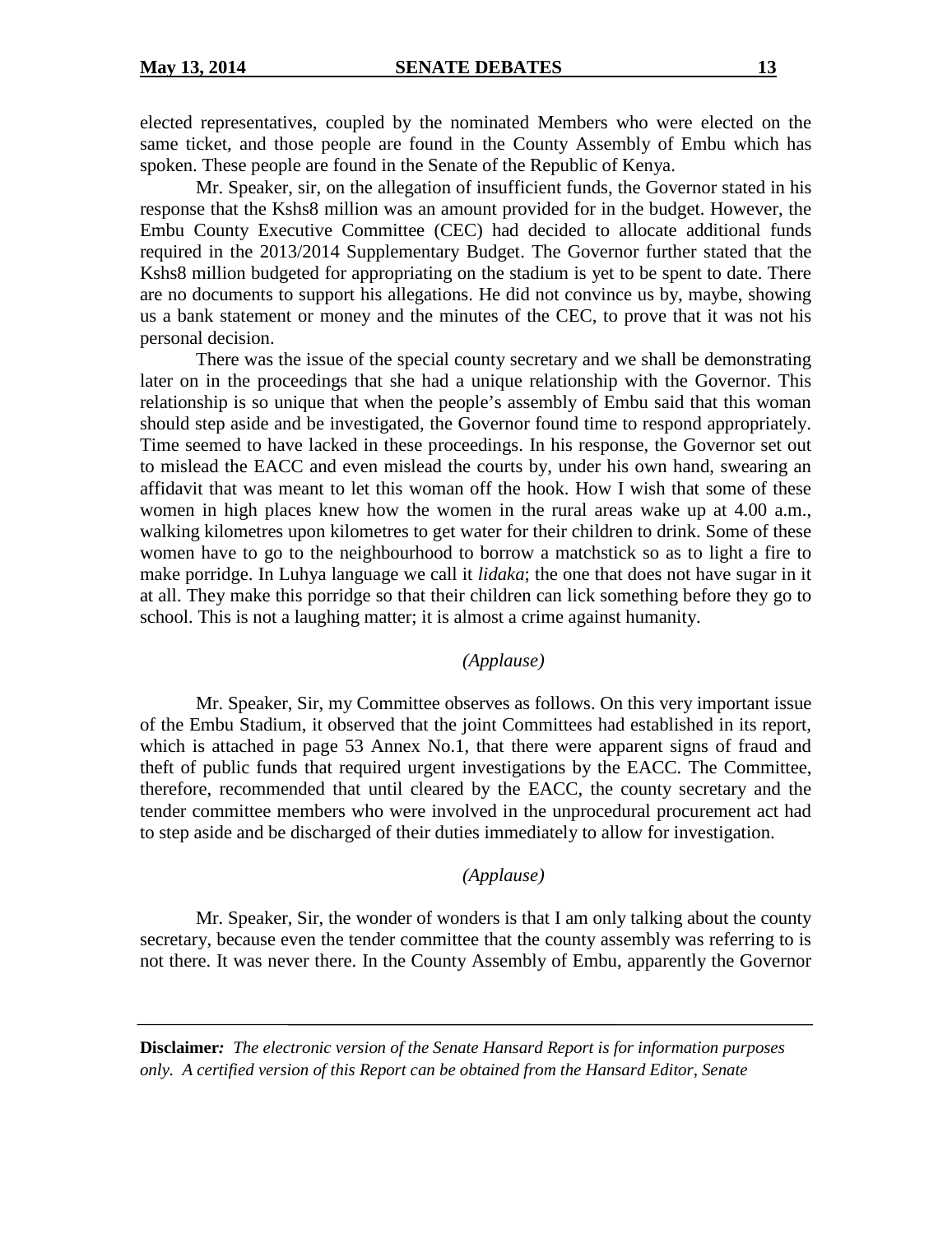is comfortable spending billions belonging to the public without a tender committee in place.

Mr. Speaker, Sir, my Committee further observed that as in the case of the maize seeds, the County Assembly and the EACC had taken action on the matter of face-lifting of the Embu Stadium. However, no tangible action had been taken by the Governor. Again, the Governor, in his response, chose to assign blame to the procurement officials in the county. Although the procurement officials have various responsibilities under the Public Procurement and Disposal Act, their roles and obligations do not override those of the Governor as the chief executive of the county who, in terms of Section 27(3) of the Public Procurement and Disposal Act of 2005, must demonstrate that he has taken all the necessary steps to ensure that procurement laws and regulations have been complied with in the county. No evidence of such action was adduced in the matter of procurement relating to the face-lifting of the Embu Stadium.

Mr. Speaker, Sir, the matter of procurement of motor vehicles is a sad story. I hope this is only happening in Embu. If it is happening anywhere else in Kenya, then I do not know what this Senate is going to do. We have documents attached in this bundle showing that the Governor personally procured a Toyota Prado vehicle; the invoice, proforma and every other document are in his names. The Governor went on and registered that particular vehicle in civilian number plates. What is more, in the proceedings in the Chamber Assembly, those of you who will have time to read the proceedings, a narration is given of how the Governor has never been seen in that particular Prado. A narration is also made in that particular presentation of how that vehicle is of the highest mileage. Who uses it?

In the notes, Mr. Speaker, Sir, they refer to somebody called the "First Lady of Embu." I have gone through the Constitution; the laws of the land, and I do not know whether there can be any other First Lady in this country other than Margaret Kenyatta. Now that Margaret Kenyatta was not seen in this vehicle, who is this woman? Who is this woman masquerading as the First Lady, driving a vehicle belonging to the people of Embu and accumulating more mileage than any other vehicle in that particular Assembly?

# *(Laughter)*

Mr. Speaker, Sir, these are issues that anybody wanting to doubt the proceedings of this House must give us contrary evidence for us to migrate away from this unacceptable behaviour. As I have said, the vehicle was directly procured, not just one, but various motor vehicles from specific dealers for special amounts without any reference whatsoever to the tender committee in blatant disregard and violation of Sections 26(1), (2), (3) and (4) of the Public Procurement and Disposal Act.

Mr. Speaker, Sir, this is not an allegation. To support this claim, the county assembly made reference to a letter of authority ordered by none other than Martin Nyaga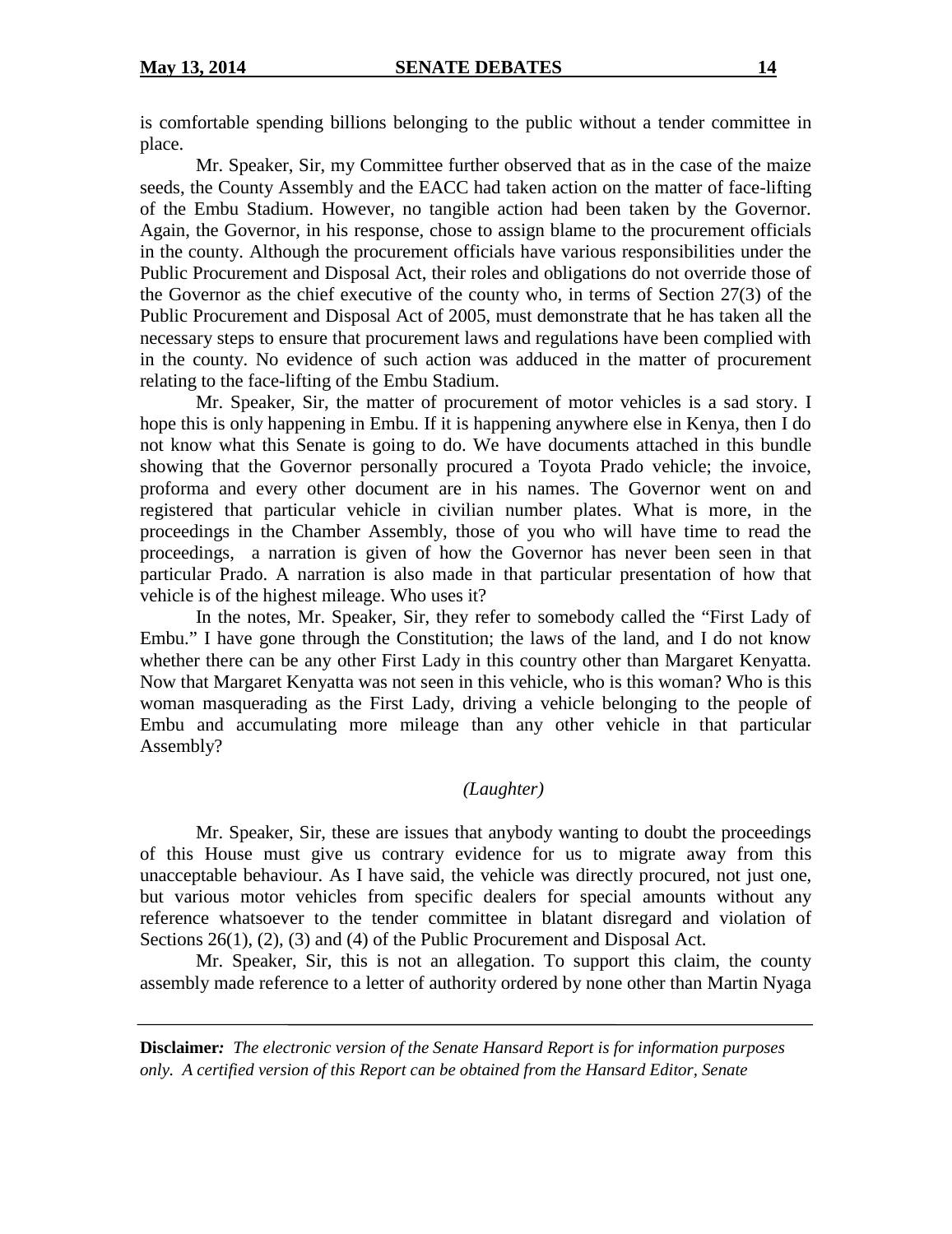Wambora, whose subject is "Procurement of Embu County Vehicles." This is your bundle of documents on page 134 of Annex No.1. On this, it was argued by the Governor that he did not. However, as the Governor, he has personal responsibility because in purchasing motor vehicles, the county procurement department had not violated procurement procedures as it had used existing and valid Government Supply Branch contracts in respect of motor vehicles purchased from CMC Motor Group and Toyota Kenya Limited.

Further, the Governor said that where the Government Supply Branch department do not float their own, other branch contracts exist. The Ministries of the national Government and the county Government supply departments do not float their own tenders, but use the short listed firms. But purchase of the vehicles then proceed according to them and in accordance with the vehicle engine capacities approved by the Salaries and Remuneration Commission (SRC). The Governor, therefore, argued that where the county government procures vehicles from approved firms, there can be no violation on the part of the Governor.

Mr. Speaker, Sir, either the Governor was trying to be too clever by a half, or since he had a lot of reservations about us and this Senate, he thought we are a bunch of idiots. Yes, we could be a bunch of idiots, but who are we to say we are Albert Einstein? We could be a bunch of idiots, but they are the same idiots who the people of Kenya decided will represent them on the  $4<sup>th</sup>$  of March, 2013. So, in our own idiocy, we then pursued the matter. We went and looked at the Act and found that even where such preexisting tenders are there with the CMC Motors and Toyota Kenya, the Public Procurement and Disposal Act, in particular, Section 29(3) provides the following:-

"A procuring entity may use restricted tendering or direct procurement as an alternative procurement procedure only if, before using that procedure, the procuring entity —

(a) obtains the written approval of its tender committee; and

(b) records in writing the reasons for using the alternative procurement procedure."

Mr. Martin Nyaga Wambora, however, does not have a tender committee in his county. So, he could not have been guided by this particular law.

Mr. Speaker, Sir, although, in his response, the Governor indicated that restricted tendering was used as the procurement method, there was no evidence whatsoever to demonstrate to the Committee that Section 29(3) of the Public Procurement and Disposal Act, which I have cited above, had been complied with in the purchase of the vehicle and, in particular, that the approval of the tender committee was sought and obtained. From the evidence, therefore, the Governor and the county secretary procured these vehicles without the approval of the tender committee as required under Section 39(3) of this Act.

Mr. Speaker, Sir, may this House note that a procuring entity may use restricted tendering or direct procurement as an alternative procurement procedure only if, before using that procedure, the procuring entity obtained written approval of its tender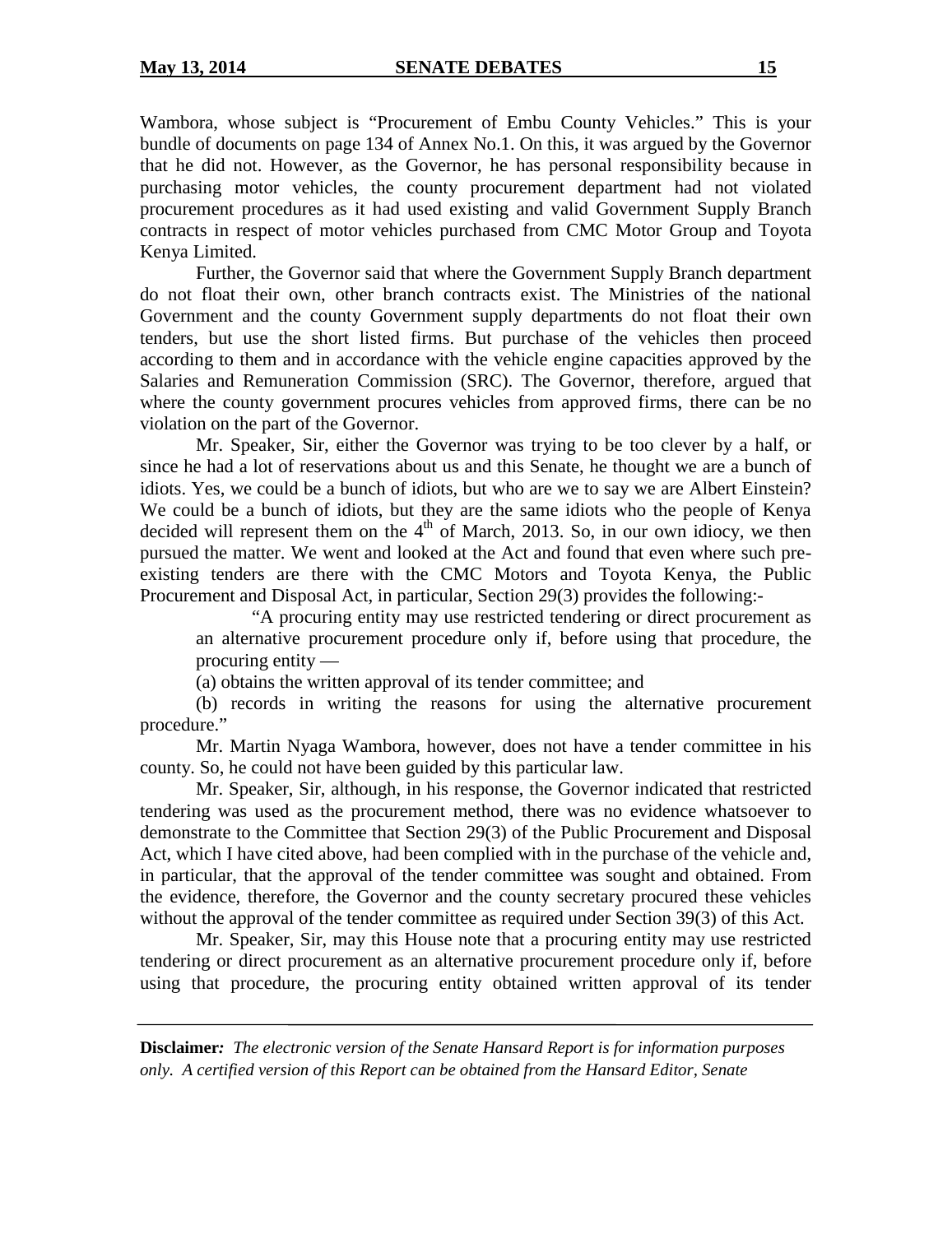committee. The tender committee was not there to record in writing the reasons for using the alternative procurement method. Such writing at any meeting was not there. So, Governor Wambora and this lady county secretary, should tell us who are they to take public funds, in their unique relationship or whatever it is. Sen. (Prof.) Lesan, who is a professor of gynecology, attempted to go there and we told them do not go there. So, it is not on record.

*(Laughter)*

Mr. Speaker, Sir, I want to briefly now go to the issue of the Auditor-General and the violation of the Public Procurement and Disposal Act, 2005, as set out in the report of the Auditor-General. Governor Wambora has said that this Senate is partial or my Special Committee is partial---

**Hon. Senators:** It is impartial!

**Sen. (Dr.) Khalwale:** Mr. Speaker, Sir, he has said repeatedly that the County Assembly of Embu is harassing him; that it is on a witch hunt and it is driven by ethnicity. But in evidence, we have a report on all that, signed by none other Edward Ouko, the Auditor-General of the Republic of Kenya, who is a constitutional office holder and a man from Siaya.

Mr. Speaker, Sir, Siaya is in my neighbourhood and I know Edward Ouko personally. I can confirm to the Governor of Embu that Edward Ouko is actually a Luo. He is not a Mbeere; he is not an Embu, he is not a Tharaka or a Kamba; the people at play in that particular Assembly. So, his argument cannot be believed.

Mr. Edward Ouko said the following, which I will just highlight. He found irregular award of contracts for repair of the Town Hall and probation offices in violation of Section 27 of the Public Procurement and Disposal Act. He found unwarranted disqualification of interested bidders in violation of Section 66(3)(b) of the Public Procurement and Disposal Act. When you read the presentations in the HANSARDS of the County Assembly of Embu – and I want to congratulate the composition of that Assembly; how I wish more assemblies could have such competent Members of County Assembly (MCAs)--- After reading that breach, he then tells us: "Oh, our county of Embu has become one county with one contractor, one Governor and one county secretary that constitutes the will and wish of all the people of Embu."

Mr. Speaker, Sir, Sen. Gideon Moi is looking at me very nicely; I think we are now moving on the right path.

# *(Laughter)*

Mr. Edward Ouko found that there was favoritism in the consideration of responsiveness to tenders during evaluation which is against the objective enshrined under Section 2 of the Public Procurement and Disposal Act, 2005. This is contrary to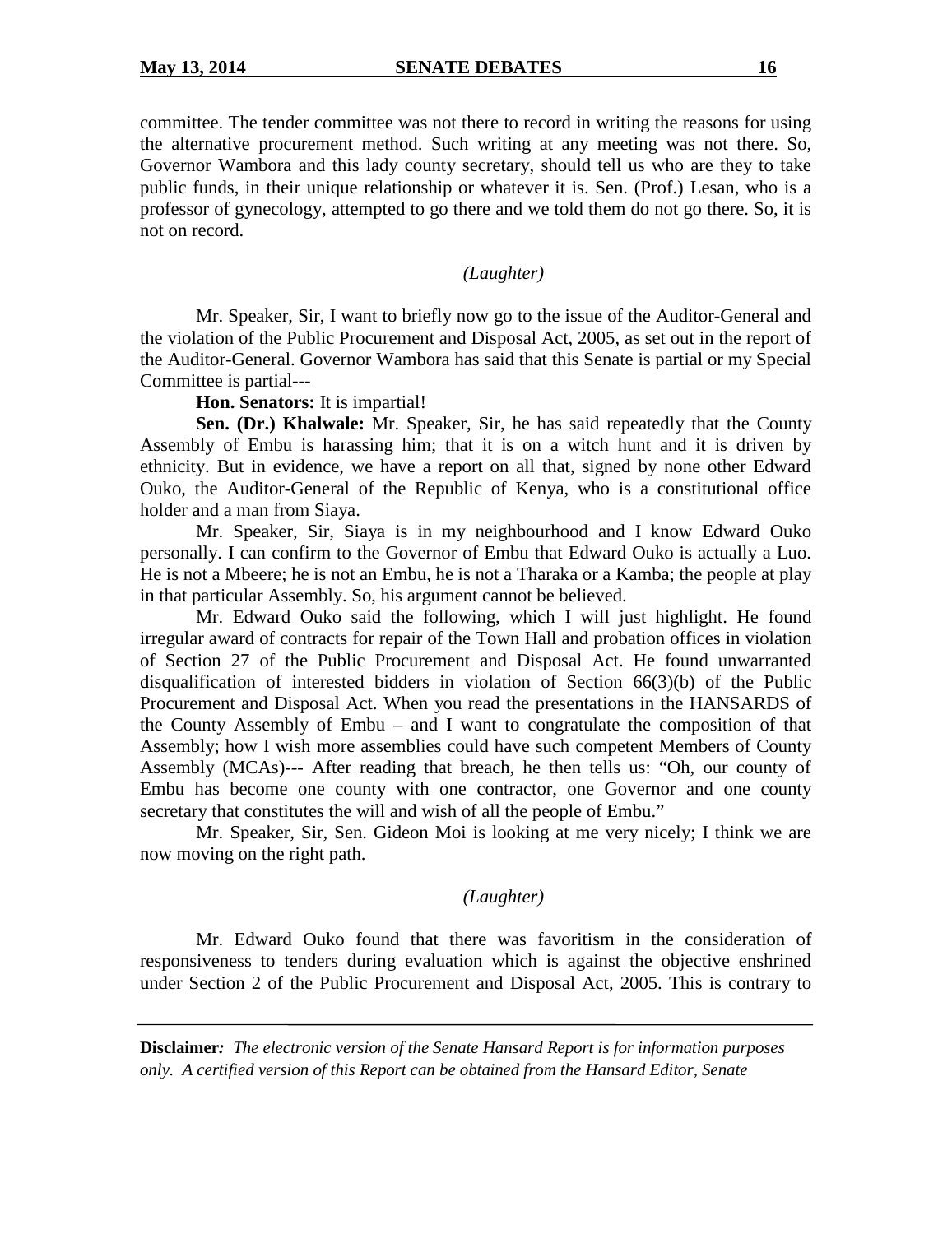Section 34 of the same Act. Mr. Ouko found failure to conduct financial and technical evaluation of contracts, in violation of regulation 16 of the Public Procurement and Disposal Act. He further found irregular allocation of funds for works not included in the bills of quantities, contrary to Sections 26(1), (2) and (3) of the Public Procurement and Disposal Act.

Mr. Speaker, Sir, the Auditor-General found lack of formal contracts for works, such as contract EBU/COUNTY/07/2013 and EBU/COUNTY/09/2012-13; and contract EBU/COUNTY/08/2012-13 in gross violation of Section 68 of the Public Procurement and Disposal Act.

The Auditor-General found the use of unregistered sub-contractors such as during the undertaking of works related to electrical installations of CCTV and plumbing works all valued at Kshs2.4 million in violation of Section 31 of the Public Procurement and Disposal Act. There was irregular procurement found by the Auditor-General in the method of the contract for refurbishment of the Embu County Council Hall to house the County Assembly, contract No.EBU/Count/06/Count/2011-2013.

That contract, which was issued like *njugus* – peanuts – was valued at Kshs33.3 million in gross violation of Section 29 of the Public Procurement and Disposal Act.

Like the County Assembly, the Auditor-General found irregular purchase and registration of motor vehicle No.KBU 683T. In that purchase, the purchase price exceeded the budgeted amount in clear violation of Section 26(2)(a) of the Public Procurement and Disposal Act. Further, there was no record to show that the same vehicle was registered from the time of its purchase in the name of the Embu County Government; an action that violates Section 45 of the Public Procurement and Disposal Act.

It is important that this issue of registration comes out clearly. When a public vehicle is procured, it is supposed to be registered in the name of the public. If for security purposes, the user of that vehicle wants to use civilian number plates, he can apply to the Government to have private number plates. However, the vehicle retains its logbook and everything in the registration of the public. The vehicle is worth Kshs12 million, but it is not registered in the name of the public. The number plate is not in the name of the public and the logbook is non-existent. When we pressed for evidence through documents to search and see where the logbook was, the Governor had an opportunity to attach, in his response, the logbook just to confirm that it was in the name of the public. However, for security reasons, he was using a private number plate. In fact, he did not attach such a logbook. My fear is that when the Ethics and Anti-Corruption Commission (EACC) is through, we will find that the registration of this vehicle is also in private.

As if that is not enough, on a daily basis, the Governor's Office also chose to make a kill by procuring fuel. The procurement was found to be irregular with no store records whatsoever. So, in Embu County, on a daily basis, people make a kill in the name of fueling vehicles.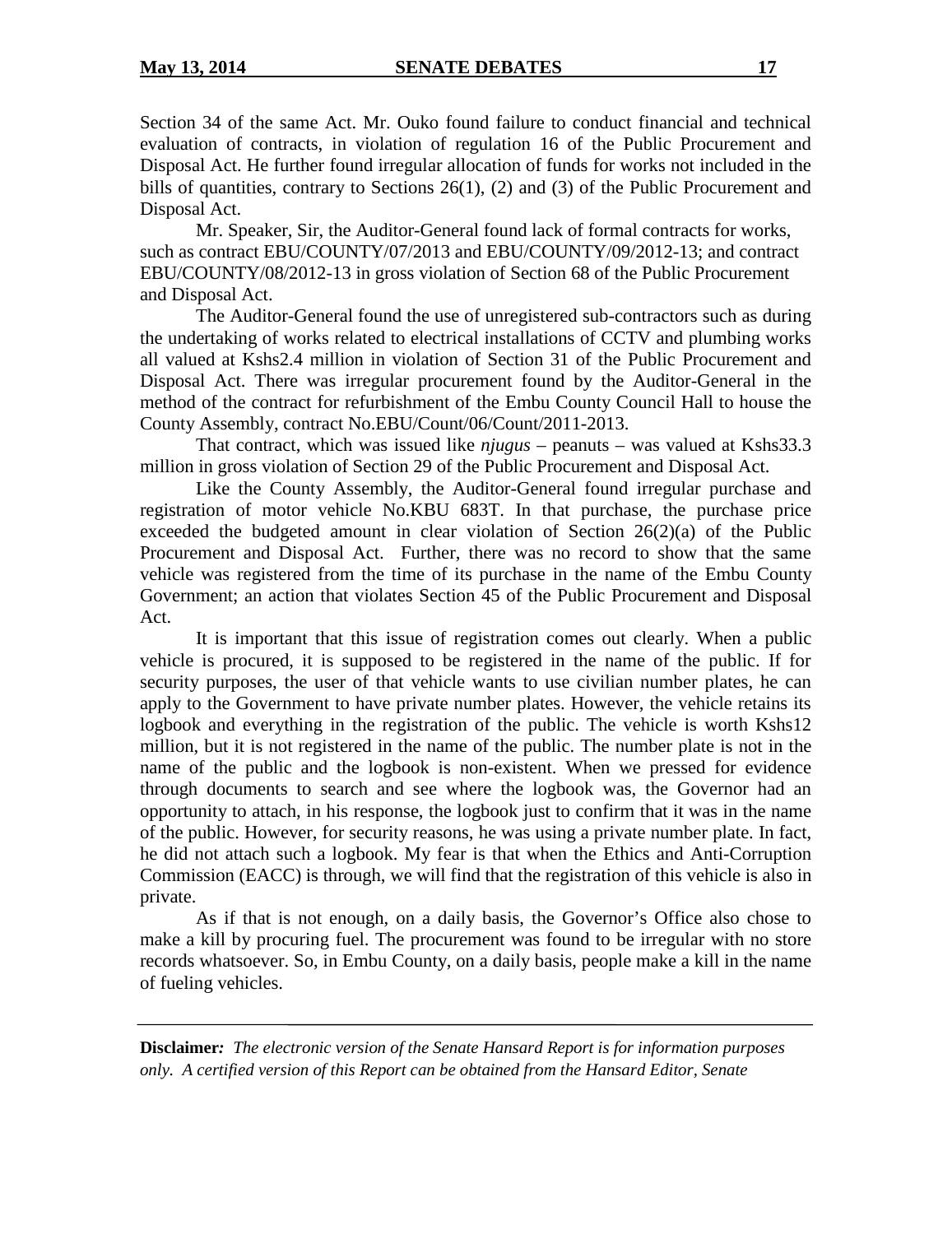Mr. Speaker, Sir, on the same matters, in response, the Governor stated that it was not his responsibility for any omissions or acts of violations since the Transition Authority (TA), through its appointed official, was in charge for the period of June 2013. Therefore, the TA officers should be held personally responsible or in accordance to Article 226(5) of the Constitution. He said that the Governor could not be held responsible for the store clerks who did not keep proper records. Could you just think about that? The TA, after the Governor was sworn in, operating under the Governor, should not take responsibility for what the Chief Executive Officer was employed to do by the people of Embu.

Mr. Speaker, Sir, the Committee observed that the Auditor-General in his Report has cited serious matters relating to the state of financial management in Embu County. While the Committee would have benefited from a clear response by the Governor to each of the issues raised by the Auditor-General, the Governor opted to provide a generalised and rather casual response to the issues in which he cited the TA through its appointed officials as being responsible for the violations. No supporting documents, whatsoever, or further evidence could be adduced to shed further light on this mere statement from the Governor.

Finally, we observed, that as a result, the serious matters cited by the Auditor-General, all pointing to massive irregularities in the procurement process in the award of contracts in the county, remain unchallenged and unexplained. It is up to this House to satisfy itself on whether that statement from the Governor satisfies the House or sufficiently explains this matter. I have mentioned the issue; non-existence of the tender Committee in the County Executive. I do not want to go further.

I want to confirm that this Act was grossly violated. As I said at the beginning, the arguments that are carried in this particular Act are cross-cutting and violated the Public Finance Management Act, specifically Sections 121 and 162.

I would like, although the light is on, to move very quickly and to mention a few points on the violation of the Constitution of Kenya.

**The Speaker** (Hon. Ethuro): Mr. Chairman, you should be concluding.

**Sen. (Dr.) Khalwale**: Mr. Speaker, Sir, in conclusion, the two Acts and the Constitution were violated. My able Vice Chairperson will speak to the violations of the Constitution of Kenya. As he does so, he will be affirming one thing; that the charge of violation of the Constitution of Kenya has been proved.

The final point, which I must make so that we are not assumed to have gone there with a tunnel view, although a comprehensive analysis of the state of affairs of Embu County was not part of the mandate of this Special Committee, it would be an omission on our part not to mention one thing. In the course of our investigations and, particularly, considering the documents received from the public, it became apparent that matters in that county were in a far less than satisfactory state.

In the interest of the people of Embu, whichever way the present matter concludes, there is an urgent need for a concerted effort at seeking reconciliation and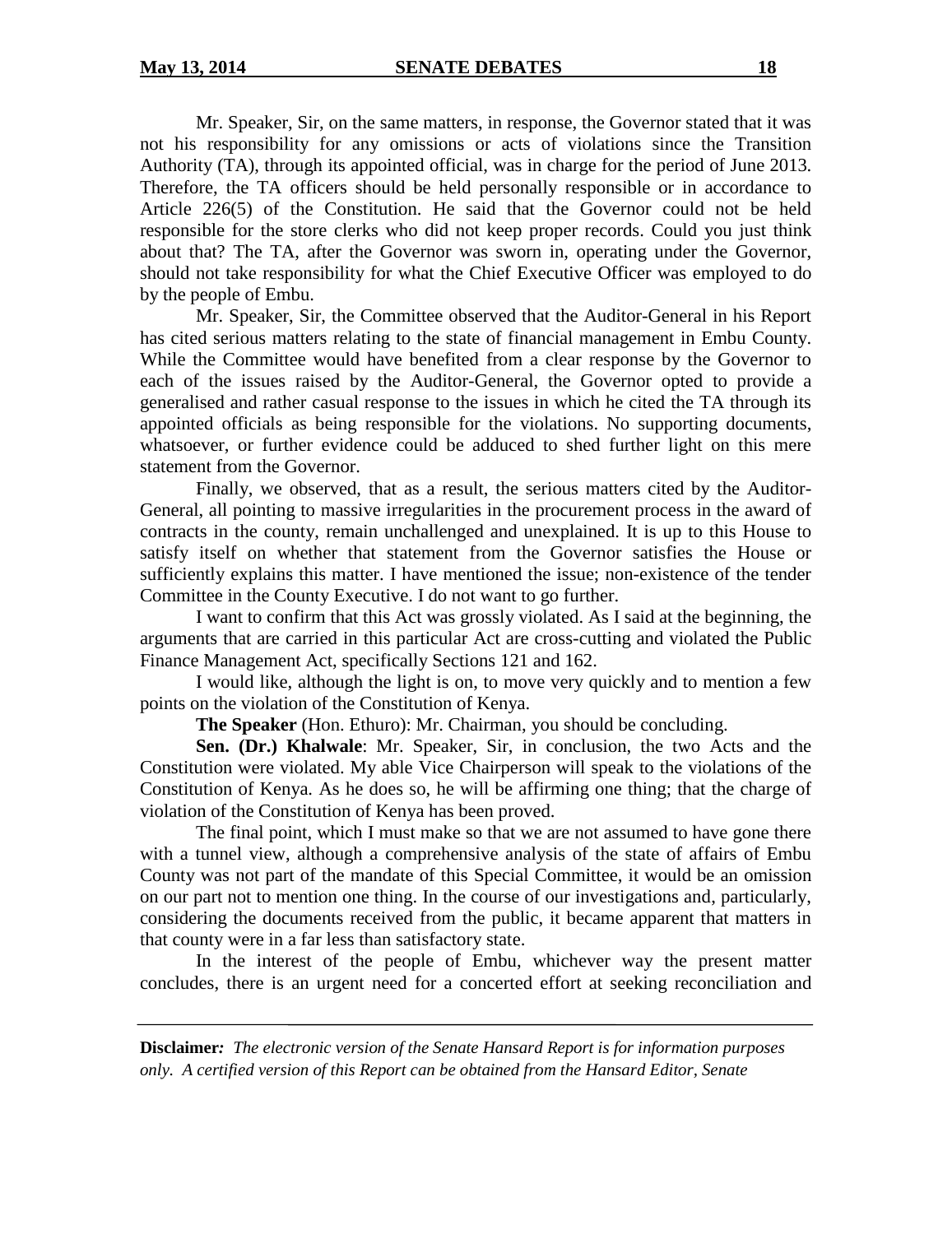cohesion in that county. There is also a need for the county to proceed as a united county in ensuring that development succeeds in Embu County.

With those remarks, I wish to conclude and to request the Vice Chairperson of the Committee, Sen. Murkomen, to now second this Motion.

I, therefore, wish to move.

**Sen. Murkomen**: Mr. Speaker, Sir, permit me to second the Motion by Sen. (Dr.) Khalwale who has ably tackled the issues we have dealt with as a Committee. Owing to constraints of time on my part, I have no benefit of the time that the Mover of the Motion had. I will quickly rush through a few issues.

The situation in Embu is very sad. It is a situation that must be corrected. The problem in Embu is about leadership. As I will be demonstrating, a leadership problem is something that the Constitution of Kenya, 2010, tries to address. Unfortunately, those who are elected, particularly the CEO of Embu County, did not live to the expectations of the Constitution, 2010.

Let me start with the argument that was made by the counsel for the Governor before us that we should disqualify ourselves. Disqualification of a committee, tribunal, court or a judge happens when a judge satisfies himself that a situation of bias will ensue. We sat and agreed that we were dealing with a different case.

The counsel for the Governor erroneously tried to drive the Committee to think that we were a court of appeal and that we were sitting on an appeal. It is our considered opinion that we were dealing with a different matter. There was a different matter that came to this House during Valentine's Day which was disposed of by this House. We were dealing with a different matter and with a Committee that was established by this House.

It is understandable that if you are facing the situation that Governor Wambora is facing, you would, definitely, engage in a forum shopping. It is in public knowledge that the Governor has gone to courts in Embu, Kirinyaga, Nairobi, Nyeri and he even wanted to select the Committee that would listen to his case. We, as a Committee, rejected that argument believing that if we had entertained the kind of argument that the Governor was making through his counsel, we would have entertained a thought that even this Senate cannot vote on the matter considering that there is no other Senate in this Republic. We would have entertained a thought that the County Assembly of Embu would not have considered the matter and yet there is no other Embu County Assembly.

In our Report, we have made it very clear that there can be no other Senate until the next elections. So, any other matter that will come as envisaged in the law even if it is from the same county in the next three months will still be dealt with by this House. Therefore, we satisfied ourselves that this Senate must continue acting impartially when dealing with such matters. This House has the jurisdiction. Our Committee had the jurisdiction to deal with the matter.

Why is there impeachment in our Constitution and in our Acts of Parliament? Impeachment is not a criminal charge. Impeachment is a governance tool. It is what is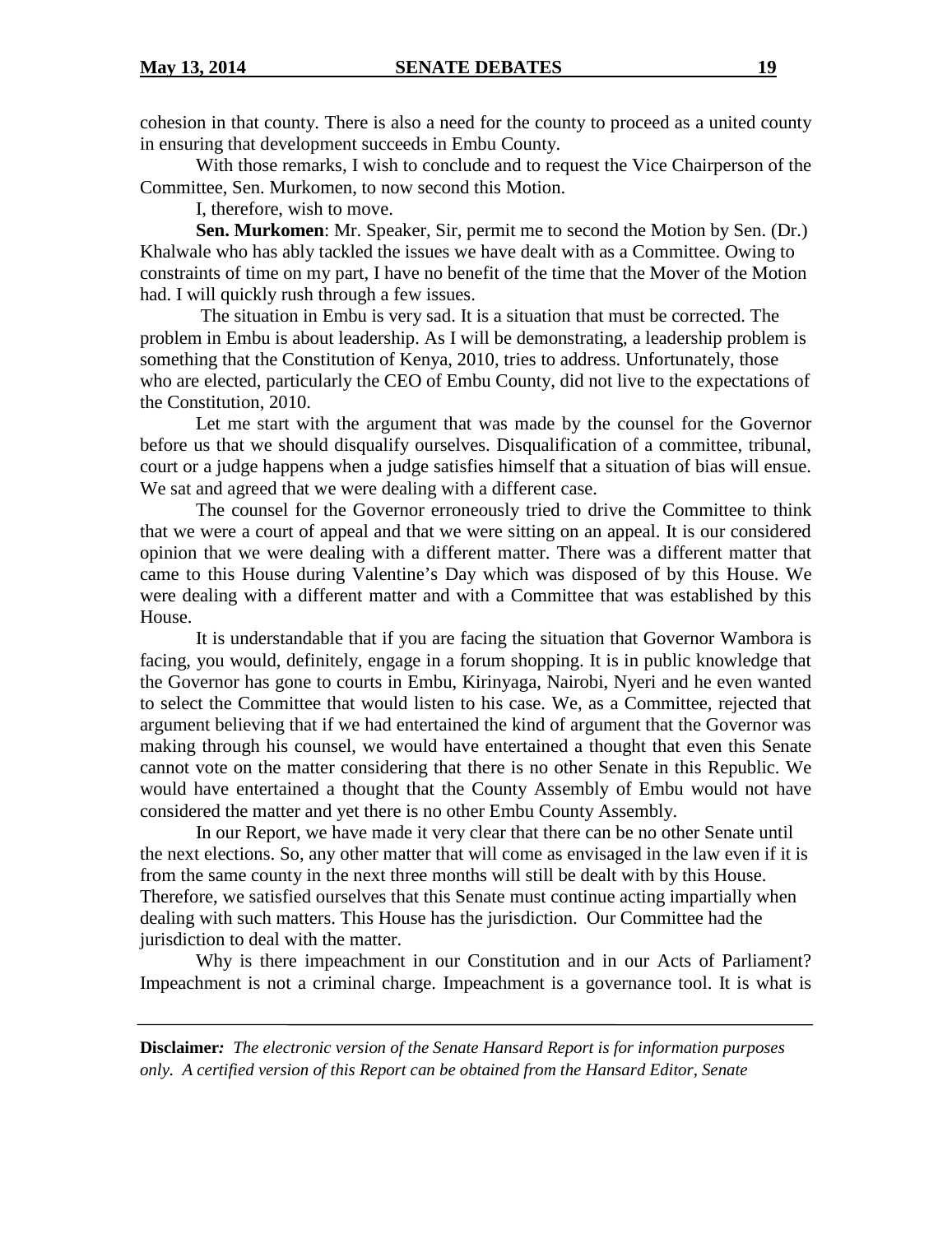called, in a parliamentary system, a "vote of no confidence." This is the equivalent of a vote of no confidence in a presidential system. Our kind of governance refers to this as an impeachment. This is not meant to declare that Governor Wambora is a criminal. That process is out. It is not meant to declare the innocence of Governor Wambora in terms of personal liability. It is meant to deal with his position as a leader to correct the ills of governance. Therefore, it is important to point out that the Senate of the Republic of Kenya is the right place to deal with that matter.

I would like to quote the judgment of the courts where Wambora was ably represented. The Senate was not there. I want to commend the Judges, Justices Ong'undi, Kithua, and Olao. In paragraph 245 of that judgment, they say;

"We must to some extent agree with Mr. Ng'ang'a that the County Assembly and the Senate are the best judge to determine whether the charges presented against the first petitioner, who is the Governor, were in accordance to Article 181 of the Constitution.

The Constitution has set out the power of judging the merits of the charges to those two Houses. It would, thus, be wrong, in our view, for this court to question the merits of the decision of the county assembly and the Senate."

Mr. Speaker, Sir, the only competent institution to look at the merits of an impeachment process of a Governor under our Constitution and our Acts of Parliament is this House. Despite the fact that we were not represented in that matter, the court correctly observed that. In fact, the court quoted a judgment of Nancy Baraza versus the Judicial Service Commission and they said;

"It is not for this court or the Commission to find that the allegations made against the petitioner do not amount to gross misconduct. In fact, according to Prof. Yash Pal Ghai, Constitution of Kenya and the Instrument for Change cited by the petitioner, whether a conduct is gross or not will depend on the matter as exposed by the facts. Which facts? It is the duty of the tribunal to establish that."

The facts as to whether there is a gross violation of the Constitution or as to whether there are grounds for impeaching the Governor; that is left to this House. The courts have agreed that the competent judge is this Senate sitting now, in trial, to preside over the matter of Governor Wambora.

Indeed, the Governor told us, through his lawyer; "it was not me." He said that he was not the one who was procuring or doing this or that. I want to go to another celebrated judgment of the court in the International Legal Consultants Group versus the Senate and the Clerk of Senate. Again, the Senate was not represented here. You will recall the matter of summoning the Governors. The courts said, in paragraph 57; "we, therefore, reject the argument by the petitioner that the Senate's power----". The petitioner was represented by one lawyer called Ahmed Nassir.

The courts rejected and said: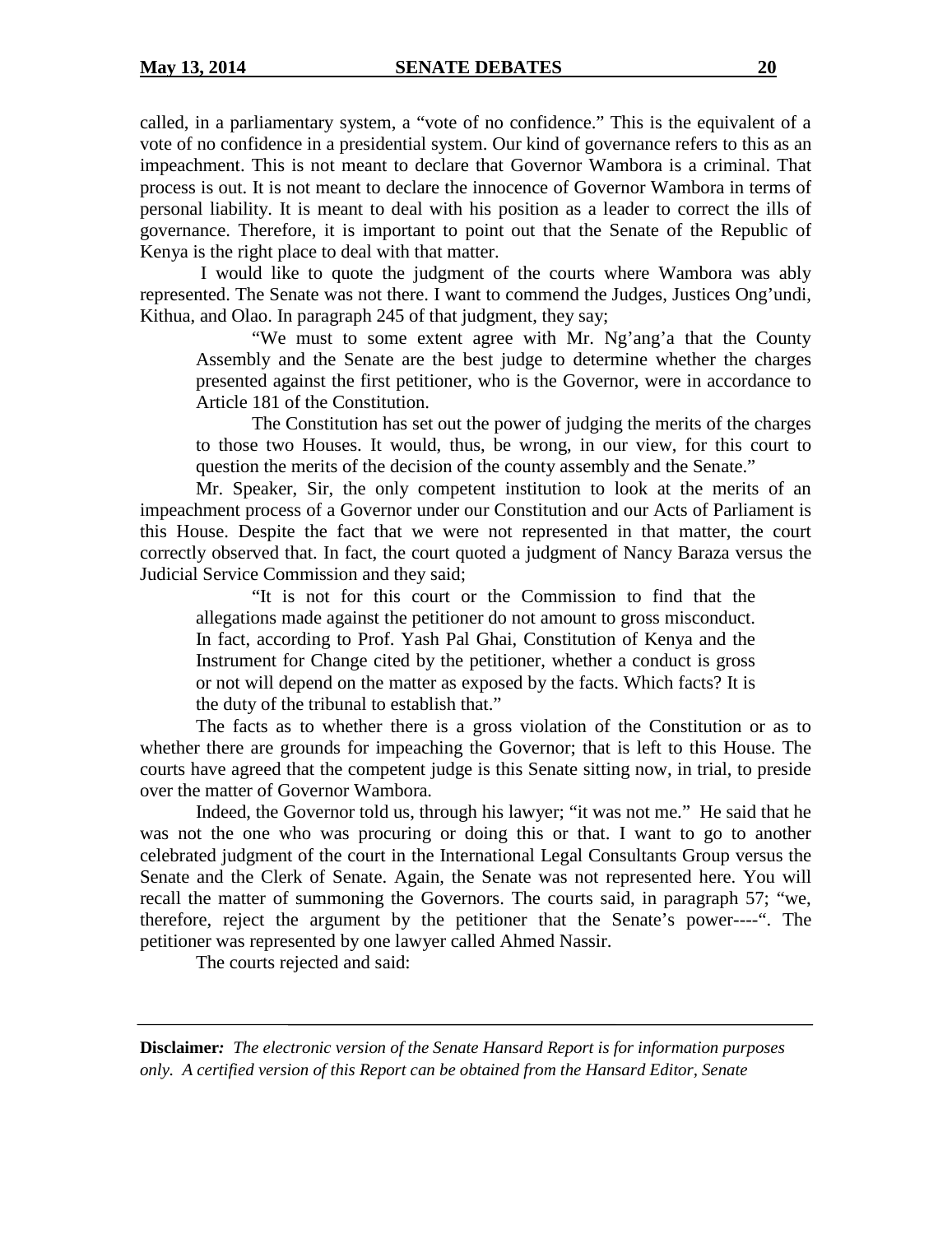"We, therefore, reject the argument by the petitioner that the Senate's power is limited to oversight over national agencies, management of national revenues allocated to the counties by the National Treasury."

The courts further said:

"To our minds, this would be against the spirit and the letter of Article 96(3) of the Constitution which vests a wide power on the Senate to oversee both the provisions and the expenditure of national revenue allocated to counties.

In the foregoing, it is our determination that since the Senate was properly seized of the matters with regard to the issues raised by the Controller of Budget in the County Implementation Report, it had the power to summon any person." In paragraph 58, the courts went further to say:

"Nevertheless, the Constitution provides for oversight of county public finance of two levels. One, by the county assemblies at the county level and by the Senate at the national level. That is the Constitution and unless amended, this court can only interpret it as it is. Moreover, the Constitution does not prohibit the Senate from summoning Accounting Officers or County Executive Members in performing oversight functions."

So, in exercise of its powers under Article 125 of the Constitution, the Senate is empowered to summon any person, including Accounting Officers. Article 59 says that the same county governments shall be accountable for the management and use of county resources.

By implication, this provision means that the county Governor as the overall head of the county is accountable for utilization of county resources, including national revenue allocated to his respective county.

Section 30(3) is about the Chief Executive Officer. The courts said that the Governors must be held accountable by the Senate for the national revenue allocated to their respective counties in view of the provisions of Section 30(3) of the County Governments Act of 2012 as read together with Article 10(2)(c) of the National Values and Principles of Governance. It says:

"The Governors, being state officers are bound by national values and principles of transparency, accountability and observance of good governance when performing their duties as the Chief Executive Officer of the County Government."

So, a governor should not be heard saying that I did not know. If the Governor of Embu said that he did not know, that means that he failed in his constitutional responsibility, as found by this Committee, to observe diligence in the governance of Embu County.

Why do we impeach? The Constitution under Article 181 says; one, for gross violation of the Constitution: Is the Constitution grossly violated? We, as a Committee, opine that yes, when a governor fails to lead and to deal with leadership and integrity.

Article 73 of the Constitution says that;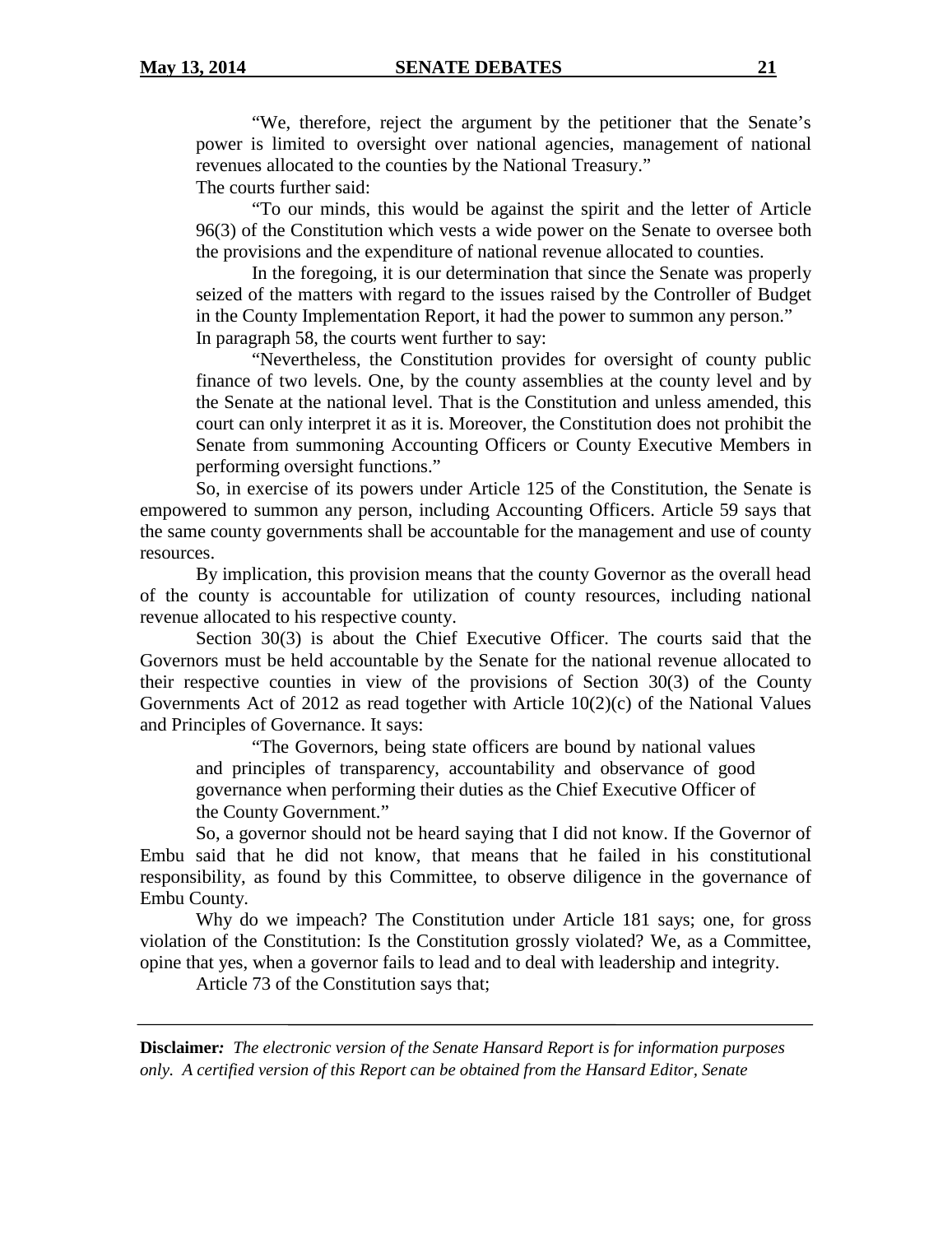"Authority assigned to a State officer-

(a) is a public trust to be exercised in a manner that-

(i) is consistent with the purposes and objects of this Constitution;

(ii) demonstrates respect for the people;

(iii) brings honour to the nation and dignity to the office; and,

(iv) promotes public confidence in the integrity of the office."

Mr. Speaker, Sir, the manner in which the Governor of Embu was relying on one Margaret Kariuki and ignoring the advice of the County Executive Officer, he absconded his responsibility under Article 73 of the Constitution. So, these grounds do not need to be big. You do not need to talk about billions of money. In fact, there is precedent that in the United States (US) where the Senate impeached Judge John Pickering for an act of drunkenness and unlawful rulings. In the case of the Governor of Oklahoma, Henry Johnson in 1929, the Senate impeached him on grounds of general incompetence. Governance is a requirement of competence of the person and not a question that it must be so grave in the manner in which some Kenyans think that billions of money must be misappropriated. Even general incompetence, under Article 73 of the Constitution is enough to impeach a governor. I want to submit to this House that the incompetence of Governor Wambora has been demonstrated beyond doubt.

Mr. Speaker, Sir, it has been argued that impeachment will be misused by the county assemblies and the Senate to witch-hunt, malign and blackmail governors. Impeachment is not about tribe, party or size and colour of the person; it is about accountability. If it means that we impeach a governor today and the governor who takes over from that person commits the same offence or even more grievous offences, we will impeach the next one. That is the law. This is not a new thing. In Oklahoma in 1921, for example, they impeached a governor who was a lawyer. In 1929, they also impeached another Governor Henry Johnson, that I have quoted, for general incompetence. So, the question is about facts and not whether we are witch-hunting or anything. This House is mature enough to be able to deal with those issues.

Mr. Speaker, Sir, does impeachment depend on the popularity of the governor? No! In fact, there is precedent that in the impeachment of Governor Blagojevich who wanted to sell the seat of Obama when he became President: He was the most popular person on CNN, CNBC, Fox News. Everybody was rating him high, but the Senate of Illinois went ahead to impeach him. In fact, in the impeachment of the Governor of New York in 1913, Governor William Sulzer, while the impeachment proceedings were going on in a Chamber like this, there were 10,000 supporters waiting outside. However, that did not stop the Senate from impeaching him, because it was about the facts. So, popularity is not an issue here. Some people have said that a governor was elected by many people, but is impeached by a few people. That is because that is the governance tool that we chose. As the court said, unless we amend the Constitution, that is the law.

Mr. Speaker, Sir, does impeachment, therefore, prejudice matters that are going on in court? In the case of Blagojevich in the United States, again, it was decided that an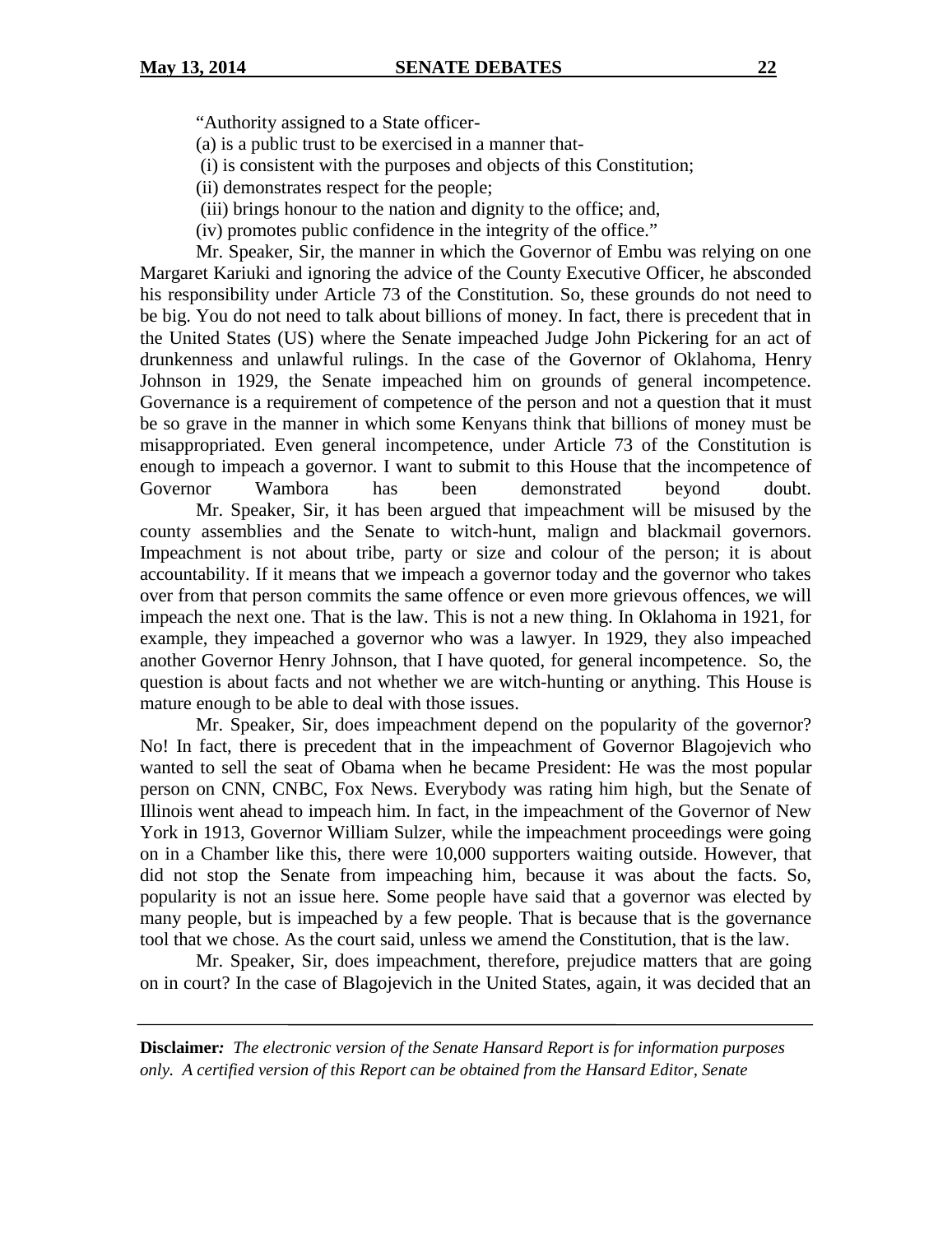impeachment trial and removal from office did not add any effect in the federal indictment of the Governor in the US district courts. Impeachment was a political and not a criminal action. So, the question of *sub judice* does not arise, because the courts will be able to determine the other issues. In fact, our impeachment procedure here does not stop the EACC from continuing with investigation; neither does it stop Governor Wambora from facing other criminal charges, if need be. It is just about holding him to account in terms of leadership.

Mr. Speaker, Sir, lastly, does impeachment affect the future of Governor Wambora? Yes, it might affect him in one way or another. But in all the precedence that I have read, including Governor Henry Johnson of Oklahoma (1922) who was a lawyer, after he was impeached, he went back to practice successfully up to age 97. So, it is not the end of life for Governor Wambora. It is just for him to give way, so that the people of Embu can have a leadership that is able to deal with their aspirations and desires.

Mr. Speaker, Sir, in conclusion, it is not the magnitude or amount that we are dealing with, but about whether that principle has been breached. You remember that in the Lewinski issue, President Clinton was almost being impeached over a small thing. That small thing almost put him in trouble. So, it is not the size that is important in that matter. It is important for this House to consider all the issues that are before us, to be able to impeach this Governor and open a new Chapter for the people of Embu.

Mr. Speaker, Sir, I beg to second.

#### *(Question proposed)*

**Sen. Lesuuda:** Mr. Speaker, Sir, thank you for giving me this opportunity to contribute to this important Motion and also to commend the Chairperson of the Special Committee, Sen. (Dr.) Khalwale and the Vice Chairperson, Sen. Murkomen for ably tabling the Report and also giving their contributions.

Mr. Speaker, Sir, I request that my colleagues consult in very low tones so that I can be heard.

#### *(Loud consultations)*

**The Speaker** (Hon. Ethuro): Order, hon. Senators! Proceed, Sen. Lesuuda.

**Sen. Lesuuda:** Mr. Speaker, Sir, I will start my contribution by raising one of the issues in the Report. This was just a general view that the people of Embu County would like this matter to come to a conclusion so that they can also enjoy the fruits of devolution. We know through various ways that the people of Embu County are anxious. They are waiting for a solid CEO whom they know is in charge and who is running the affairs of their county. So, they are looking upon this House to bring this matter to conclusion. I believe that this honourable and distinguished House is capable and will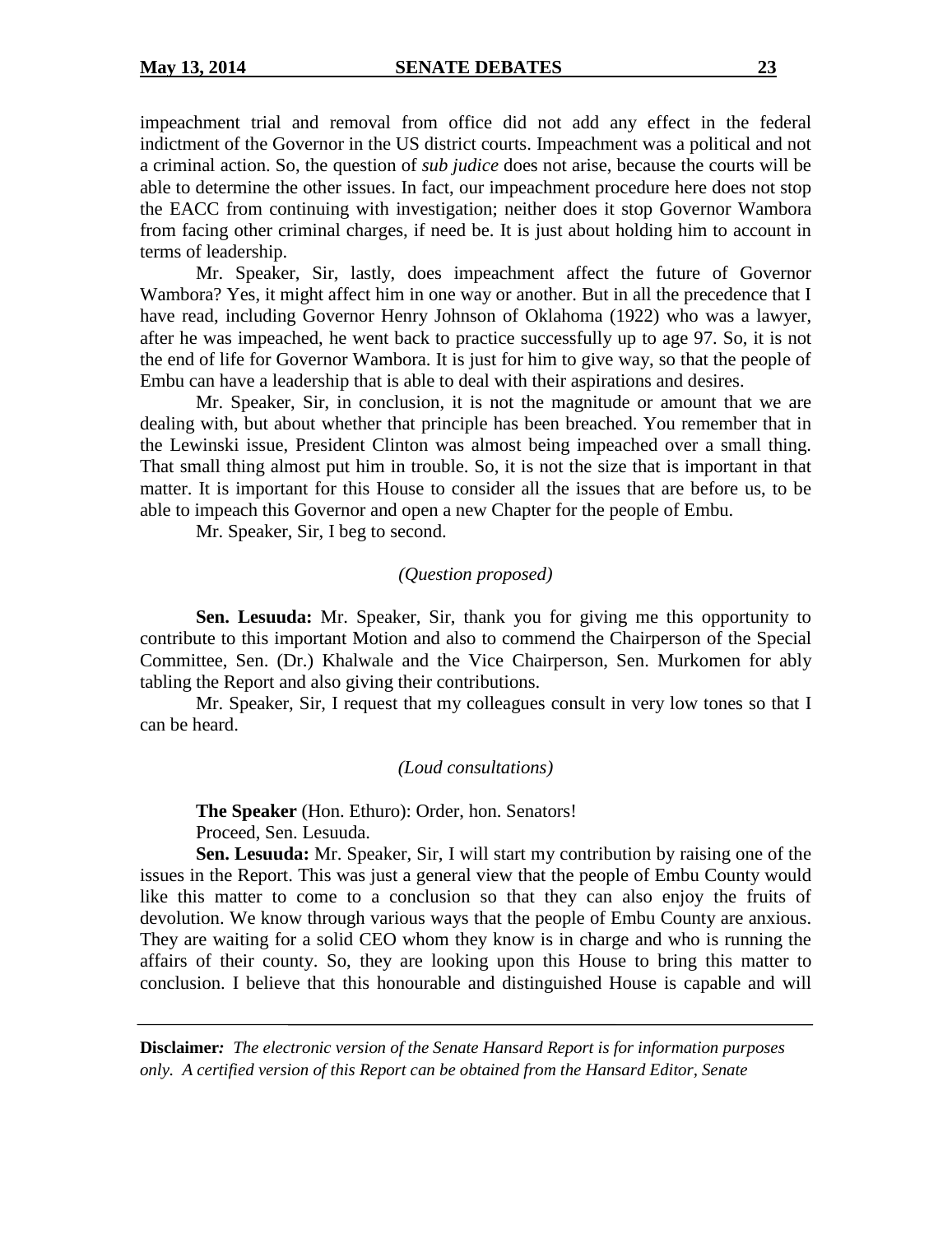bring this matter to the right conclusion so that the people of Embu can then enjoy the fruits of devolution.

Mr. Speaker, Sir, there are several schools of thought that have been advanced on the whole process of impeachment in this country. The first one is that devolution is a baby and we are still nurturing it. They say we should give it time to mature. That we should give the governors time to make a few mistakes here and there as they get a grip on devolution.

**Sen. Muthama:** On a point of order, Mr. Speaker, Sir.

**The Speaker** (Hon. Ethuro): What is it, Sen. Muthama?

**Mr. Muthama:** Mr. Speaker, Sir, we have to finish this Motion by 12.30 p.m., but looking at the time and the people who want to contribute, would I be in order to kindly ask the Chair to give three minutes to each individual for debate?

**The Senate Majority Leader** (Sen. (Prof.) Kindiki): On a point of order, Mr. Speaker, Sir.

While I agree with the general view that the time is short, would I be in order to request that rather than limit the contribution of Members on such a grave and important matter to the nation, that we extent time and spend a little bit more time on the matter.

#### **An hon. Senator:** Move it!

**The Senate Majority Leader** (Sen. (Prof.) Kindiki): Mr. Speaker, Sir, in that regard, I beg to move that we extend this morning sitting to 1.30 p.m. in line with Standing Order No.30(3).

**Sen. Kajwang:** On a point of order, Mr. Speaker, Sir. In as much as we want to give more time, the Motion moved by the Senate Leader of Majority that we proceed beyond the normal time - in that case, he would be seeking for adjournment because the normal sittings are meant to end at 12.30 p.m. I do not know whether that is in order, although that is your discretion.

**Sen. (Dr.) Machage:** On a point of order, Mr. Speaker, Sir. Standing Order No.30 quoted by the Leader of Majority gives the Speaker the power to stop the proceedings of the House and not to increase the time. I beg to be corrected.

**The Speaker** (Hon. Ethuro): Order, Senators! This is a Special Sitting dedicated to the special business before us. While we would ordinarily be guided by practice, I think there is also a case to be made that special business might require some special consideration. So, in recognition of that I will try to marry the two proposals on the floor that we extend time from 12.30 p.m. to 1.00 p.m. and we will give Members five minutes, subject to review, starting with the one who has the Floor.

**Sen. Lesuuda:** Mr. Speaker, Sir, I was at the point where I was saying there is a school of thought which feels that it is too early to start impeaching governors. That we need to give time to governors to make a few mistakes here and there and that the Senate should give governors time to understand devolution. I want to state it here in this distinguished House that even as we celebrate 50 years of Independence as a nation, there are counties which are celebrating their first year of independence because of devolution.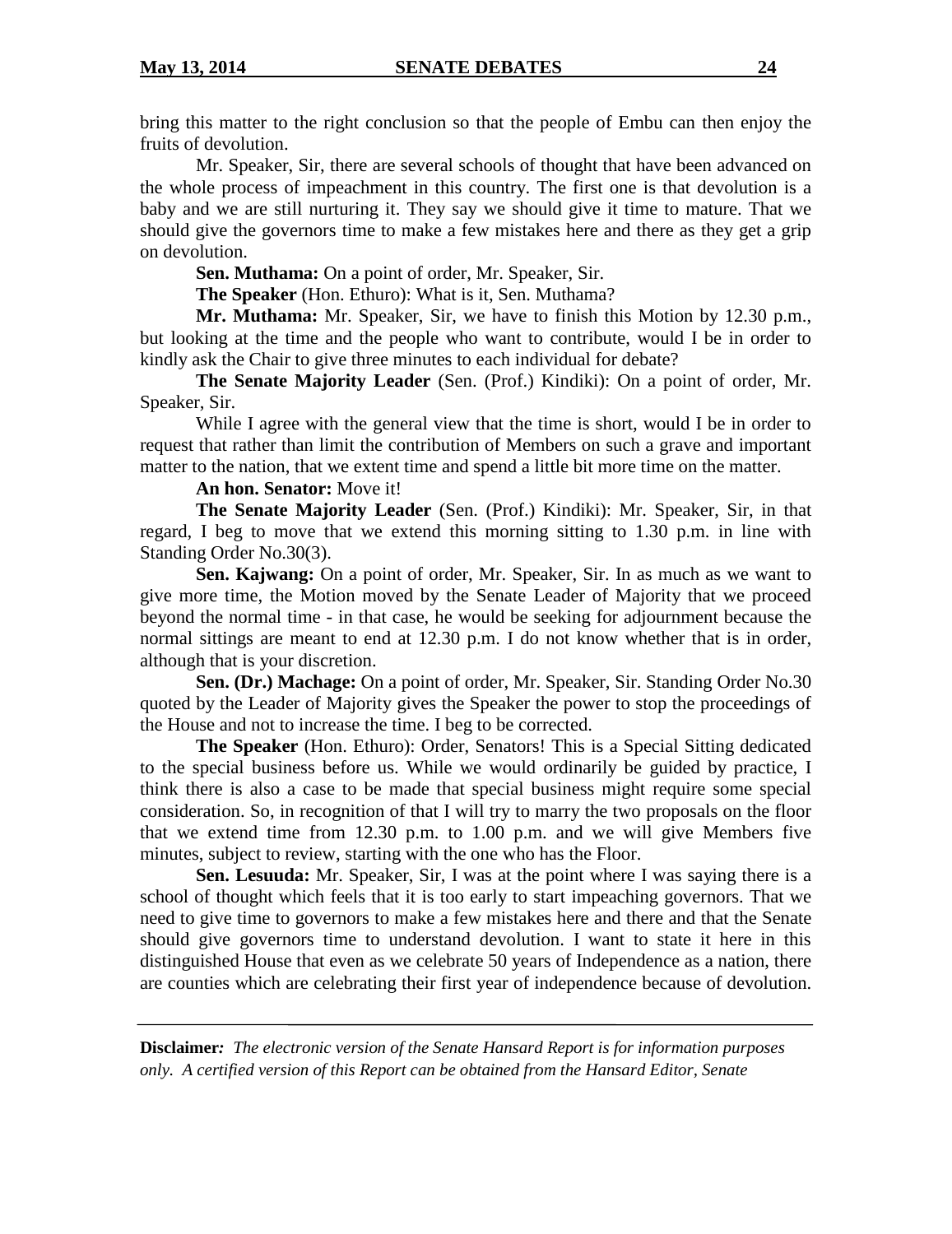We also said, during the 50 years of Independence celebrations that we are starting to rewrite the history of this country starting from now to the next 50 years. So, it advances the school of thought that we have to get it right. We have to set the standards of devolution to be high. Just as Sen. Murkomen had said, we do not have to wait until millions or billions of shillings are lost or until a grave matter is committed by the CEOs of these counties so that an impeachment takes place.

Mr. Speaker, Sir, let me divulge to you that it is the first time in the history of Kenya, through devolution, that Samburu County has been allocated Kshs2.3 billion. This is something that cannot be fathomed. It is the first time that Embu County got Kshs3.52 billion. It is the first time that Migori County got Kshs4.05 billion. So, the citizens of these counties have seen devolution as their hope. Then we are saying that those who have been mandated by the people have a leeway to make mistakes and ruin the dreams of the children of these counties. We have to set the standards so that the counties can enjoy their independence fully.

Mr. Speaker, Sir, it is important to also note that the Special Committee or the Senate did not just wake up one morning and decide to go through this process. It is being alleged that the Senate and the MCAs are colluding so as to prove a point or to show that we are greater than the governors. It did not just happen, but we were guided by the laws of this land. This would be the first time that laws would actually work in this country. For many years, it has been stated that Kenya has beautiful laws that we have put laws in place, but they are never followed. This would be the first time that the law would be respected and followed to the letter.

As the Chairperson of the Special Committee cited, there are several laws that were violated including the Public Procurement and Disposal Act, the Public Finance Management Act and the Constitution of Kenya. It is important to note that each governor will be treated differently so that the issue of malice will not arise. Each county will be treated differently just in case another impeachment process is to be initiated.

Mr. Speaker, Sir, it is also important to note something that was quoted by the ruling of the judgment in Kerugoya Court on the whole issue of values. If I can quote the Constitution of Kenya, Chapter 13, Article 232(1) the values and principles of public service include—

(b) efficient, effective and economic use of resources;

**The Speaker** (Hon. Ethuro): You time is up!

**Sen. Lesuuda:** Mr. Speaker, Sir, I beg to support this Motion.

**The Speaker** (Hon. Ethuro): Proceed, Sen. Wetangula. In recognition of your status as the Senate Minority Leader, we will double your time.

**The Senate Minority Leader** (Sen. Wetangula): Thank you, Mr. Speaker, Sir. I laud the Committee, chaired ably by the distinguished Senator for Kakamega and vice chaired by the distinguished Senator for Elgeyo Marakwet. I also laud all the Members who spent their weekend working for this Senate.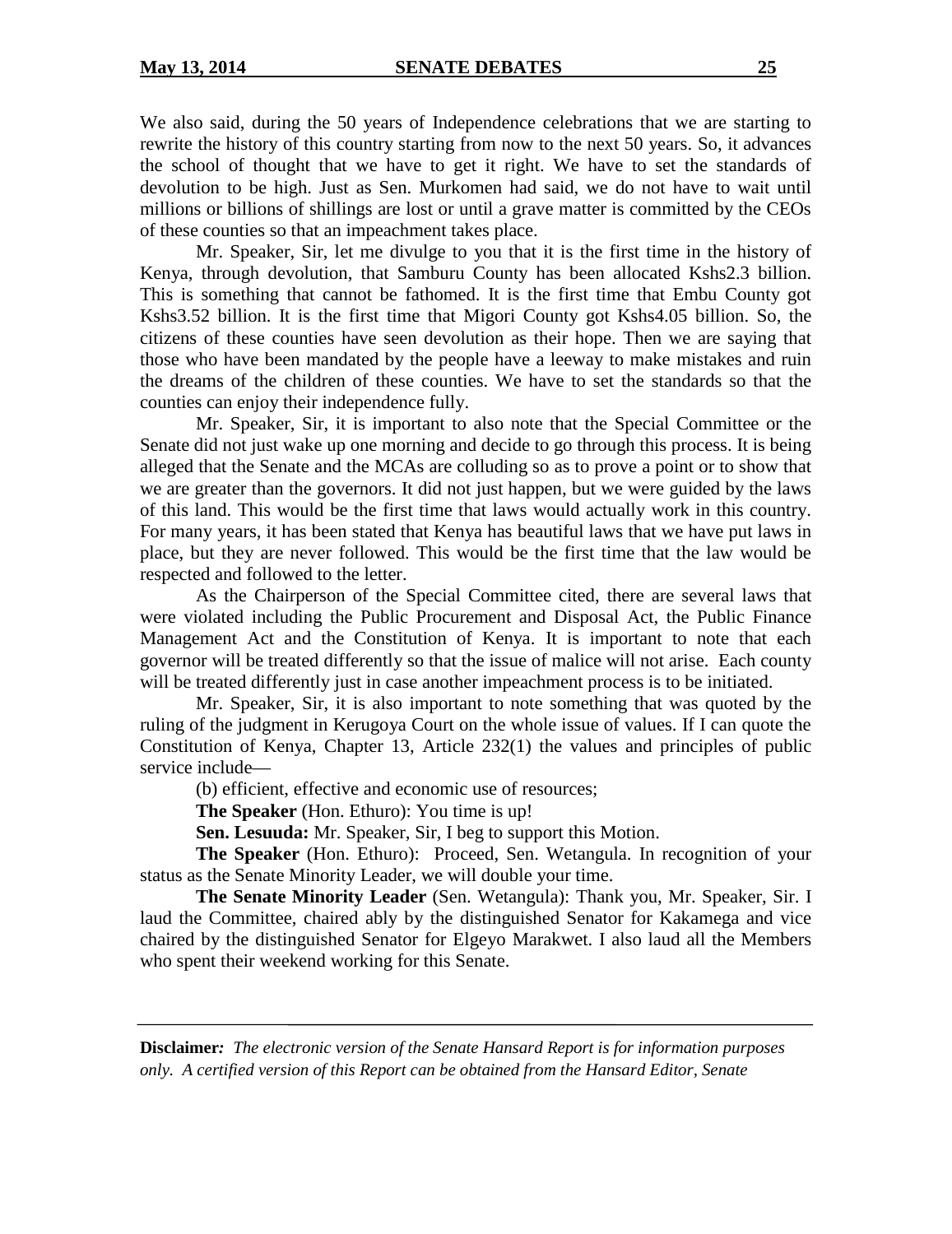Mr. Speaker, Sir, this morning, a court in Israel sent to jail an immediate former Prime Minister for ten years and a fine equivalent to Kshs25 million for corruption. In the same country, the immediate former President is in jail for rape. Last week, the Prime Minister of Thailand who had been popularly elected was sent home by the courts for flouting the Constitution. Examples are endless.

Mr. Speaker, Sir, here in Kenya, we have a new Constitution that brings on board new expectations, responsibilities and everybody must work within and under the Constitution. It is not, like Sen. Murkomen said, the quantum; it is not that one was a repeat offender, the moment you are caught, you must face the music. This House is faced with a decision to make; forget that we dealt with the Wambora issue some two or three months back. We are now dealing with a case that has come here on its own merit and the Committee has listened to evidence. What is startling is the level of arrogance that was exhibited by the governor in question.

Mr. Speaker, Sir, when I talked to one of the Members of the Committee, I told him that the right to be heard includes the right not to appear; the right to be heard includes the right to appear and say nothing; the right to be heard includes the right to cast aspersions on the court; the right to be heard even includes some misguided approach of exhibiting unhelpful arrogance. You still have your right to be heard. When a person is invited to a legitimate organ of the Constitution like the Senate, and you are told you have to answer to the following charges, and you send a lawyer who abdicates his duty to advise the client and goes to insult the Committee, then that lawyer is not helpful to the client either.

#### *(Laughter)*

Mr. Speaker, Sir, you will remember the famous saying that "many patients die out of complications arising out of their treatment rather than the diseases they suffer from." Here is Martin Wambora being a victim of the misadventure of his lawyer who is supposed to have been there to save him rather than even anything else.

Mr. Speaker, Sir, I want to urge this House, like the Chairman of the Ethics and Anti-Corruption Commission (EACC), Mr. Mumo Matemu, said the other day in a meeting in Eldoret with Senators - he said: "We do not have any governors who are thieves, but we have thieves who have found their way into the offices of governors." That is what we must weed out. Any governor who engages in corrupt practices must face the law. The Senate is not on a witch hunt. However, we hear of governors out there practicing nepotism, tribalism and corruption in total violation of Chapter Six of the Constitution and other laws of this country. This Senate assures the people of Kenya that we are not on an avalanche of impeachments. We will deal with each and every case that comes to this Senate on its merit. We will listen to everybody; the meek and the arrogant. We will pass judgment. That judgment will go towards strengthening devolution and helping the people of Kenya.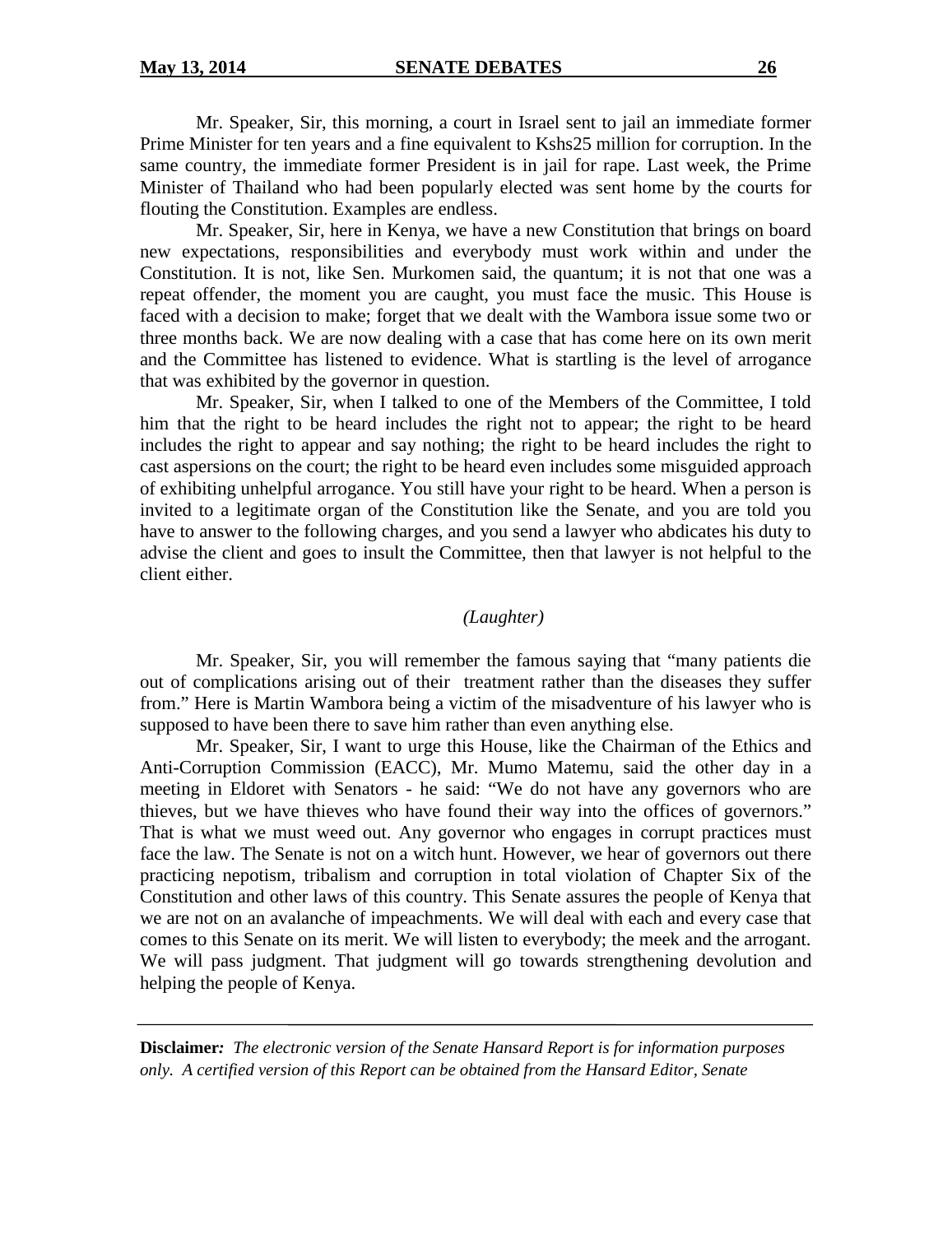Mr. Speaker, Sir, in the words of Sen. James Orengo when he spoke here, this Senate should either have it right now or never have it right in future. We must tell our brothers and sisters who opted to become governors that we salute them for the sacrifices they have made. However, we also caution them that it is wrong and dangerous for anybody to start thinking that devolution means governors and governors mean devolution.

# *(Applause)*

That is not the case. When you are caught, the law will come on you like a ton of bricks. You have heard people out there saying that it is too early to impeach governors. It is like telling Kenyans that it is too early to arrest thieves.

#### *(Laughter)*

Mr. Speaker, Sir, when is the correct time to arrest offenders? When you are caught up, you are caught up! The law will act without fear or favour. This House entrusted eleven distinguished men and women to do the work for it. They have brought before this House a unanimous verdict on one Martin Nyaga Wambora who happens, like I did say last time, to be a friend of mine. We have been in Parliament together. We worked together in Nakuru and we have socialized together. But when it comes to protecting devolution, protecting the interests of Kenyans and protecting the Constitution, it matters not whether he is your friend, your brother or your sister; the law must apply to all in an even manner. Again, this afternoon, the Senate is being called to higher moral standing; to stand and tell Kenyans whether you truly fit the bill as the defenders, custodians and protectors of devolution, including the resources that you send to the counties.

Mr. Speaker, Sir, the Governor is not just an elected boss around the county; he is the Chief Executive Officer (CEO); the buck ends on his table on every issue. Even an errant person he has appointed, if he goes on a frolic of his own, the Senate will go for the governor because the buck ends on your table. In fact, it is a dereliction of duty and a serious error of judgment for a governor to appoint people who are dishonest, people who are corrupt or people who do things wrong. In law, for example, we say the governor will take vicarious responsibility for such wrong doing.

So, this afternoon, this Senate sends a very clear message, that we will act without fear or favour. We will also be balanced and just, but when the law is not on your side, too bad. You must face the music. I urge this House, this afternoon, to resoundingly, without exception, pass the verdict that supports the outcome of the Committee that we all entrusted to do the work for us and to impeach Governor Wambora, not on behalf of other governors, but those who can learn lessons will learn from the proceedings of today.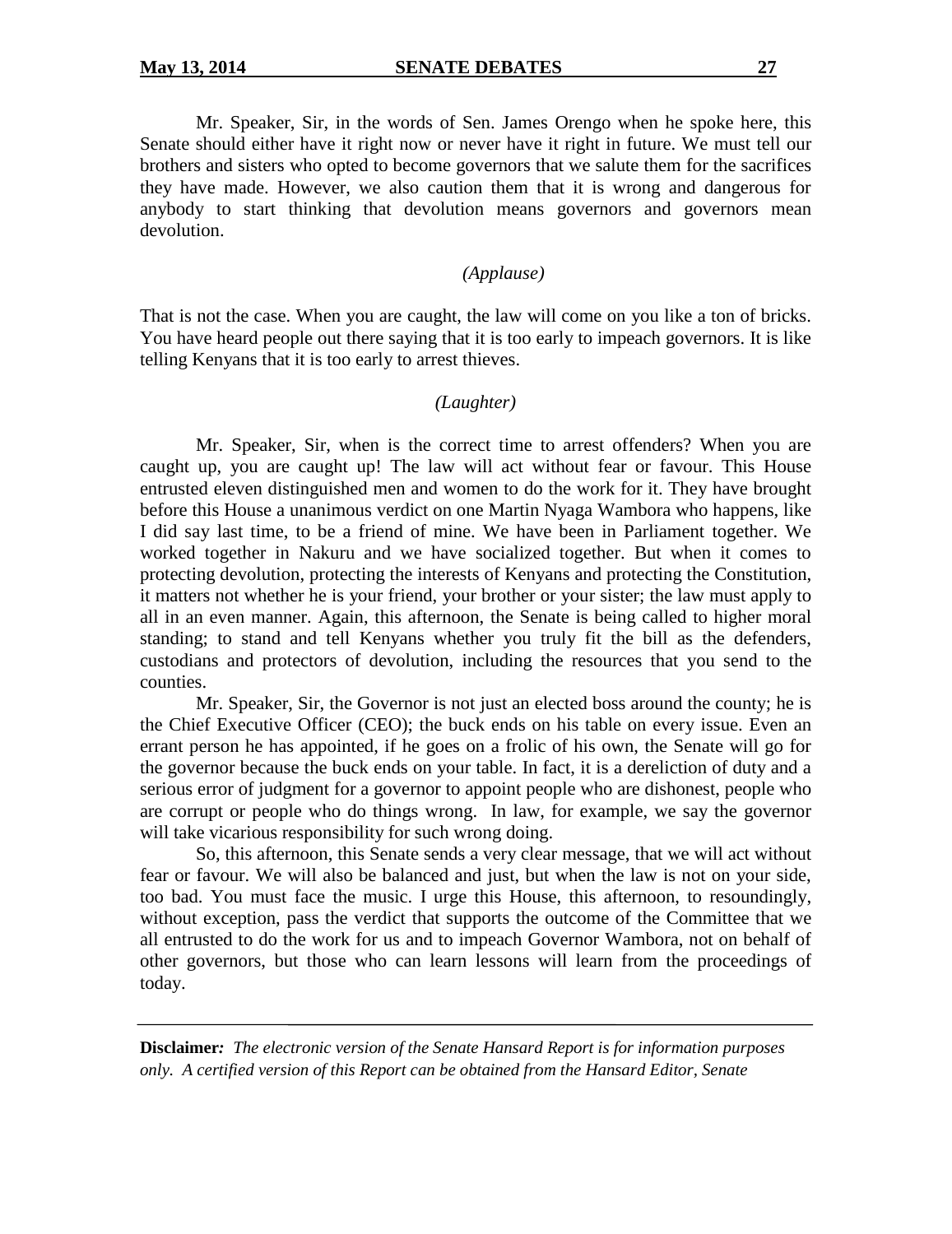Mr. Speaker, Sir, I beg to support.

*(Applause)*

**The Speaker** (Hon. Ethuro): Order, Members! I am seeing the interest in the matter. I will reduce the time for each contributor from five minutes to three minutes.

**Sen. Kembi-Gitura:** Thank you, Mr. Speaker, Sir. I am grateful because you recognise that law does not act retrospectively. So, the issue of the three minutes does not affect me.

**The Speaker** (Hon. Ethuro): Okay! That will apply after the Deputy Speaker has contributed.

**Sen. Kembi-Gitura:** Mr. Speaker, Sir, I want to thank you for giving me this opportunity to magnify my voice to be heard on the issues affecting the impeachment of the Governor of Embu County.

From a legal point of view, and even assuming that this is what in law, we call a review brought before a court of law, if, indeed, it was a review, the question that the judge will be asking will be pure and simple: Are there any new facts or is it the same thing that we are dealing with?" Of course, if it is found that there are no new facts the application will be dismissed summarily.

This is not a review nor is it an appeal; it is a fresh matter that is coming before us. However, we all know that the facts before us are the same as the ones we dealt with in February this year on Valentine's Day. Our decision at that time was that we made a final decision. It was frustrated by an operation of the law and the matter has come back to us under the operation of the law because our earlier actions were nullified by the other court.

Mr. Speaker, Sir, the question that we must ask ourselves, and I want to thank the Committee chaired by Sen. (Dr.) Khalwale, is this: What is there that has come to us this time that we do not know or that we have not dealt with? Are there any new facts to make us deal differently with the situation before us? Are there any new basis that we did not deal with in February or are we dealing with the same facts that we dealt with in February?

**The Speaker** (Hon. Ethuro): Order, Sen. Kembi-Gitura! That debate was carried last time when we were proposing the Committee. This is a new ball game. Proceed along those lines.

**Sen. Kembi-Gitura:** Mr. Speaker, Sir, I appreciate that. I am talking about the factual aspect of the situation.

If Sen. (Dr.) Khalwale had come and told us that the maize seeds that were planted, we were wrong in February, that they have actually germinated and been harvested, those would be new facts. They would most likely let us know that we were wrong. But what I am hearing Sen. (Dr.) Khalwale telling us is that those are the same seeds that had a 20 per cent germination rate. I do not see if there is anything new.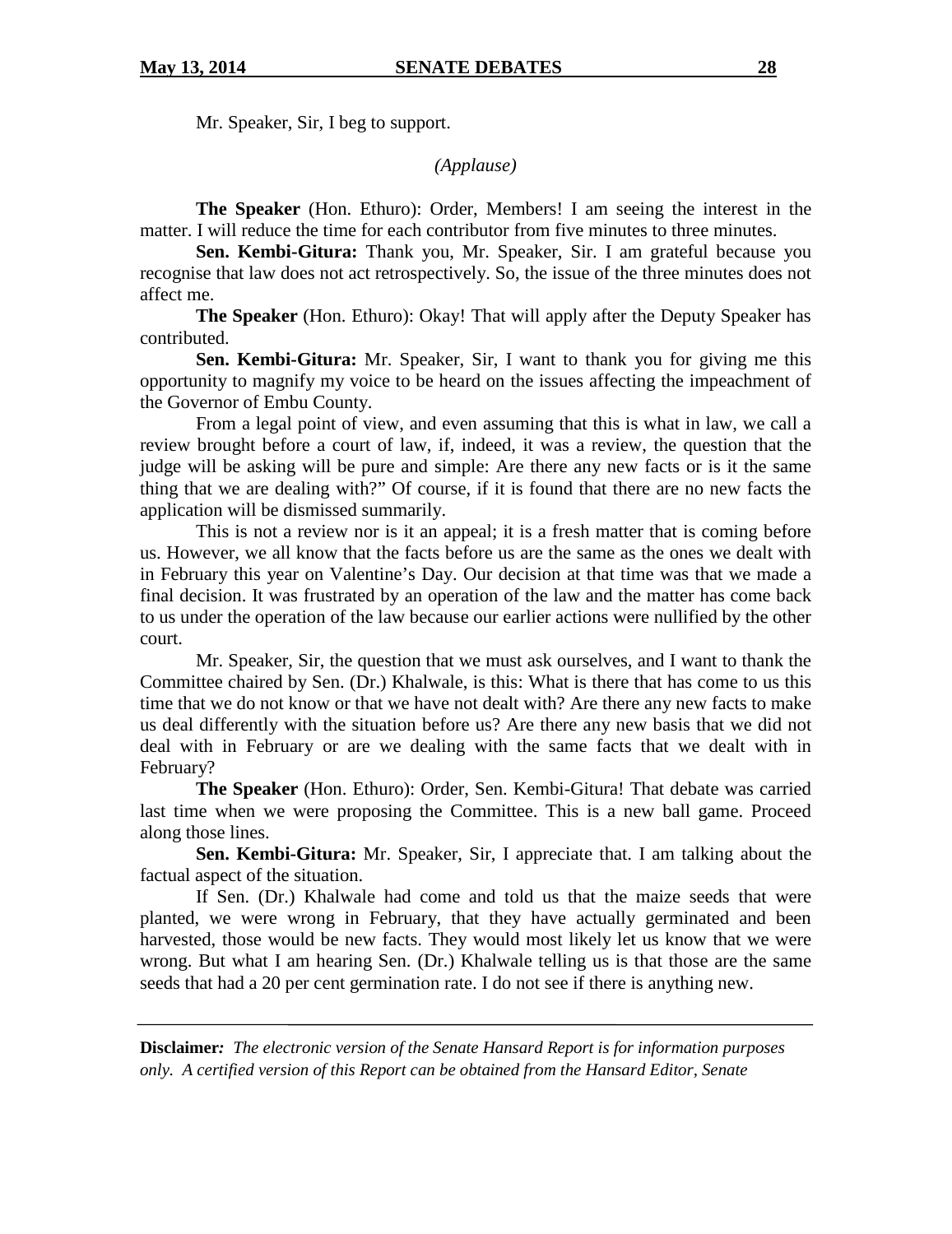#### *(Applause)*

Mr. Speaker, Sir, the important thing and the message we must send to our people under Article 96 as guardians of the Constitution and also the counties---. I heard Sen. Murkomen refer to this in his submissions – under Chapter six of the Constitution, there is no small or big sin or crime when it comes to matters of the responsibility that has been given to us. So, it is wrong, even for any commission, like I have been reading recently, to say that the law needs to be changed to change the threshold of impeachment. The law is very clear.

The Constitution, Section 33 of the County Governments Act and our Standing Orders are very clear. It is a question of how they are interpreted by Members of the County Assembly (MCAs). The question is: Is it true that the Members of the County Assembly can be manipulated or made to make a decision that is wrong because of bribery and other ways of manipulation? Yes, it can happen just as Members of Parliament can be manipulated. So, let us not talk about MCAs as if they are lesser legislators than we are. They have an authority because they are elected by the people. They are on the ground and have dealt with all these situations that we are dealing with. For example, this is situation that has been brought to us. So, do we know whether or not the maize germinated? We did not go to any *shamba* to check on that. But the report is there and we were able to interrogate it. We appointed a Committee chaired very ably by Sen. (Dr.) Khalwale and he has given us a report.

I want to thank him and his Committee because after I have read the Committee's Report, it convinces me that nothing has changed. The message must go out there. We must make it clear that it is not the MCAs or the Senators. I want to believe that we, as Senators, are enjoined by law to work judiciously and look at what the MCAs in Embu have said. If they have made a mistake, in our view, as a Senate constituted into a court, then we should be able to correct it. That has not arisen.

I beg to support.

**The Speaker** (Hon. Ethuro): Sen. Orengo, you have three minutes.

**Sen. Orengo:** Mr. Speaker, Sir, I will I will take a short time.

As a starting point, I want to cite a finding in the case in Kerugoya which was filed by Governor Wambora. This is to put to rest the fact that there may be doubt out there that we do not know what we are doing. It is important that the public knows that when the Senate is seized of the matter, the Senate knows what it is doing.

**Hon. Senators:** Yes!

*(Applause)*

**Sen. Orengo:** Mr. Speaker, Sir, in paragraph 238 of the judgment of a case filed by the Governor before the court in Kerugoya, the court found out the following:-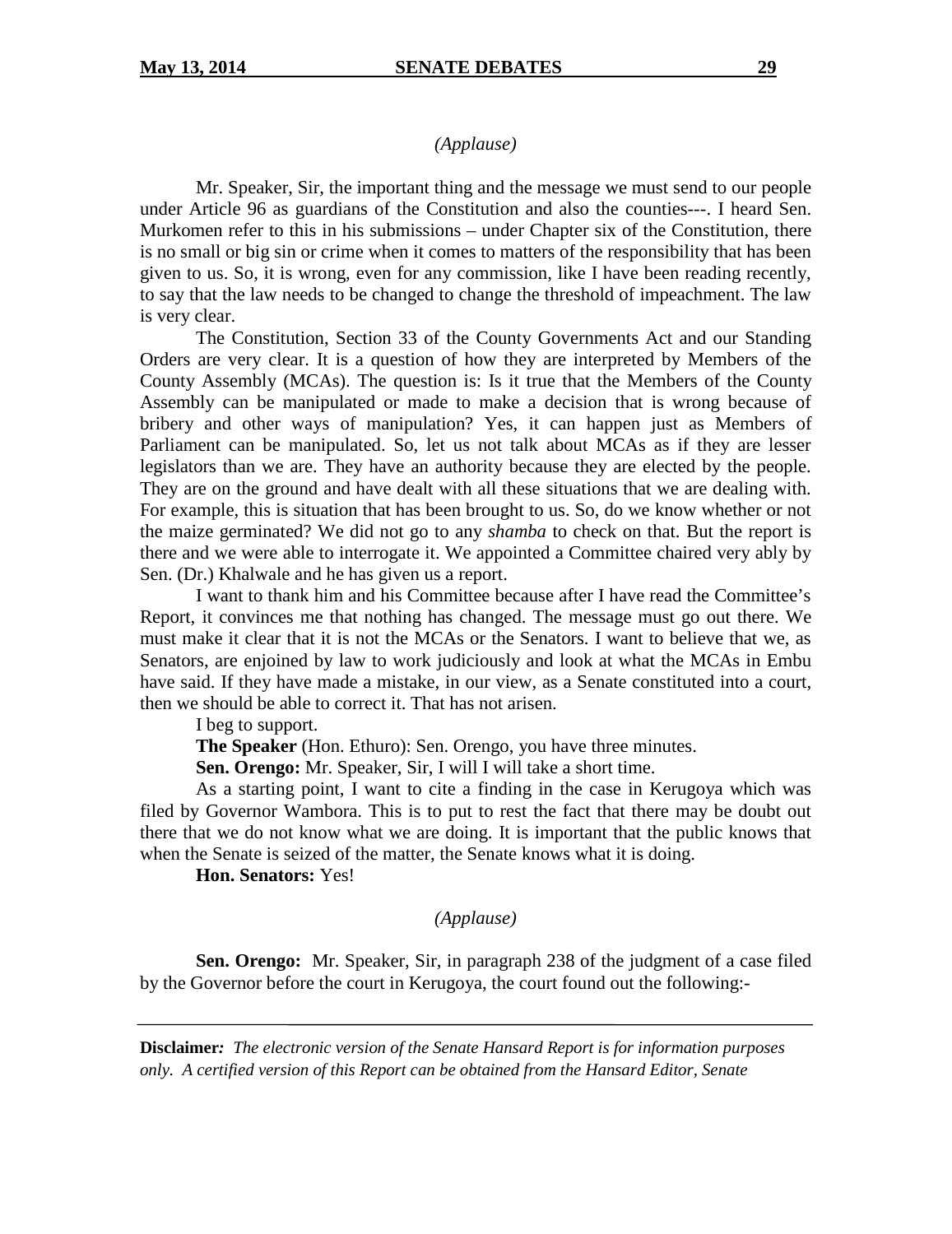"We find that in the present case the procedure followed at the Senate was not faulted."

So, during the entire proceedings, nobody could point out anything that the Senate did that was at fault, unprocedural or unconstitutional for that matter.

On the question of the threshold, and we have been talking about "gross violation". I agree totally with what Sen. Murkomen said here about what, indeed, the tool of impeachment is used for. It is a governance tool. But some guidance, again, was given in that same case in Kerugoya. It will be good to read out what they said constitutes gross misconduct so that we have a bearing of what the courts think about this whole matter.

They said the following quoting a Nigerian case.

"The following in my view constitute grave violation or breach of the Constitution:-

(a) Interference with the constitutional functions of the legislature and the judiciary by an exhibition of overt and unconstitutional executive power."

Mr. Speaker, Sir, this is a warning to the national Government and to the governors that if they interfere with the functions of the legislature, as properly constituted, that could also be a breach.

There is also abuse of the fiscal provisions of the Constitution and abuse of the code of conduct so that you may think that a code of conduct is a small thing, but in the eyes of the Supreme Court in Nigeria and their courts have accepted, an abuse of the code of conduct can be a gross violation.

They further talk about:-

"(b) Pilfering of funds including monthly subventions for personal gains or for the comfort and advantage of the state governments."

Mr. Speaker, Sir, you will find that although the threshold is what my friend, Sen. Murkomen was talking about, we took a very high threshold. That is found in Paragraph 54. If you look at that, the threshold was a little bit higher.

I thank you, Mr. Speaker, Sir.

**The Speaker** (Hon. Ethuro): Order Members. For clarity, Sen. Murkomen, wait for your turn to be in the Chair. For now, it is three minutes.

Sen. Kiraitu Murungi.

**Sen. Murungi:** Mr. Speaker, Sir, I rise to support this Motion and thank the Committee for doing an excellent analysis of both the law and evidence in this matter.

Kenyans should know the charges which have led to the impeachment of Governor Wambora. They include gross violation of the Constitution and gross violation of the Public Procurement and Disposal Act. Those are the issues which the Senate is dealing with. There are other issues being canvassed out there which the Senate is not dealing with. Some of them touch on me personally. I want to take this opportunity to clear my name.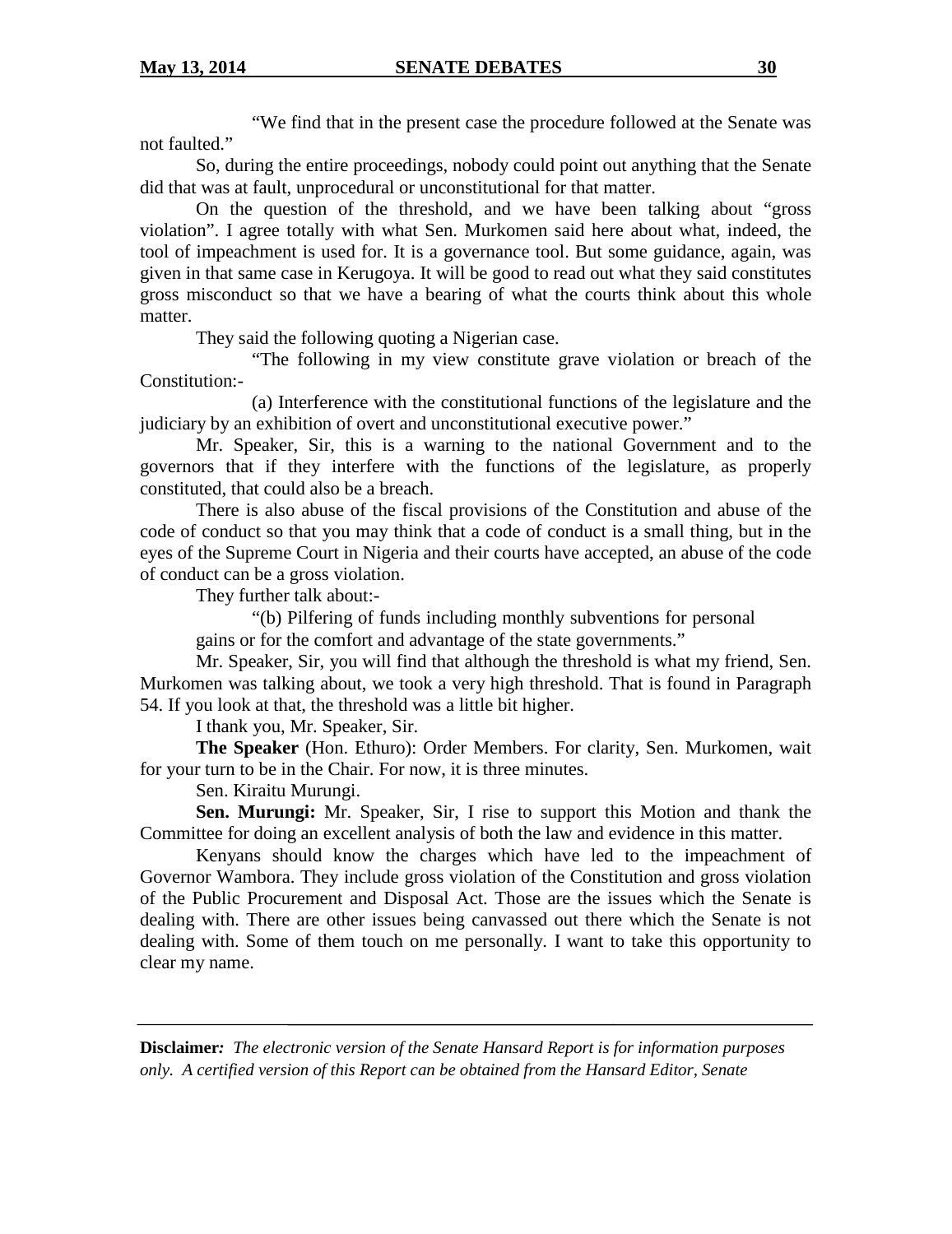Governor Martin Wambora is my personal friend. He went to school in my County at Nkubu Seminary, he was in Parliament with me and we have done politics with him. He was one of the chief promoters of the "Bus Party" in Embu County. But there are stories now making rounds that it is Sen. Kiraitu Murungi and Sen. Lenny Kivuti who have masterminded and engineered the impeachment of Governor Wambora because he defected from our party.

**Hon. Senators:** Shame! Shame!

**Sen. Murungi:** Mr. Speaker, Sir, nothing could be further from the truth and God is my witness. I have not talked to any Member of the Embu County Assembly during the day or at night regarding the impeachment of Governor Wambora.

# *(Laughter and applause)*

Sen. Kivuti will speak for himself. But what I am saying is the gospel truth; that I have not been involved in any way in punishing Governor Wambora for jumping out of the Bus Party.

Mr. Speaker, Sir, there are no party politics in this matter. If you look at the proceedings which were brought to this House, the majority of the MCAs who passed the Motion to remove Governor Wambora from office were from his own Party, the TNA party. Some of our Members also voted with them, but we had not talked to them. It was purely an MCA affair.

Mr. Speaker, Sir, with those remarks, I thank you.

**Sen. Kivuti:** Mr. Speaker, Sir, I rise here with a heavy heart because this matter touches on my county. I note and I would like to go on record that this matter is not a personal matter for Governor Wambora as Wambora. It is a matter that touches on how county governance should be run.

We stand here as the Senate not because of what happened on  $14<sup>th</sup>$  February, 2014, but as a new matter which I would like to say that pursuant to the first impeachment and the way the courts brought back Governor Wambora, I, personally, as a friend to him, called him.

I told him: "It is very necessary that you sit with all decision makers in Embu County." He agreed. In our meetings I asked the county assembly to sit with him. However, it was not easy and it did not happen. When it did not happen I went further, because of the concern that I have for my county. I got other stakeholders, including the church missions. In the process, we ended up not getting Wambora to sit with the people, because apparently he had tried to get the county government to be dissolved through the idea of going to the President. Also by the time that I was trying to talk to the county government, there were already court summons, stopping them from going on with the county assembly business. I gave up.

Mr. Speaker, Sir, I swore to defend the law and Constitution of Kenya. That is why I am in this House. If my friend makes a mistake or is accused of wrongdoing and is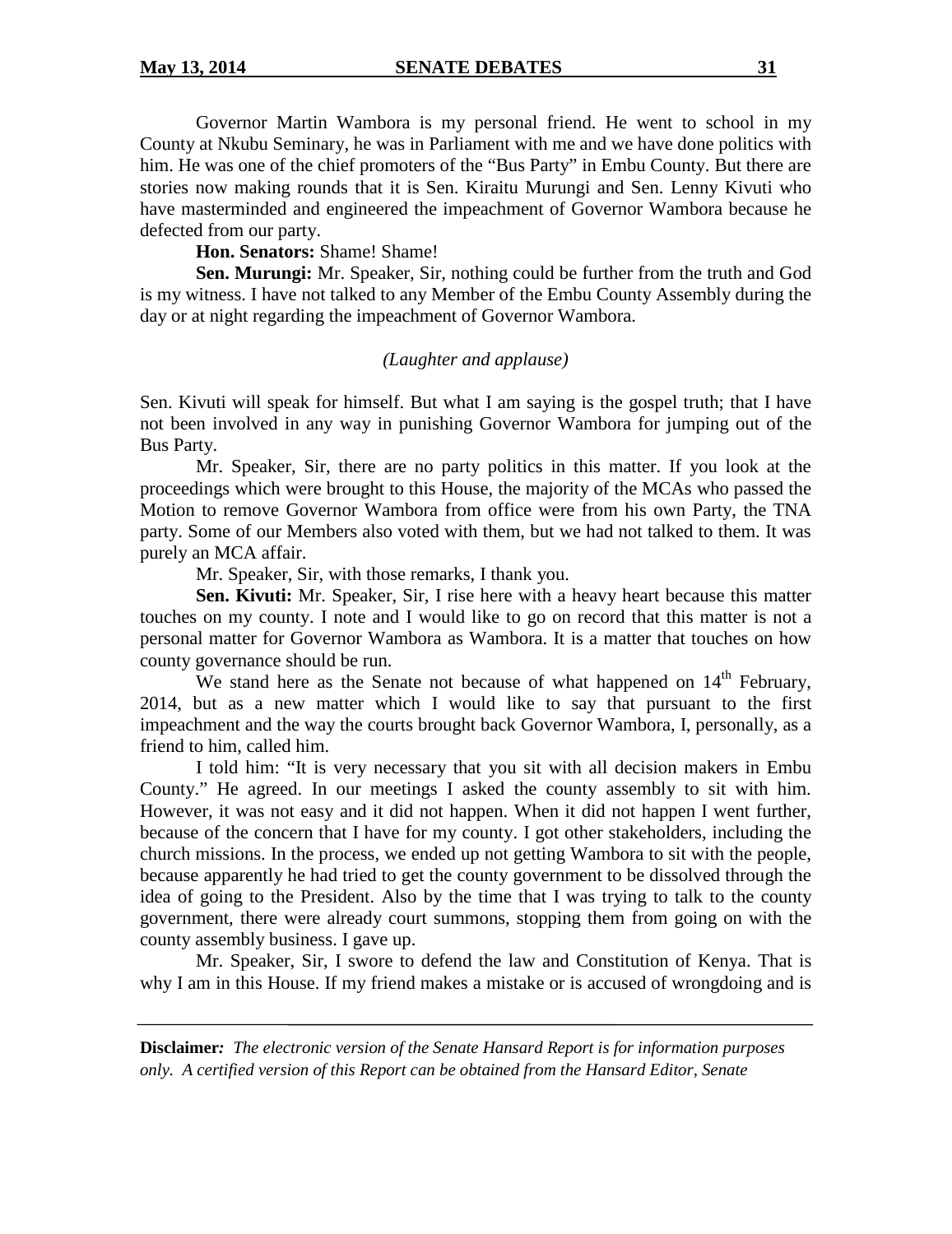given a chance to come and defend himself, and he chooses not to, what else do I have to do? Given all that has been said, how else do I defend my friend? How else do I defend the rights of the people of Embu and the Constitution? How else do I do anything?

**The Speaker** (Hon. Ethuro): Order!

**Sen. Kivuti:** Mr. Speaker, Sir, I beg to support.

**The Speaker** (Hon. Ethuro): Order, Members! We are talking about matters of principle and to try to coerce the Chair to go against the three minutes allocating, will be committing the same crimes that we are talking about here.

#### *(Laughter)*

Sen. Mutula Kilonzo Jnr!

**Sen. Mutula Kilonzo Jnr.:** Mr. Speaker, Sir, I beg to support this Motion. However, I must say at the first instance that this is the most interesting proceeding that I have seen, where a lawyer representing a client, has sought leave to withdraw from proceedings affecting his client. So, since this is the first governor to be impeached twice and walk away from his fate, we might as well help him to walk away from his seat because he does not deserve to be a governor of any county in this Republic.

Mr. Speaker, Sir, secondly, I want to thank the Committee because this document that they have produced is a beautiful document. It has got all legal authority and is well researched. We must commend the Committee for doing a good job.

Mr. Speaker, Sir, Embu County has spoken twice. If we do not impeach this Governor today, what will he do when he goes back to Embu with a county assembly that does not want him? At this juncture, I then agree with Sen. Murkomen; that if a vote of no confidence has been passed by Members of the County Assembly of Embu, who represent public opinion and the people of Embu, we have no choice. Governor Wambora is damned if he does and will be damned if he does not.

Mr. Speaker, Sir, I support this Motion to impeach this Governor, because from my reading of this Report, he has abdicated responsibility under Chapter Six of the Constitution of Kenya. Therefore, he deserves the fate that will be falling at this Senate.

Mr. Speaker, Sir, I beg to support.

*(Sen. Kagwe raised his hand to catch the Speaker's eye)*

**Sen. Kagwe:** Mr. Speaker, Sir, may I from the outset apologize for raising my hand against the Standing Orders. It is because I have a slip-disk problem and an unable to rise as quickly as my friends are doing.

Mr. Speaker, Sir, having said that, on this historic occasion, from Nyeri County, there are three things that we want to send as a message to the nation. The first one is that we will support any Governor who is brought here in falsehood. Governors should be assured from this House that if they are ever brought to this House and a Committee is set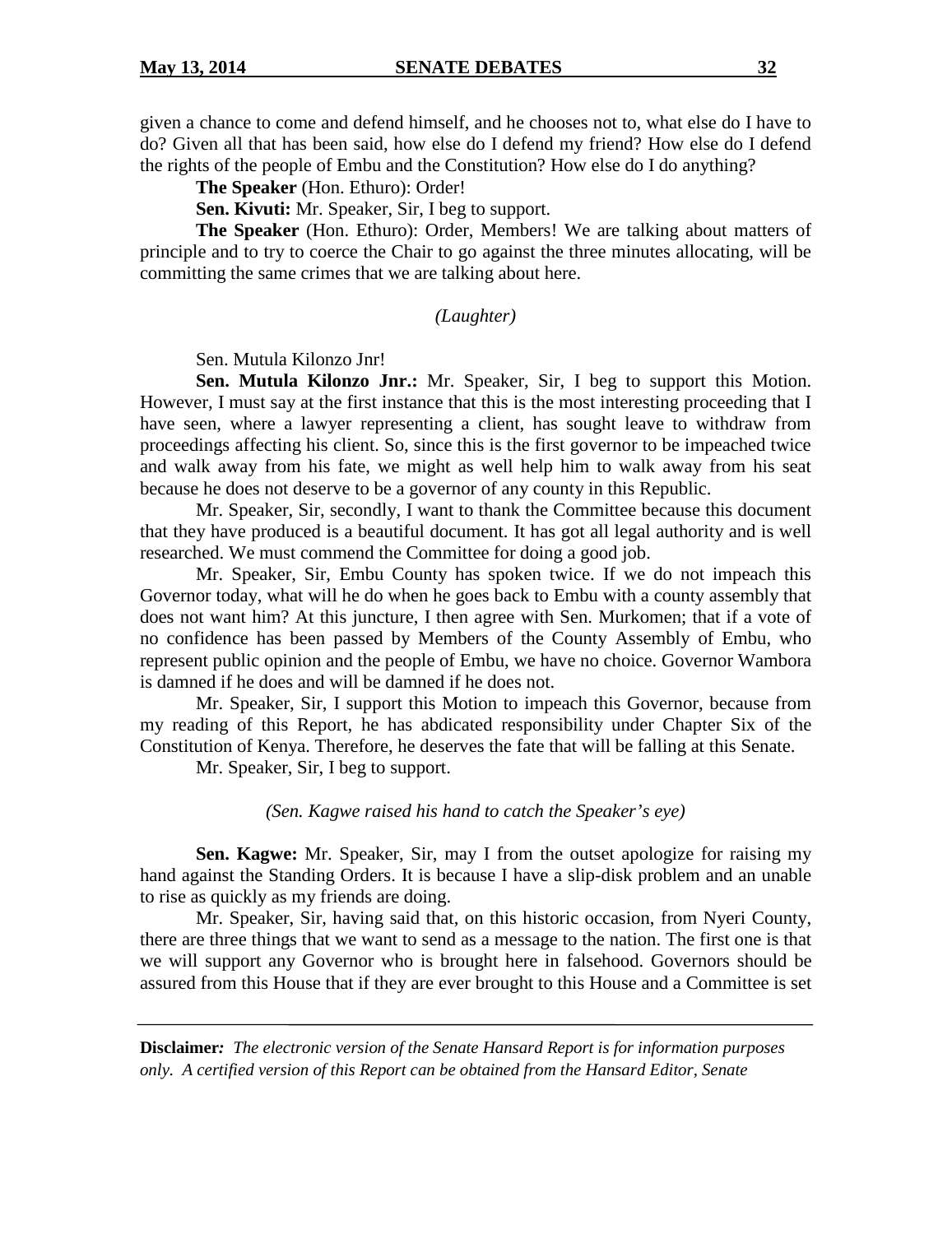up to investigate them, and they are not guilty, this House will find them not guilty. It is very important for us to do that, lest governors believe that as soon as they are brought here, whether they are guilty or not, then they will be impeached. It is important that, that be on record.

Mr. Speaker, Sir, secondly, it is also important that the message goes forward, as has been the case in this particular matter, that any Governor who is brought here – who is guilty – then the House will rightfully find them guilty and proceed to impeach them. It is important for that message to go across.

Mr. Speaker, Sir, finally, I want to urge that the leaders of this country adopt a "resigning" attitude. Once you know that the die is cast, as a leader, and there is no way circumstances are going to be any different from what they are, it is important for us to save our families, those people who elected us, the county assembly and the Senate the necessity of discussing you and going through what you said and did not say. I think that it is only honourable that if you find that the position has become untenable, you tender your resignation; reconsider your position and say: "To save the people of Embu, Nyeri or any other country, the embarrassment of being discussed in every forum in the newspapers and other areas, I hereby tender my resignation." In any event, as is clear in the Constitution, if you resign, your future in politics is brighter than if you are impeached. This is because if you are impeached there are constitutional issues that now face you.

Mr. Speaker, Sir, I beg to support.

**Sen. Abdirahman:** Thank you, Mr. Speaker, Sir, for allowing me to contribute to this very important debate this afternoon.

Mr. Speaker, Sir, from the outset, I would like to say that there are those who believe that devolution is a very young concept in this country. I think that we were supposed to have the right people in place. There is no shortage of manpower in this country, be it at the technical or managerial level. Therefore, an excuse that we cannot have good governance in this country because we need more time, is not a good solution. The fact that the current case before us this afternoon, in terms of evidence, is not different from what we have had last time, especially when one is accused of gross violation of the Public Procurement Act, Public Finance Management Act and above all, the Constitution. There is no other sufficient ground which we need to look for, as Senators, to send our good friend, hon. Wambora, home this afternoon.

Mr. Speaker, Sir, there are two other things that I want to mention. We were following what was happening in Embu. When some of us got wind that the lady called Lorna Margaret Kariuki, the County Secretary had been sacked, then there was no other proof that we needed to actually confirm that there was evidence of incompetence and actually corruption in Embu County, at this particular time. We also need to actually empower the Members of County Assemblies (MCAs). These are the people who are at the grassroots level who will be able to actually identify where the weaknesses are. Those who believe that MCAs are too fast to impeach governors are going on the wrong path.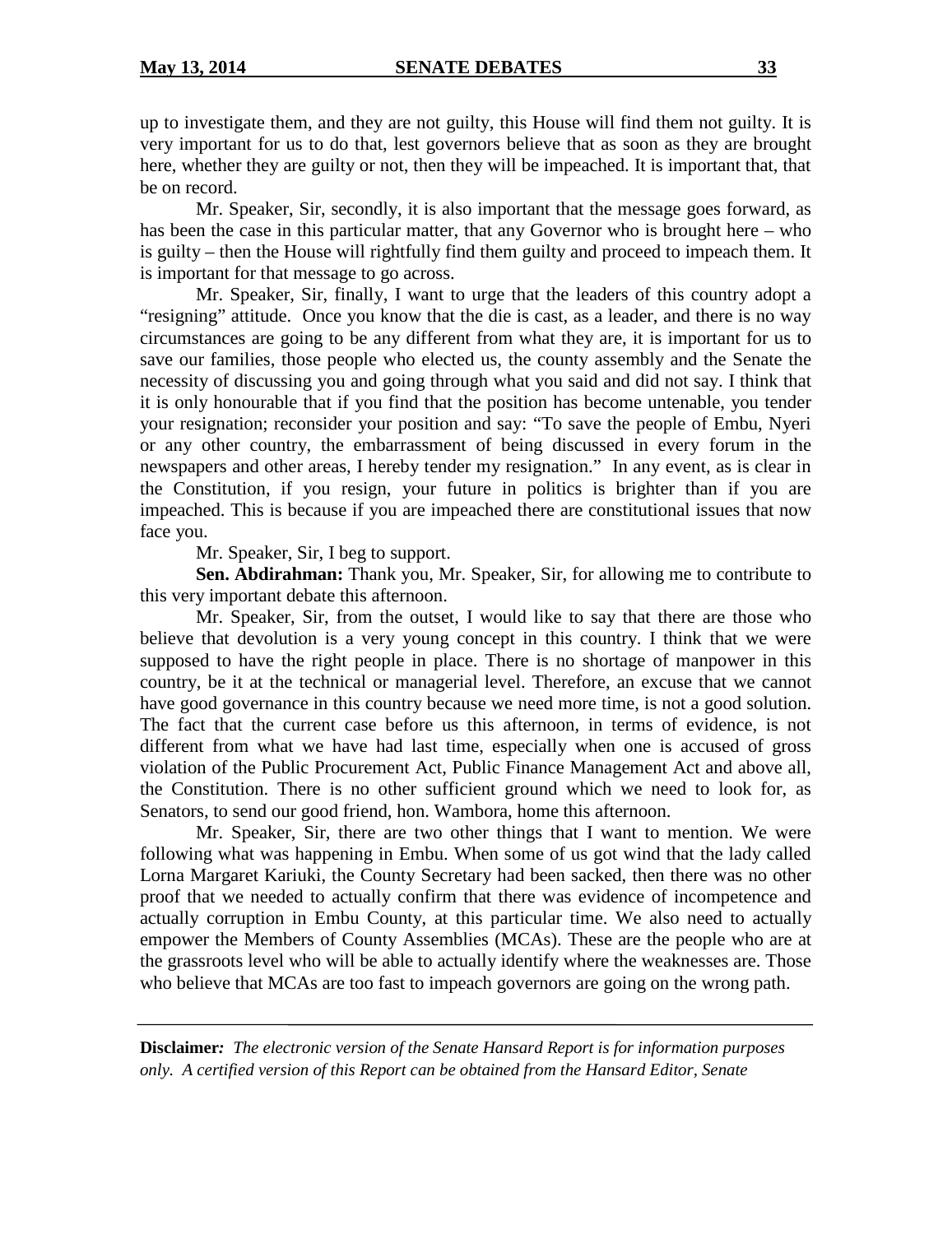Mr. Speaker, Sir, I support this impeachment Motion.

**The Speaker** (Hon. Ethuro): Proceed, Senate Majority Leader. You have the same time like the Senate Minority Leader.

**The Senate Majority Leader** (Sen. (Prof.) Kindiki): Thank you, Mr. Speaker, Sir. In fact, I deserved more time, but I will be very quick. I will use less than ten minutes. I rise in support of the Motion.

Mr. Speaker, Sir, about 100 years ago, an American humorist called Mark Twain wrote as follows:-

"Twenty years from now you will be more disappointed by the things that you did not do than by the ones you did do."

Mr. Speaker, Sir, I quote Mark Twain in these walls because this Senate must do what it must do, either good, bad, pleasant or ugly. We must do it because we do not want disappointments. It is not just about our own disappointments, but the disappointments of the people of Kenya who have a lot of hope in devolution. In the same vein, we must protect the interest of counties at all times. We have emphasized this. All my colleagues who have spoken have said that we are not, in any way going to backtrack on our resolve to protect counties and their interests. We must also legislate on our counties.

Thirdly, Mr. Speaker, Sir, we must oversight our counties. Finally, we must continue disciplining the Executive; whether at the national level or at the county level. The Executive can be the servants of the people of Kenya and not the rulers of the people of Kenya.

## *(Applause)*

I say so because of the suggestion that I have heard by some colleagues that: "Oh, if you touch on Governors, you are fighting devolution." That suggestion is immature and incomplete because devolution is about systems and institutions. It is not about the office of a governor. It is not about the office of a Senator or the office of a Member of County Assembly (MCA). In the same vein, listening and watching my friends, I am seeing a very important institution called the Senate which will steer devolution and this country to the promised land.

#### *(Applause)*

Mr. Speaker, Sir, it is in this context that I want to say for myself that I do not see how this Senate will entertain any frivolous, vexatious or malicious Motions brought on the Floor of this House. So, governors can rest assured that we will protect them viciously if the accusations are false, frivolous or vexatious. However, we will also be very vicious with the corrupt, the fraudsters, the thieves and all manner of people who have thought that they can use the dignified office of a governor to commit felonies and serious offences of an economic nature against the people of Kenya.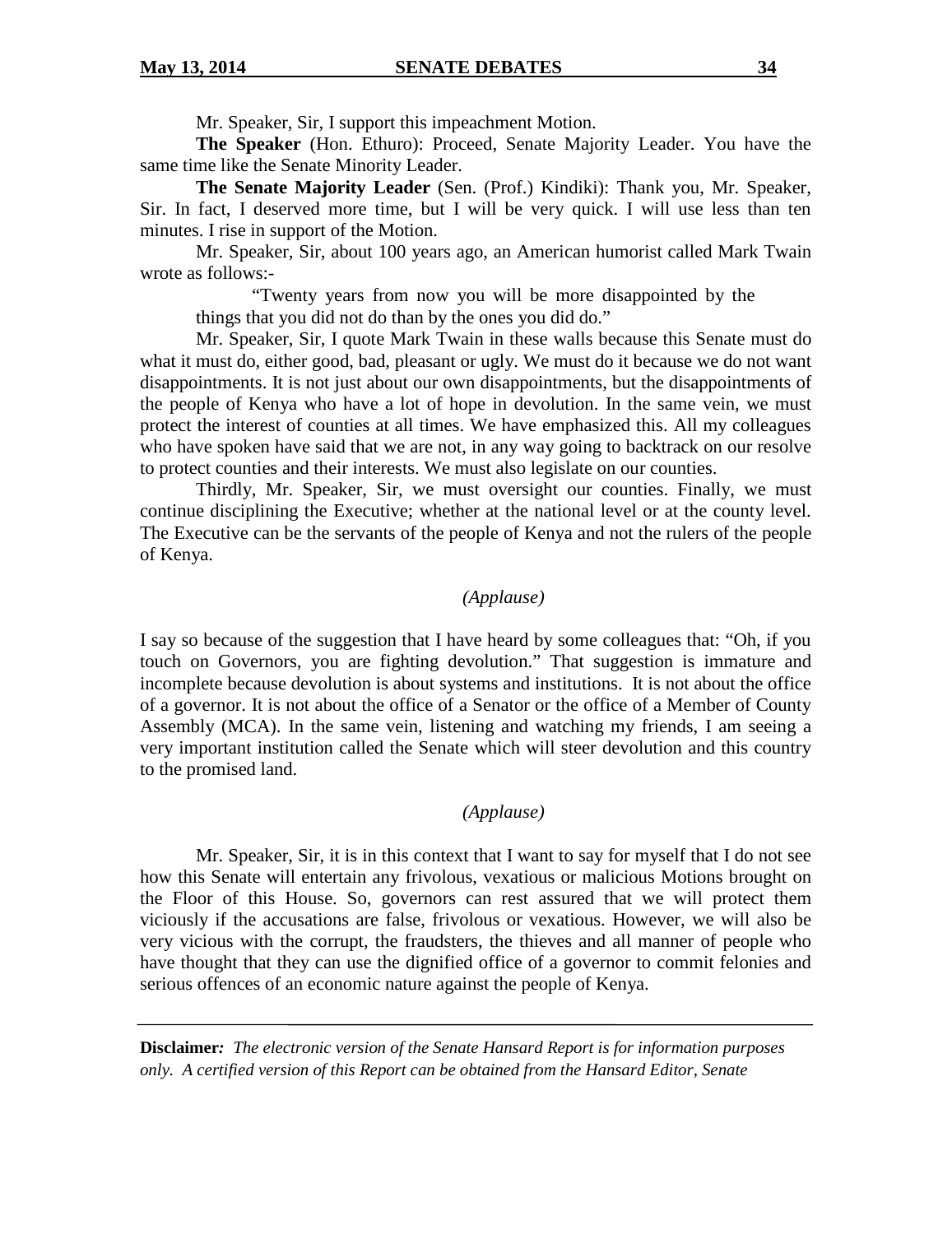.

Mr. Speaker, Sir, we must respect our County Assemblies. I have heard, but not on the Floor of this House, people suggesting that County Assemblies do not know what they are doing and that they are just a lynch mob. For the record, the MCAs are constitutional office holders. They are entitled to oversight, at the first instance, our counties.

Mr. Speaker, Sir, what has happened has come from Embu; it has not emanated from this Senate. It emanated from the Embu County Assembly not once, but twice. In respect of the County Assembly of Embu, the people of Embu and the people of Kenya who have so much hope in devolution, I beg to support.

#### *(Applause)*

**Sen. (Dr.) Machage:** Bw. Spika, muda wa dakika tatu si mwingi, lakini nitautumia kutoa wasia wangu na labda kuwapa mawazo wale viongozi wa mashinani, hasa magavana.

Wahenga walisema: "Ukiona cha mwenzio cha nyolewa, chako kitie maji." Pia walisema: "Asiyeskia la mkuu, huvunjika guu." Leo tunajaribu kuangaza mawazo yetu juu ya Ripoti iliyotayarishwa na Kamati ya Sen. (Dr.) Khalwale. Mambo yote juu ya Kaunti ya Embu yameanikwa wazi. Tunaweza kudhibitisha kwamba kuna dosari katika usimamizi wa mali ya umma katika kaunti hii. Juzi nimejaribu kumtetea Gavana Wambora na kumpa nafasi ili ajitetee. Yeye akadinda hata kufika mbele ya Kamati ya Seneti iliyoundwa na Seneti hii. Sina budi ila kusema ya kwamba yeye hafai kuwa kiongozi wa daraja lolote kwa sababu amekosa utiifu. Ingekuwa heri kama angekubali kusikiza mawazo ya viongozi wa Seneti hii. Je, atawezaje kuongoza wananchi wa Kenya ikiwa hana utiifu?

Bw. Spika, ningetaka kutoa tahadhari juu ya mambao yanayotendeka wakati huu kule mashinani. Magavana wengi ambao wanajua wana makosa kama yale ya Gavana Wambora wameanza kutoa rushwa au mlungula kwa wale viongozi wa mashinani wanaojulikana kama MCAs. Ni lazima wajue ya kwamba twawakodolea macho na tunawachunguza. Hatutakubali mambo ya hongo kabisa katika Seneti hii. Ni vibaya kutumia pesa za umma kuwahonga viongozi wengine ili wafiche maovu yao. Iwapo wataletwa hapa, basi kisu ni kile kile na wembe ni ule ule!

**An hon. Senator:** Na makasi ni yale, yale!

# *(Laughter)*

**Sen. (Dr.) Machage:** Wasitarajie kupata hukumu tofauti kwa sababu nguvu za Seneti hii hazina kifani. Yetu ni kutenda haki kwa kila gavana atayewasilishwa hapa kwa sababu tuna utu. Viongozi walio katika Seneti hii ni watu wazima na wenye hekima. Watayasikiliza mawazo ya kila gavana. Kama umeulizwa swali kule mashinani, tafadhi lijibu. Wale viongozi ambao wameitwa kuja kwa kamati zetu ili kutoa ripoti zao vile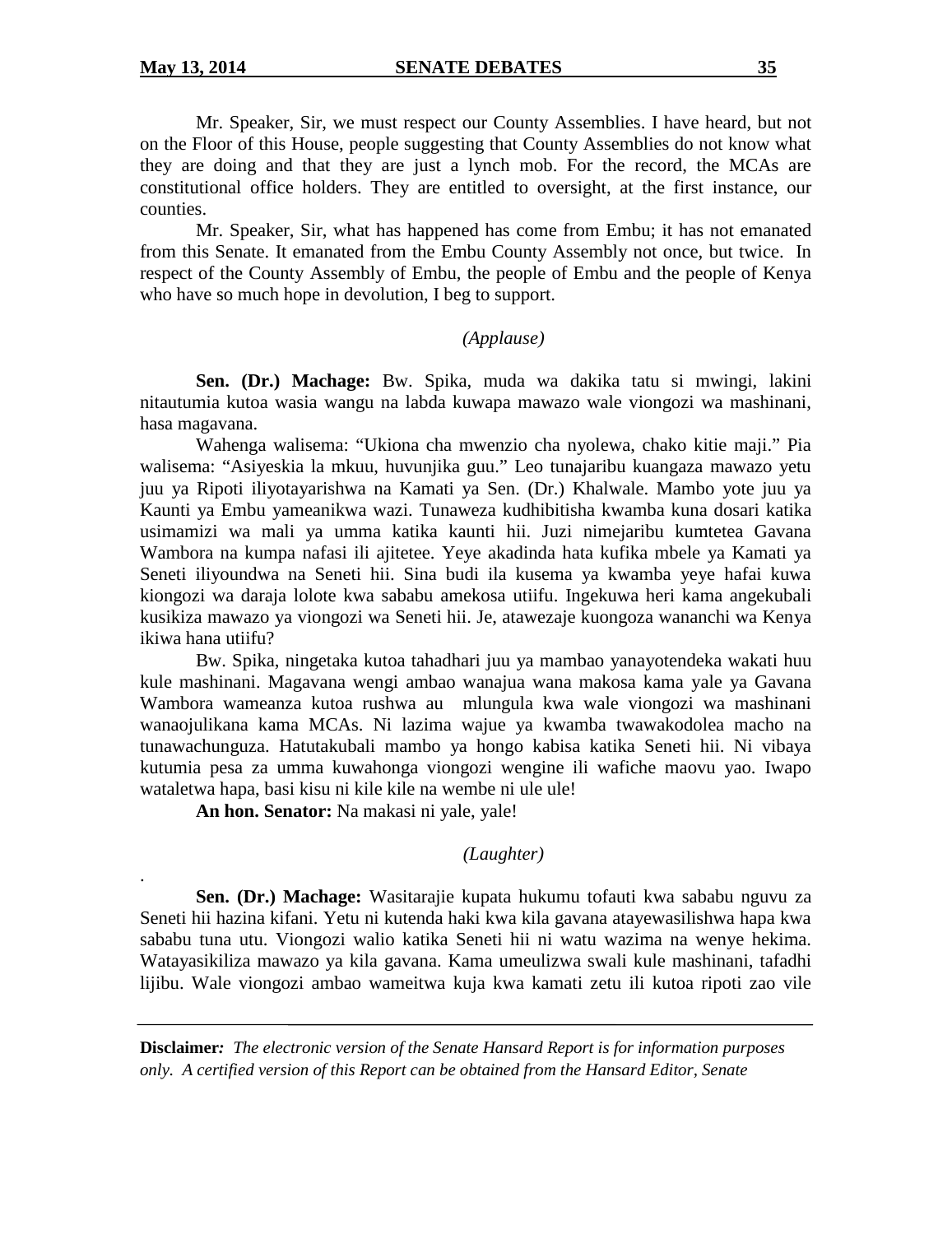wanavyo tumia mali ya umma, tafadhali fanyeni hima. Fikeni mbele ya kamati hizi, na mjibu maswali juu ya matumizi ya pesa za umma katika kaunti zenu.

Leo tunaandika historia. Bw. Wambora ataenda nyumbani. Ikiwa watu wa Embu wamesema aende nyumbani, sisi ni akina nani kukata?

Bw. Spika, kwa hayo machache, ninaunga mkono Hoja.

**Sen. Wamatangi:** Thank you, Mr. Speaker, Sir. For the sake of the country and this House, and as one who sat in the Committee, first, I want to confirm that of all the charges that were preferred against Governor Wambora, nobody has denied that they were actually committed in Embu County. What happened was that the governor chose to vex this Committee because it questioned if there was a link between what happened in the County of Embu and the role of the governor.

Mr. Speaker, Sir, of profound importance to note is the fact that the governor chose to waive his right to appear personally in front of the Committee. We have to ask ourselves this pertinent question. Why did he choose not to appear and instead chose to send documents to the Committee? There can only be one answer; he chose not to appear in person to avoid scrutiny because he would have been asked questions in the Committee. Other than appearing, the governor also chose to go on a press campaign or a press war. I am sure Members of this House and members of the Republic of Kenya read several paid up advertisements in all the dailies which were titled "Devolution on trial."

Mr. Speaker, Sir, the money which was used to run those advertisements was from the county government's kitty. Indeed, these were taxpayers' funds. The question we have to answer and to clarify to all governors is that the position and the person of the governor are not synonymous, at all, with county governments or devolution.

Looking at the issues that have come up, I am cognizant of the fact that time will not allow me to speak a lot. However, we have questions that we must answer to this nation.

**The Speaker** (Hon. Ethuro): Order, Sen. Wamatangi! Time, indeed, has caught up with you.

**Sen. Wamatangi**: Mr. Speaker, Sir, I support.

**The Speaker** (Hon. Ethuro): Hon. Senators, we had agreed to start voting at 1.00 p.m. You will appreciate that it is 12.45 p.m. which is the time reserved for the Mover to reply. However, we have agreed with the Mover that he will only need three minutes just like any other person. Therefore, we will proceed with more contributions from Members.

**Sen. Kajwang**: Mr. Speaker, Sir, first, I will start by declaring my personal interest. Governor Wambora was a Member of the Ninth Parliament where I was. He was also a Member of the House Business and Rules Committee where we served with the late Sen. Mutula Kilonzo, hon. Muite and hon. Musila. Therefore, we are friends.

Mr. Speaker, Sir, recently I was asked by a Member of Parliament directly whether we would impeach Governor Wambora. I said that if the facts were the same,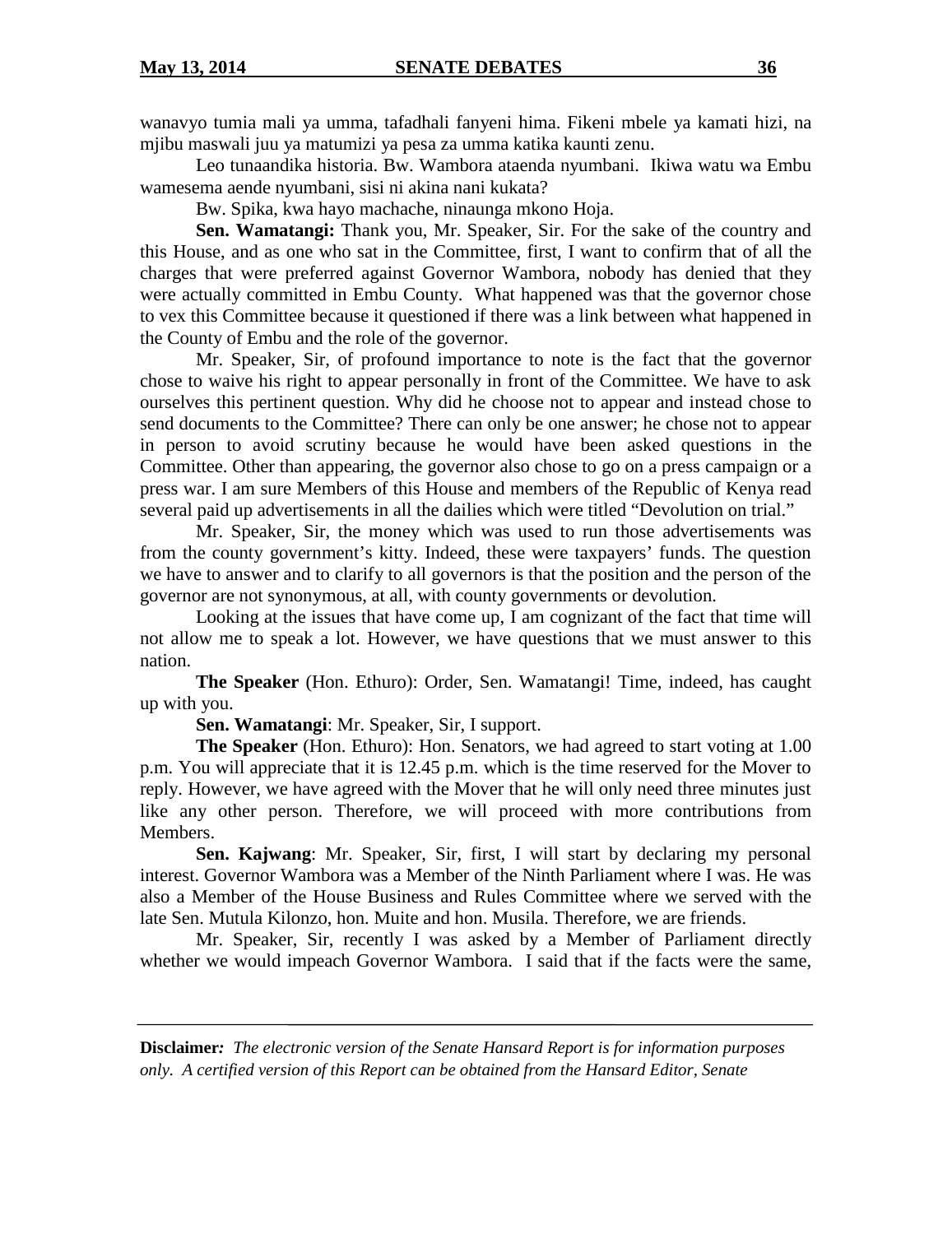we would impeach him. We elected governors because we thought they were managers. If a manager misappropriates funds or lets his officers steal, then he has to be fired.

It is not easy to impeach a governor. First of all, you must get an overwhelming majority in the Members of the County Assembly (MCAs). The Senate Committee must look at the situation again to see whether there is a crime committed. The Senate must check whether he misappropriated funds or not or whether he has breached the Constitution or any other law. The assembly must also vote in the majority. That is not easy. Those benchmarks are the same for the President. So, if we say that we cannot impeach the governor that means that we cannot also impeach the President. The same law applies to the President. He must get two-thirds majority in the assembly. The Motion must also come here and we vote by another two-thirds. That is not easy. However, if you commit a crime, then you must be impeached and there is no other solution to it. Let me put it this way; I respect Embu MCAs. I have not seen anything like this. They voted overwhelmingly, tribe or no tribe, clan or no clan. They voted twice and they spoke to us. If we do not do what we must do this afternoon, there will be no use for this Senate in this country. We will not have protected the interests of the counties. We will have violated the Constitution ourselves.

I beg to support.

**Sen. Elachi**: Mr. Speaker, Sir, I also rise to thank the Committee and to say this. Indeed, we may be blaming the Governor and wondering why he did not appear before the Committee. However, the Governor may have realized that, indeed, he had violated the Constitution that he swore to protect and the Public Procurement and Disposal Act. Therefore, he thought that he only deserved to go home. We need to ask governors to look the law and to start following it. If they follow what the law says, they will not be impeached by the county assemblies. They will not find themselves being debated by the Senate. The Embu County Assembly did not bring in propaganda of saying that they needed mortgages or cars. They brought allegations of what the Constitution stipulates. That is something that all county assemblies should look at. They must follow the law when they notice that their governors are not following the law. They should impeach their governors in the correct manner if, indeed, they violate the law.

# I beg to support.

**The Speaker** (Hon. Ethuro): The rest will take one minute each.

**Sen. (Prof.) Anyang'-Nyong'o**: Mr. Speaker, Sir, I just want to say one thing. The relationship between MCAs and governors is very important. Sen. (Dr.) Machage said that there is an attempt by governors to buy MCAs to do their bidding. We, as a Senate, have a responsibility to oversight both.

Secondly, I want to tell the governors and this applies to all leaders, that positions of leadership require humility and consultation. Indeed, the essence of democracy is consensus building. What we have seen in many of these counties is the tendency of the "big man syndrome" to arise in governors. This is very dangerous because in Embu this has led to a very unfortunate end. Therefore, the culture of consultation and humility and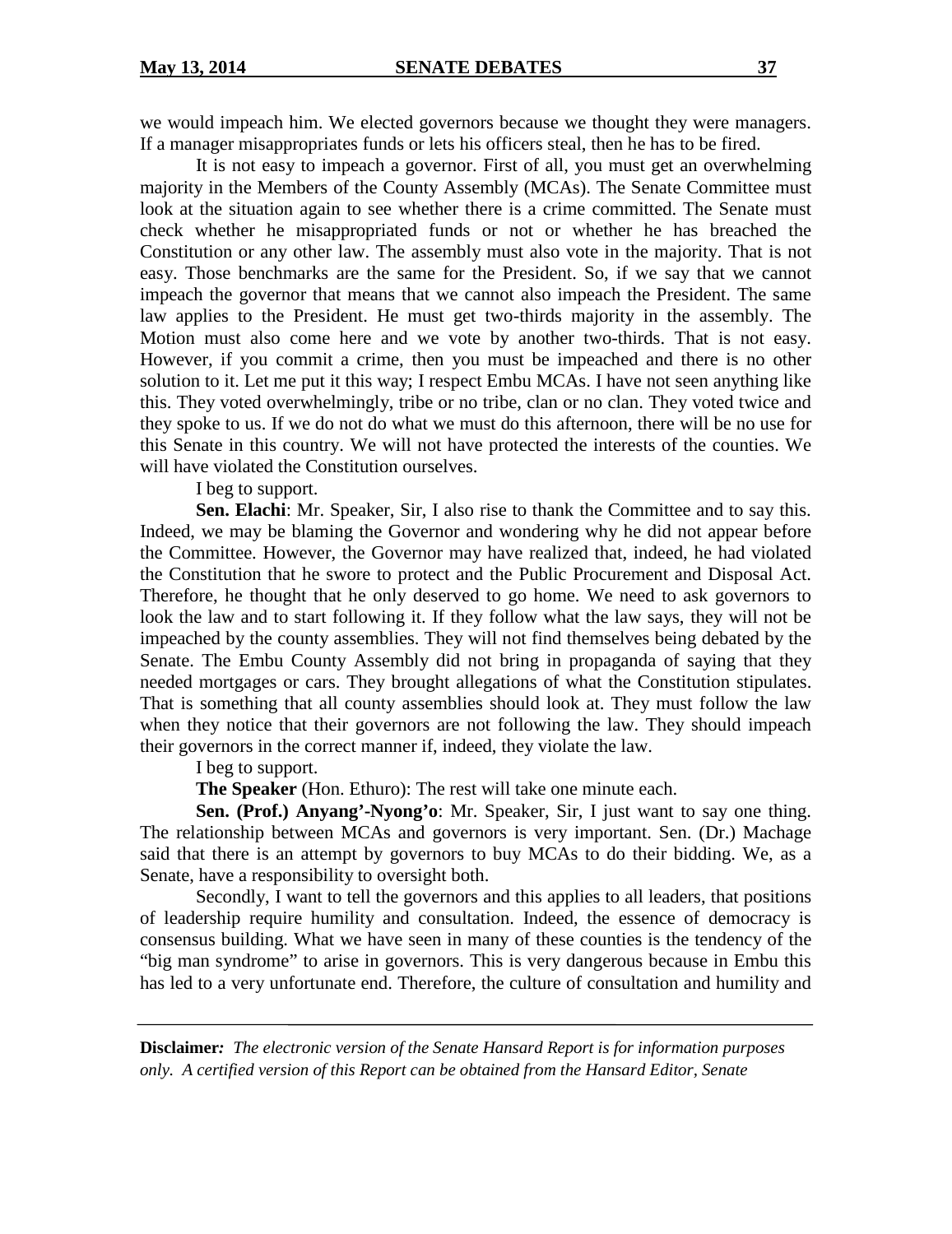democracy by building consensus will help us create accountability and transparency in the counties.

**Sen. Moi**: Mr. Speaker, Sir, I know that I have one minute. I want to say two things. The first one is that when I read this Report, it becomes very clear to me that Governor Wambora did not benefit one iota personally. The second point is that what we will do and how we will vote will affect Governor Wambora. Once we impeach him; for ten years, he cannot hold any public office at all, including being a cattle dip chairman or member. He will have nothing for ten years and yet I do not see, personally, in this Report, how that can be justified and how Governor Wambora can be sent home on that plea.

**Sen. Muthama**: Mr. Speaker, Sir, I stand to send a very strong message to all leaders who occupy public offices. Be warned that not one of them will be allowed to use subordinate officers, engage them in stealing and corruption and he escapes from it. The message is that those who occupy public offices will be held responsible, more so, the governors. Governors are supposed to be the CEOs of counties. The money is sent to the governors. They co-chair all the meetings and allow all the expenditures. If Governor Wambora could not substantiate on the maize, stadium, purchase of vehicles scandals, what business does he have holding public office?

I stand to say that we impeach Governor Wambora.

**Sen. Okong'o**: Mr. Speaker, Sir, the mistake that Governor Wambora did was to move from the priesthood which he studied for, to the things of this world.

#### *(Laughter)*

Mr. Speaker, Sir, the county assemblies are empowered to deal with issues of checking the executive at the counties. This message has to be very clear. Yesterday, my county assembly became the second county assembly to kick out the Speaker because of malpractices. So, the MCAs are doing their rightful job. This afternoon, the Senate will do its rightful job.

Mr. Speaker, Sir, I beg to support.

**Sen. Mbura:** Asante, Bw. Spika. Mimi nina furaha sana kwa kikao hiki. Ninaringa kuwa mimi kama Seneta nimepata nguvu. Nataka kusema kuwa kijembe kile ambacho kimemnyoa Wambora kiwekwe vizuri ili kitembee Kilifi, Mombasa na kuingia Kenya nzima.

Bw. Spika, kwa sababu hiyo, ninaunga mkono Hoja hii.

# *(Laughter)*

**Sen. Hassan:** Mr. Speaker, Sir, all I want to do is to support this Motion, but also second what Sen. Kiraitu did indicate; that this House is not guided by rumours, hearsay or supremacy. This House will always arbitrate and adjudicate based on the facts herein.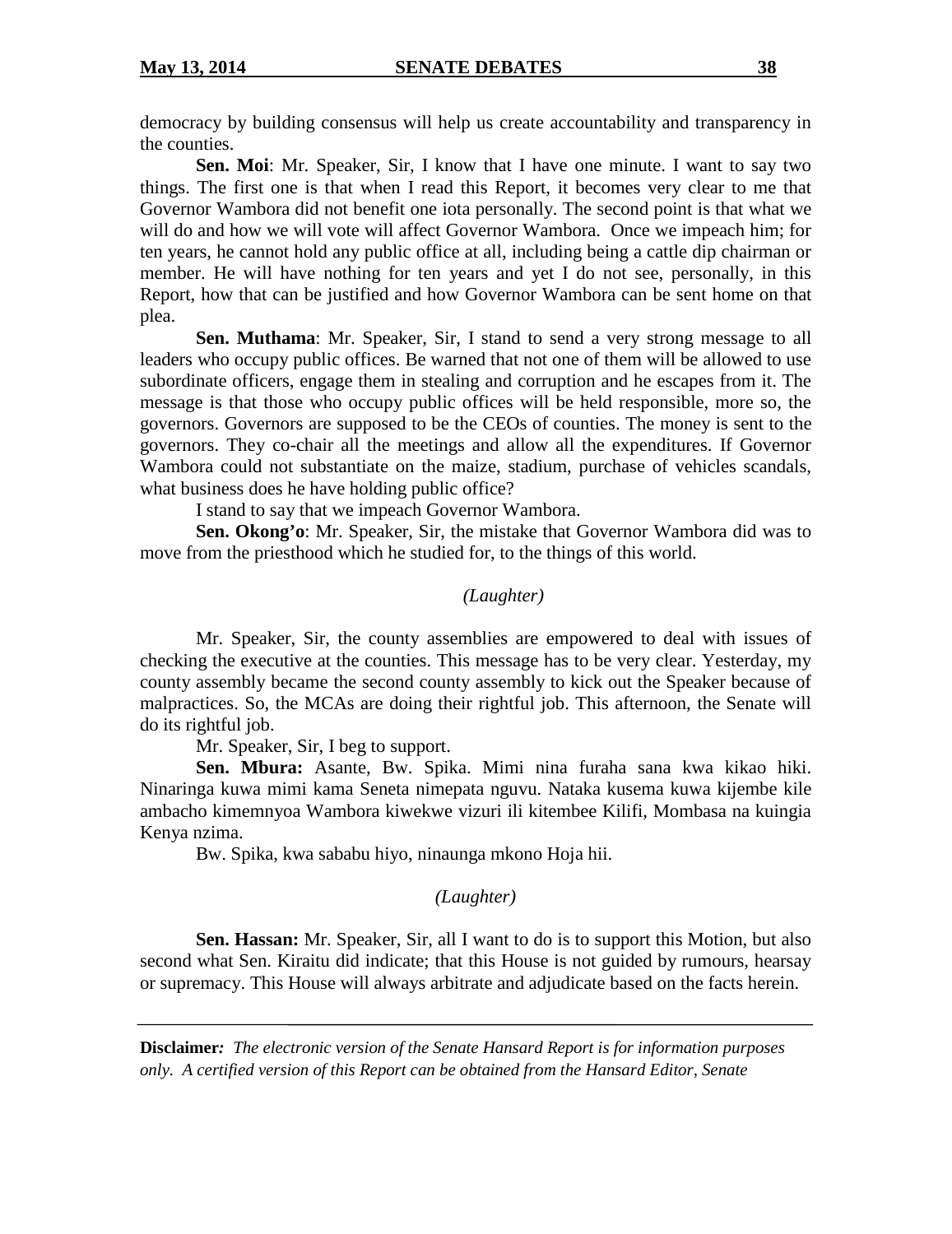Mr. Speaker, Sir, you do recall that there is always the issue that the Senate is out to prove its authority or supremacy. But what the Senate will rightfully do is to conduct its mandate, under the Constitution, without fear or favour. Therefore, we warn all governors – our friends or otherwise – that once they come to this Senate, the Senate will take its course. Where possible, they will be impeached.

Mr. Speaker, Sir, I beg to support.

**Sen. Sang:** Mr. Speaker, Sir, from the outset I want to support this Motion.

Mr. Speaker, Sir, the role of this Senate is to protect counties from internal and external factors. This morning we are engaged in an exercise to protect the County Government of Embu from an internal factor. This afternoon, we will be engaged in another process of protecting counties in this country from external factors. Therefore, I want to take this opportunity to support this Motion.

Thank you, Mr. Speaker, Sir.

**Sen. Omondi:** Thank you, Mr. Speaker, Sir, for giving me this opportunity to contribute and support this impeachment Motion.

Mr. Speaker, Sir, Kenyans are important and we, as leaders, are servants. It is so sad to realize that Kenyans are going on empty stomachs. We need to think twice and realize that devolution did not come to make a section of Kenyans rich while another section remains poor. It was meant to empower Kenyans and bring resources closer to the people who are supposed to benefit.

Mr. Speaker, Sir, with those few remarks, I beg to support.

**The Speaker** (Hon. Ethuro): Order, Senators! Time is up. I will give the remaining minute or so to the Mover to reply.

**Sen. (Dr.) Khalwale:** Thank you, Mr. Speaker, Sir. As I thank the Members and request them to vote, I want to make just two points.

Mr. Speaker, Sir, the first one is: Please, leaders of this nation, let us move away from the old order and mindset of the old Constitution and move the country forward, by letting the new Constitution work.

Mr. Speaker, Sir, lastly, I received a message from a 77 year old retired primary school teacher from a place called Shichinji in Kakamega. He is called Malikweni. He asked me to tell you, as a House, to make sure that during voting we do it well. When I asked him what he meant, the retired primary school teacher told me:-

"What is done well is done forever."

Mr. Speaker, Sir, I beg to move.

**The Speaker** (Hon. Ethuro): Order, Senators! We are now about to vote. This is a Roll Call vote and so, we will have to ring the Bell for eight minutes. But before we do so, I want to respond to what Sen. Kiraitu Murungi had requested; whether the Governor had been invited.

Just to confirm, the Governor was invited. Under Standing Order Nos.68 and 69, he has a right to be heard and represented. But he has selected, for this particular Sitting, to exercise the right not to be heard or represented. So, under the circumstances---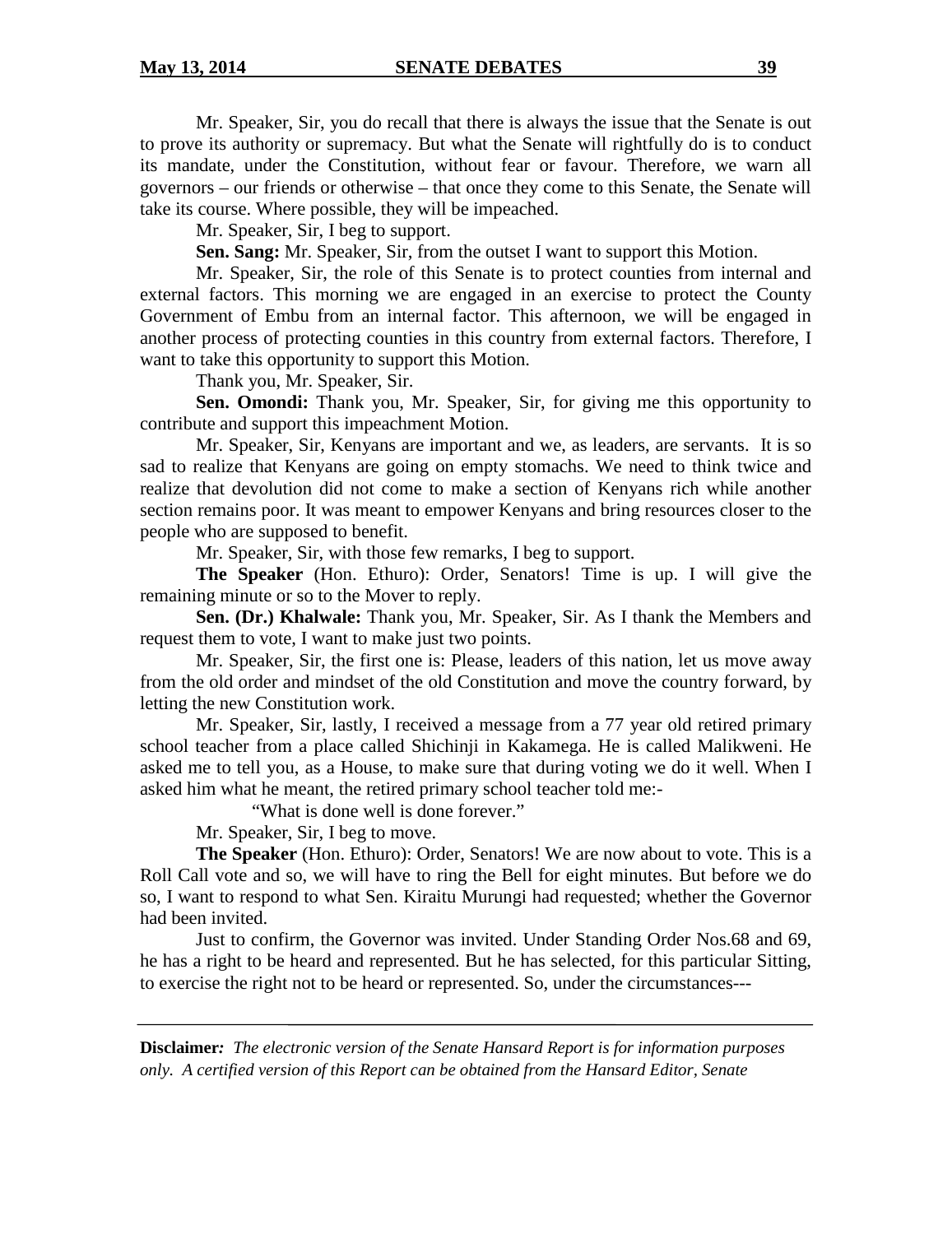#### *(Sen. Murkomen stood up in his place)*

Order, Sen. Murkomen! I am not going to engage in some platitudes or acts of generosity. We are here to pursue the law. So, if the notices had been given and the Chair himself communicated even in person, when the attorney appeared before the Committee, and these are live proceedings and everybody is following wherever they are, I do not think that it is my business to do otherwise. So, let us proceed. Ring the Division Bell.

#### *(The Division Bell was rung)*

**The Speaker** (Hon. Ethuro): Order, Senators! Assume your seats and Tellers may approach the Table.

It is time to take the vote according to Standing Order No.72(1) because this is a matter affecting counties. Now the Division Bell has been rung, may the doors be locked and the bar drawn. Tellers are as follows:-

|             | Sen. Lesuuda | Ayes        |
|-------------|--------------|-------------|
| Sen. Sijeny |              | <b>Noes</b> |

As we vote in the normal way by county delegations, the charges will be read to you. Since we do not want to repeat the process, we expect you to take a vote on each of the charge. So, the charges would be "a" "b" and "c". You vote on each of the charge as read by the Clerk.

# **ROLL CALL VOTING**

# **COMMENCEMENT OF VOTING**

*(Senators proceeded to vote as their names were called out by the Clerk-at-the-Table)*

**The Clerk-at-the-Table:** Sen. Billow Adan Kerrow, Mandera County--- **The Speaker** (Hon. Ethuro): Order. You need to read the charges first. **The Clerk-at-the-Table:** The charges are:-

(a) Gross Violation of the Public Procurement and Disposal Act, 2005, and Regulations 2013;

(b) Gross Violation of the Public Finance Management Act, 2012;

(c) Gross Violation of the Constitution of Kenya.

**The Clerk-at-the-Table**: Sen. Billow Adan Kerrow, Mandera County.

**Sen. Billow:** Mr. Speaker, Sir, on behalf of the great people of Mandera County, I vote yes in respect of each of the charges "a" "b" and "c".

**The Clerk-at-the-Table:** Sen. Boy Juma Boy, Kwale County.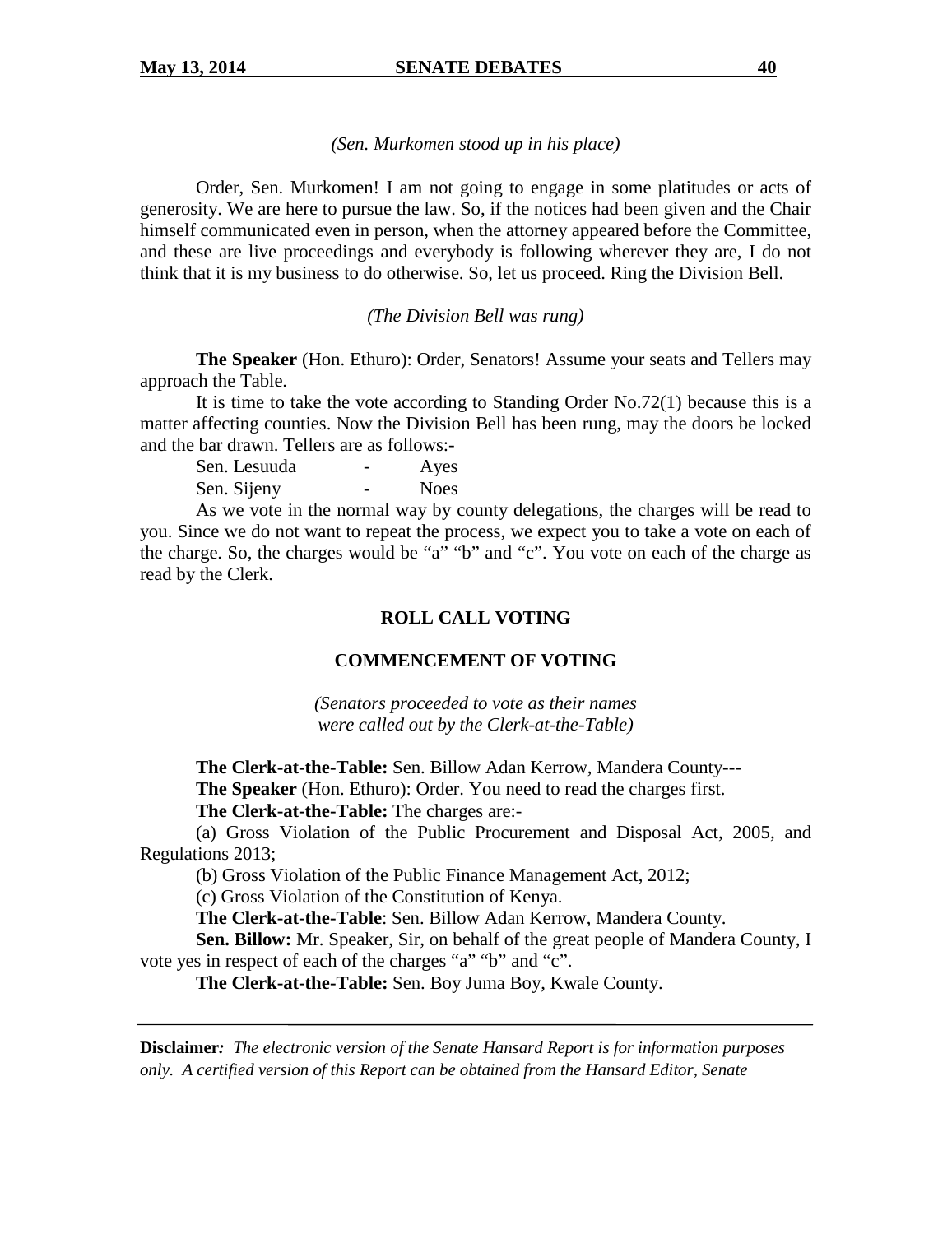**Sen. Boy Juma Boy:** Bw. Spika, kwa niaba ya Kaunti ya Kwale, napiga ndio kwa "a" "b" na "c".

**The Clerk-at-the-Table:** Sen. Bule Ali Abdi, Tana River County.

Sen. Chiaba Abu Mohamed, Lamu County; Sen. Haji Mohamed Yusuf, Garissa County; Sen. Hargura Godana, Marsabit County; Sen. Hassan Abdirahman Ali; Wajir County.

**Sen. Abdirahman:** Mr. Speaker, Sir, the Wajir County delegation votes yes on "a", yes on "b" and yes on item "c".

**The Clerk-at-the-Table:** Sen. Hassan Omar Hassan, Mombasa County.

**Sen. Hassan:** Mr. Speaker, Sir, Mombasa County votes yes on count "a", yes on count "b" and yes on count "c".

**The Clerk-at-the-Table:** Sen. Kajwang Gerald Otieno, Homa Bay County.

**Sen. Kajwang:** Mr. Speaker, Sir, on behalf of Homa Bay County, I vote yes on charge "a" yes on charge "b" and yes on charge "c".

**The Clerk-at-the-Table:** Sen. Karaba Dickson Daniel, Kirinyaga County.

**Sen. Karaba:** Kirinyaga votes yes in all counts "a", "b" and "c".

**The Clerk-at-the-Table:** Sen. Kariuki Godfrey Gitahi, Laikipia County.

**Sen. G. G. Kariuki:** Mr. Speaker, Sir, I vote yes.

**The Speaker** (Hon. Ethuro): Order, Senator. There are three charges.

**Sen. G. G. Kariuki:** Sorry, Mr. Speaker, Sir. I apologise for not having heard my name being called and I vote yes on all charges.

**The Clerk-at-the-Table:** Sen. Kembi-Gitura James, Murang'a County.

**Sen. Kembi-Gitura:** Mr. Speaker, Sir, on behalf of the people of Murang'a County, I vote yes on "a", yes on "b" and yes on "c".

**The Clerk-at-the-Table:** Sen. Keter Charles Cheruiyot, Kericho County; Sen. (Dr.) Khalwale, Kakamega County.

**Sen. (Dr.) Khalwale:** Mr. Speaker, Sir, for the people of Kakamega, I vote yes for "a," yes for "b" and yes for "c."

**The Clerk-at-the-Table:** Sen. Khaniri George, Vihiga County.

**Sen. Khaniri:** Mr. Speaker, Sir, on behalf of the great people of Vihiga County, I do vote yes on count "a," yes on count "b" and yes on count "c."

*(Applause)*

**The Clerk-at-the-Table:** Sen Paul Wamatangi, Kiambu County.

**Sen. Wamatangi:** Mr. Speaker, Sir, on behalf of the people of Kiambu County, I vote yes on count "a," yes on count "b" and yes on count "c."

**The Clerk-at-the-Table:** Sen. (Prof.) Kindiki Kithure, Tharaka Nithi County.

**Sen. (Prof.) Kindiki:** Mr. Speaker, Sir, in exercise of the sovereignty bestowed upon me by the people of the great County of Tharaka Nithi, I vote yes on count "a," yes on count "b" and yes on count "c."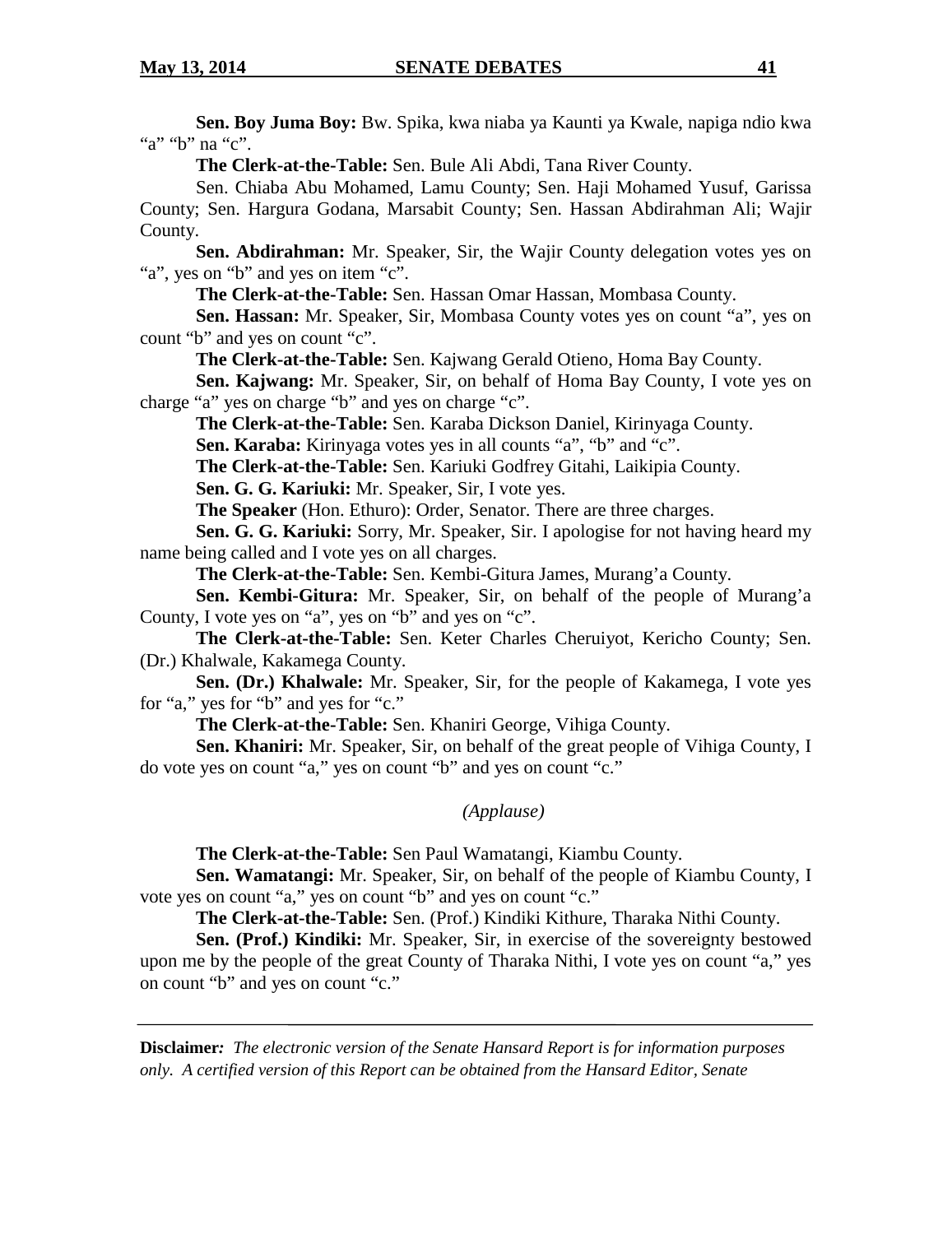**The Clerk-at-the-Table:** Sen. Kioko Mike Sonko Mbuvi, Nairobi County. Sen. Kivuti Lenny Maxwell, Embu County.

**Sen. Kivuti:** Mr. Speaker, Sir, as the father of Embu County, I abstain on count "a," I abstain on count "b" and I abstain on count "c."

**The Clerk-at-the-Table:** Sen. Kiyonga John Munyes, Turkana County.

Sen. (Dr.) Kuti Mohammed Abdi, Isiolo County.

**Sen. Adan:** Mr. Speaker, Sir, Isiolo County votes yes on count "a," yes on count "b" and yes on count "c."

Thank you, Mr. Speaker, Sir.

*(Applause)*

**The Clerk-at-the-Table:** Sen. (Prof.) Lesan Wilfred Rotich, Bomet County.

**Sen. (Prof.) Lesan:** Mr. Speaker, Sir, on behalf of the people of Bomet County, who elected me, I vote yes on count "a," yes on count "b" and yes on count "c."

**The Clerk-at-the-Table:** Sen. Leshore Sammy Prisa, Samburu County.

**Sen. Lesuuda:** Mr. Speaker, Sir, after consultation with the Head of Delegation, Samburu County votes yes on count "a," yes on count "b" and yes on count "c."

**The Clerk-at-the-Table:** Sen. (Prof.) Lonyangapuo John Krop, West Pokot County.

**Sen. (Prof.) Lonyangapuo:** Mr. Speaker, Sir, on behalf of the people of West Pokot County, I vote yes on count "a," yes on count "b" and yes on count "c."

**The Clerk-at-the-Table:** Sen. (Dr.) Machage Wilfred Gisuka, Migori County.

**Sen. (Dr.) Machage:** Mr. Speaker, Sir, on behalf of the people of Migori County, I vote yes on count "a," yes on count "b" and yes on count "c."

**The Clerk-at-the-Table:** Sen. Madzayo Steward Mwachiro, Killifi County.

**Sen. Madzayo:** Mr. Speaker, Sir, on behalf of the people of Kilifi County, I vote yes on count "a," yes on count "b" and yes on count "c."

**The Clerk-at-the-Table:** Sen. Melly Isaac Kipkemboi, Uasin Ngishu County.

**Sen. Melly:** Mr. Speaker, Sir, on behalf of the people of Uasin Ngishu County, I vote yes on count "a," yes on count "b" and yes on count "c."

**The Clerk-at-the-Table:** Sen. Moi Gideon Kipsielei Towett, Baringo County.

**Sen. Moi:** Mr. Speaker, Sir, on behalf of the great people of Baringo County, I vote no on count "a," no on count "b" and no on count "c."

**The Clerk-at-the-Table:** Sen. Mositet Peter Korinko, Kajiado County.

**Sen. Mositet:**Mr. Speaker, Sir, on behalf of the great people of Kajiado County, I vote yes on count "a," yes on count "b" and yes on count "c."

**The Clerk-at-the-Table:** Sen. Mungai James Kiarie, Nakuru County.

**Sen. Chelule:** Mr. Speaker, Sir, on behalf of Nakuru County, I vote yes on count "a," yes on count "b" and yes on count "c."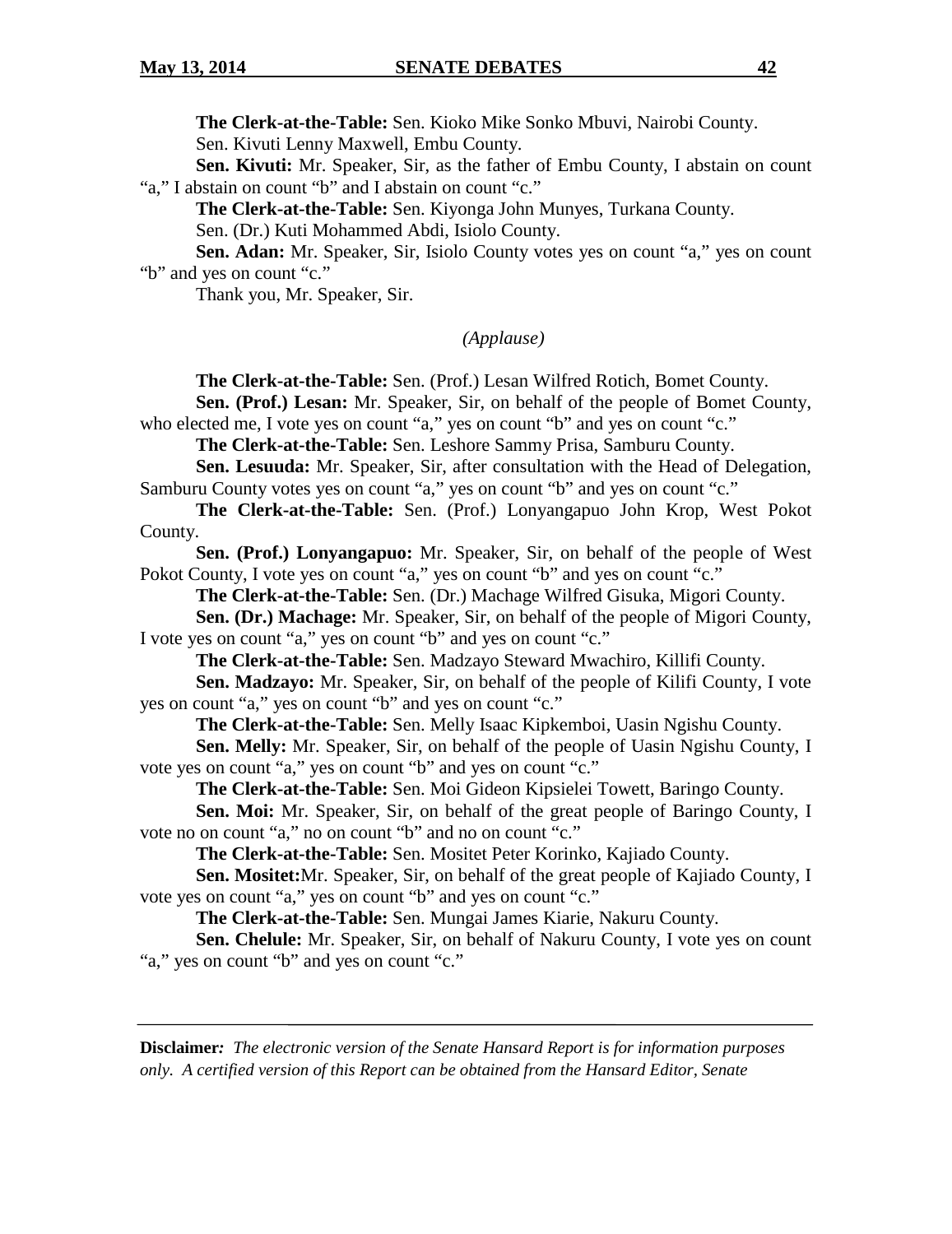**The Clerk-at-the-Table:** Sen. (Eng.) Muriuki Karue Muriuki, Nyandarua County.

**Sen. (Eng.) Muriuki:** Mr. Speaker, Sir, the Nyandarua Delegation votes yes on count "a," yes on count "b" and yes on count "c."

**The Clerk-at-the-Table:** Sen. Murkomen Onesmus Kipchumba, Elgeyo Marakwet County.

**Sen. Murkomen:** Mr. Speaker, Sir, on behalf of the great people of the County of champions, Elgeyo Marakwet and for the sake of devolution, I vote yes on count "a," yes on count "b" and yes on count "c."

#### *(Applause)*

**The Clerk-at-the-Table:** Sen. Murungi Kiraitu, Meru County.

**Sen. Murungi:** Mr. Speaker, Sir, the great County of Meru votes as follows; yes on count "a," yes on count "b" and yes on count "c."

#### *(Applause)*

**The Clerk-at-the-Table:** Sen. Musila David, Kitui County.

Sen. Mutahi Kagwe, Nyeri County.

**Sen. Kagwe:** Mr. Speaker, Sir, the brave people of Nyeri County vote yes on count "a," yes on count "b" and yes on count "c."

**The Clerk-at-the-Table:** Sen. Muthama Johnson Nduya, Machakos County.

**Sen. Muthama:** Mr. Speaker, Sir, on behalf of the people of Machakos County that neighbours Embu, I vote yes on count "a," yes on count "b" and yes on count "c."

**The Clerk-at-the-Table:** Sen. Mutula Kilonzo Jnr., Makueni County.

**Sen. Mutula Kilonzo Jnr.:** Mr. Speaker, Sir, the resilient people of Makueni County expressly instruct me and on their behalf to vote yes on count "a," yes on count "b" and yes on count "c."

**The Clerk-at-the-Table:** Sen. Mwakulegwa Danson Mwazo, Taita-Taveta County.

**Sen. Mwakulegwa:** Mr. Speaker, Sir, on behalf of the people of Taita-Taveta County, I am voting yes on count "a," yes on count "b" and yes on count "c."

**The Clerk-at-the-Table:** Sen. Ndiema Henry Tiole, Trans Nzoia County.

**Sen. Ndiema:** Mr. Speaker, Sir, on behalf of the united people of Trans Nzoia County and my delegation, I vote yes on count "a," yes on count "b" and yes on count  $C.$ "

**The Clerk-at-the-Table:** Sen. Ntutu Stephen Kanyinke, Narok County.

Sen. (Prof.) Nyong'o, Peter Anyang', Kisumu County.

**Sen. (Prof.) Anyang'Nyong'o:** Mr. Speaker, Sir, the gallant people of UK vote yes on count "a," yes on count "b" and yes on count "c."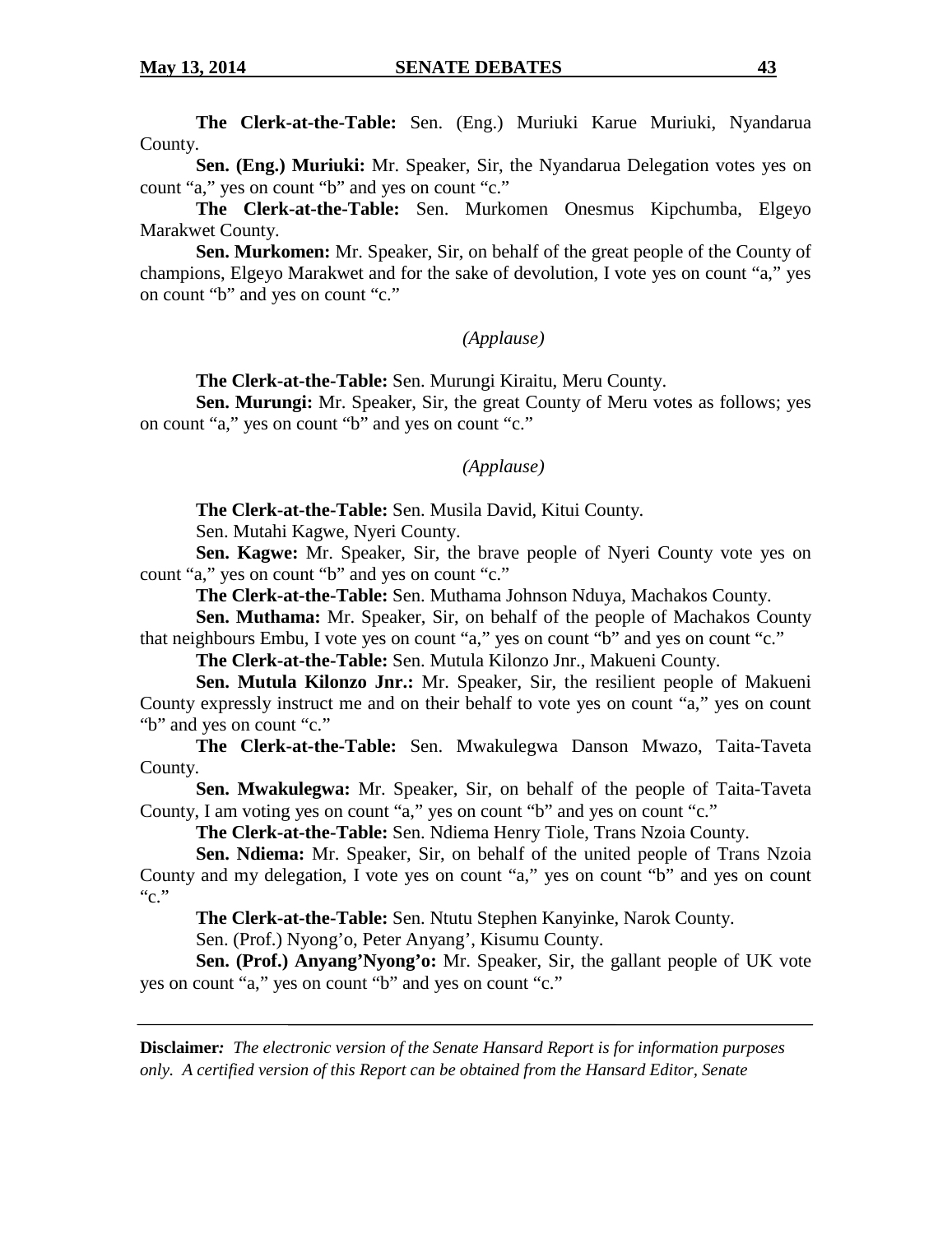*(Laughter)*

**The Clerk-at-the-Table:** Sen. Obure Christopher Mogere, Kisii County.

**Sen. Obure:** Mr. Speaker, Sir, on behalf of the delegation and the people of the County of Kisii, I vote yes on count "a," yes on count "b" and yes on count "c."

**The Clerk-at-the-Table:** Sen. Okong'o Kennedy Mong'are, Nyamira County.

**Sen. Okong'o:** Mr. Speaker, Sir, on behalf of the people of Nyamira County, I vote yes on count "a," yes on count "b" and yes on count "c."

**The Clerk-at-the-Table:** Sen. Orengo James, Siaya County.

**Sen. Orengo:** Mr. Speaker, Sir, on behalf of the heroic people of Siaya County, I vote yes on count "a," yes on count "b" and yes on count "c."

**The Clerk-at-the-Table:** Sen. Sang Stephen Kipyego, Nandi County.

**Sen. Sang:** Mr. Speaker, Sir, on behalf of the wonderful people of Nandi County, I vote yes on count "a," yes on count "b" and yes on count "c."

**The Clerk-at-the-Table:** Sen. Wako Sitswila Amos, Busia County. Sen. Wetangula Moses Masika, Bungoma County.

**The Senate Minority Leader** (Sen. Wetangula): Mr. Speaker, Sir, on behalf of the dynamic people of Bungoma, I vote yes on count "a", yes on Count "b" and yes on Count "c."

# **END OF VOTING AND ANNOUNCEMENT OF RESULTS OF THE DIVISION ON THE MOTION OF IMPEACHMENT ON THE FOLLOWING GROUNDS:**

**The Speaker** (Hon. Ethuro): Order, hon. Senators! I have the results of the Division and they are as follows.

> GROUND A – GROSS VIOLATION OF THE PUBLIC PROCUREMENT AND DISPOSAL ACT, 2005, AND REGULATIONS 2013;

GROUND B – GROSS VIOLATION OF THE PUBLIC FINANCE MANAGEMENT ACT, 2012 AND,

GROUND C – GROSS VIOLATION OF THE CONSTITUTION OF KENYA

**AYES:** Sen. Abdirahman,Wajir County; Sen. Adan, Isiolo County; Sen. (Prof.) Anyang'-Nyong'o, Kisumu County; Sen. Billow, Mandera County; Sen. Boy Juma Boy, Kwale County; Sen. Chelule, Nakuru County; Sen. Hassan, Mombasa County; Sen.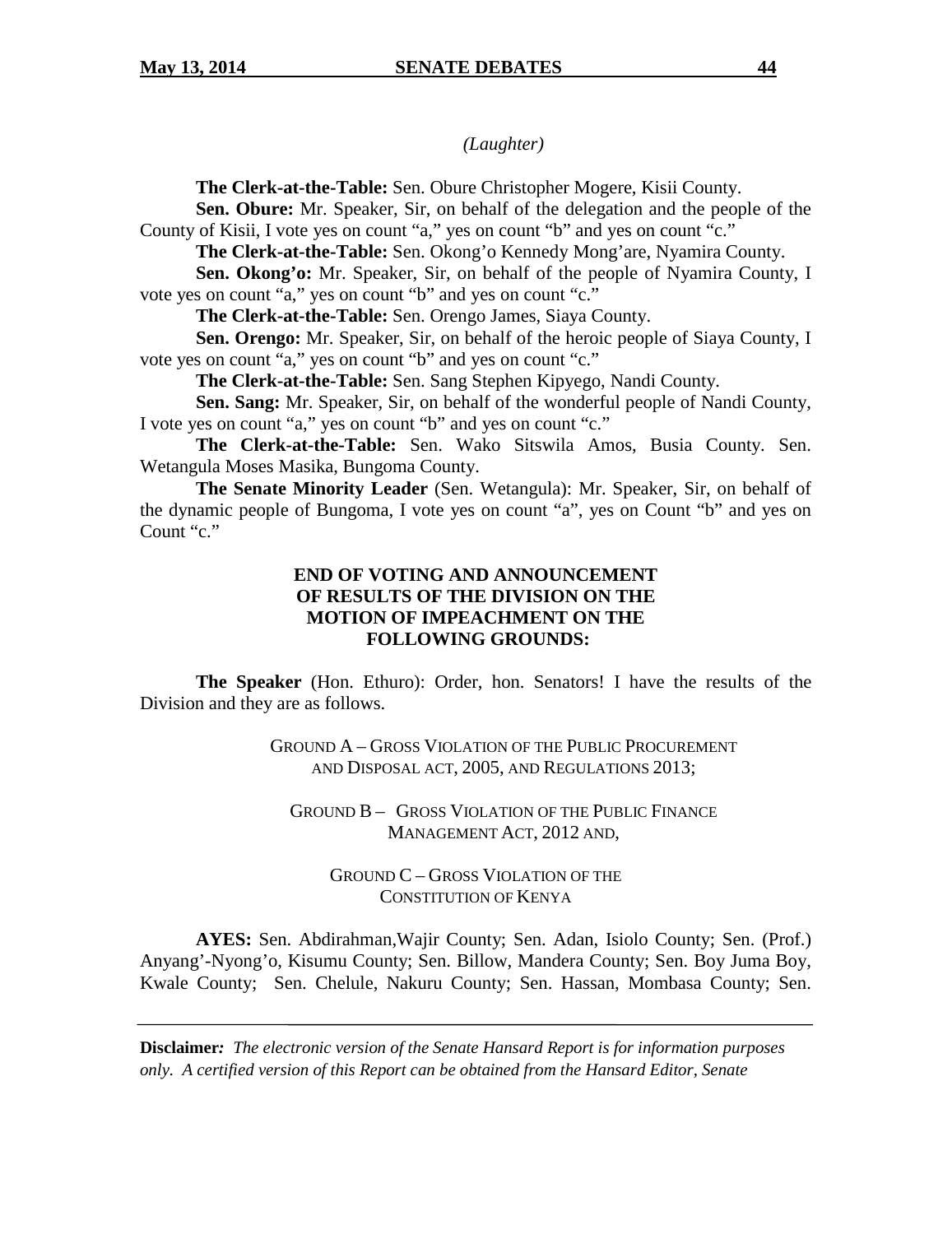Kagwe, Nyeri County; Sen. Kajwang, Homa Bay County; Sen. Karaba, Kirinyaga County; Sen. G.G. Kariuki, Laikipia County; Sen. Kembi-Gitura, Murang'a County; Sen. (Dr.) Khalwale, Kakamega County; Sen. Khaniri, Vihiga County; Sen. (Prof.) Kindiki, Tharaka-Nithi County; Sen. (Prof.) Lesan, Bomet County; Sen. Lesuuda, Samburu County; Sen.(Prof.) Lonyangapuo, West Pokot County; Sen. (Dr.) Machage, Migori County; Sen. Madzayo, Kilifi County; Sen. Melly, Uasin Gishu County; Sen. Mositet, Kajiado County; Sen. (Eng.) Muriuki, Nyandarua County; Sen. Murkomen, Elgeyo-Marakwet County, Sen. Murungi, Meru County; Sen. Muthama, Machakos County; Sen. Mutula Kilonzo Jnr., Makueni County; Sen. Mwakulegwa, Taita-Taveta County; Sen. Ndiema, Trans Nzoia County; Sen. Obure, Kisii County; Sen. Okong'o, Nyamira County; Sen. Orengo, Siaya County; Sen. Sang, Nandi County; Sen. Wamatangi, Kiambu County and Sen. Wetangula, Bungoma County.

**Teller of the Ayes**: Sen. Lesuuda **NOES:** Sen. Moi, Baringo County.

**Teller of the Noes**: Sen. Sijeny.

**ABSTENTION:** Sen. Kivuti, Embu County.

**The Speaker** (Hon. Ethuro): Hon. Senators, we have the results of the Division on all the three grounds of impeachment. The results are as follows:-

**AYES:** 35 **NOES:** 1 **ABSENTIONS:** 1

*(Question carried by 35 votes to1)*

Hon. Senators, the operational one is Standing Order No.68(5).

"If a majority of all county delegations of the Senate vote to uphold any impeachment charge, the Governor shall cease to hold office. "

So, consequently, at 1.30 pm, Tuesday,  $13<sup>th</sup>$  May, 2014, the Governor, Governor Martin Nyaga Wambora, ceases to hold office as the Governor of Embu County. It is so ordered.

*(Open the door and draw the bar)*